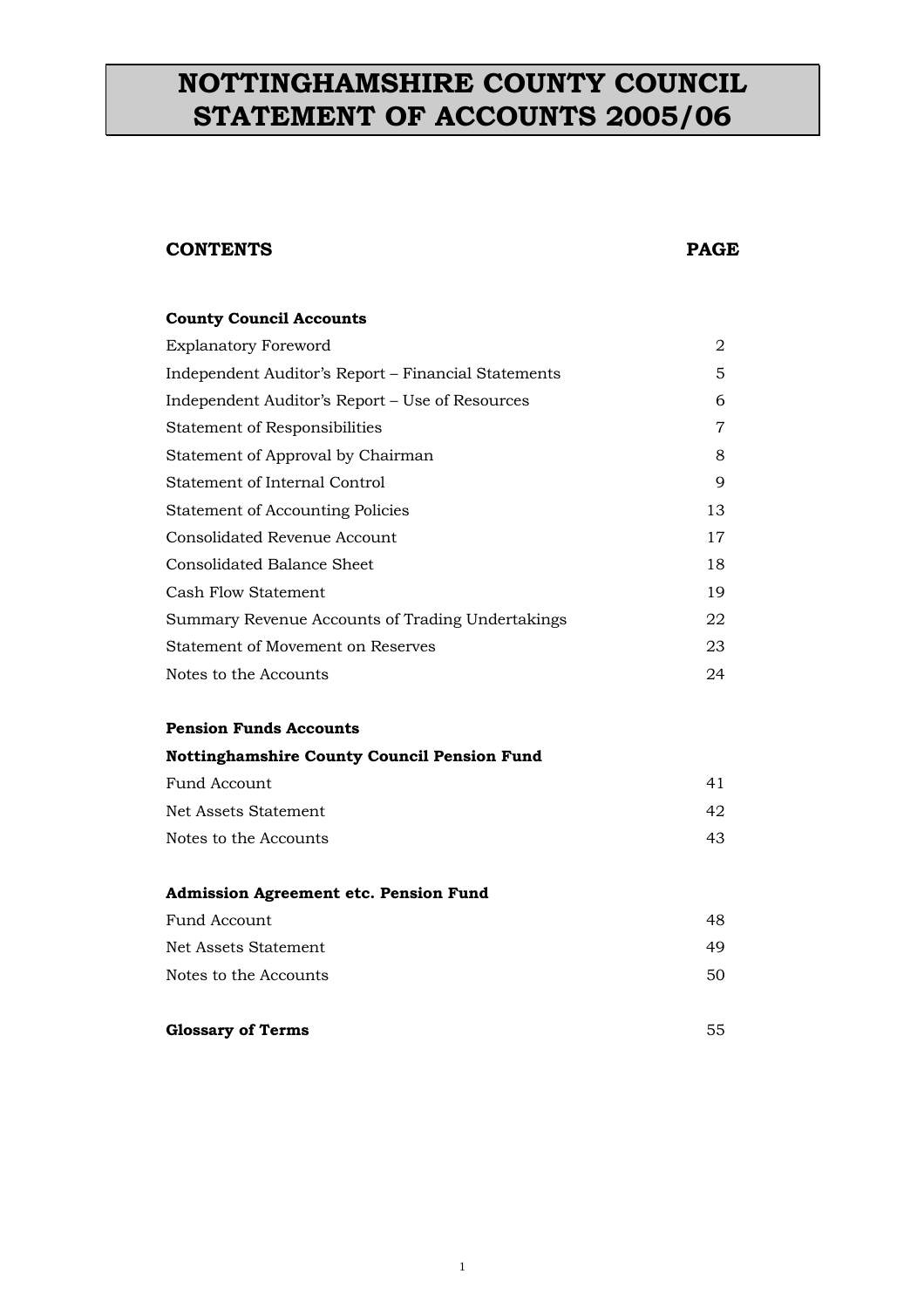#### **EXPLANATORY FOREWORD**

- 1. The County Council's Statement of Accounts for the year 2005/2006 is set out on the following pages. It is prepared in accordance with the appropriate code of practice on local authority accounting issued by the Chartered Institute of Public Finance and Accountancy (CIPFA).
- 2. This foreword gives a brief summary of the Council's overall financial results for 2005/2006. It also indicates the type of expenditure incurred and the ways in which money has been raised to pay for this.

#### **Revenue Expenditure**

3. The final accounts show that net expenditure was £11.5 million less than assessed in the original budget:

|                                        | Adjusted<br>Original<br><b>Budget</b> | Actual | <b>Variance</b><br>from<br><b>Budget</b> |
|----------------------------------------|---------------------------------------|--------|------------------------------------------|
|                                        | £m                                    | £m     | £m                                       |
| <b>EXPENDITURE</b>                     |                                       |        |                                          |
| <b>Net Expenditure Budgeted/Actual</b> | 723.6                                 | 712.1  | (11.5)                                   |
| <b>INCOME</b>                          |                                       |        |                                          |
| Income raised from taxation:           |                                       |        |                                          |
| National Non-Domestic Rates            | 229.9                                 | 229.9  | 0.0                                      |
| Business Growth Incentive              | 0.0                                   | 1.0    | 1.0                                      |
| Revenue Support Grant                  | 251.7                                 | 251.7  | 0.0                                      |
| Council Tax                            | 257.2                                 | 257.2  | 0.0                                      |
|                                        | 738.8                                 | 739.8  | 1.0                                      |
| Contribution (to)/from reserves        |                                       |        |                                          |
| and balances                           | (15.2)                                | (27.7) | (12.5)                                   |
|                                        | <u>723.6</u>                          | 712.   | l 1.5)                                   |

4. The main variations to net expenditure were:



|                                                        | £m     | £m     |
|--------------------------------------------------------|--------|--------|
| Areas where net expenditure was reduced:               |        |        |
| Net underspendings by Services                         | (11.9) |        |
| Net contribution to statutory reserves by Schools      | (0.2)  |        |
| Contributions to Capital Expenditure                   | (0.2)  |        |
| Use of balances for contingency items                  | (1.2)  |        |
| Interest on borrowings                                 | (1.0)  | (14.5) |
| Areas where net expenditure was increased:             |        |        |
| Additional budget carry forwards from previous years   | 3.0    | 3.0    |
| Overall decrease in net expenditure compared to budget |        | (11.5  |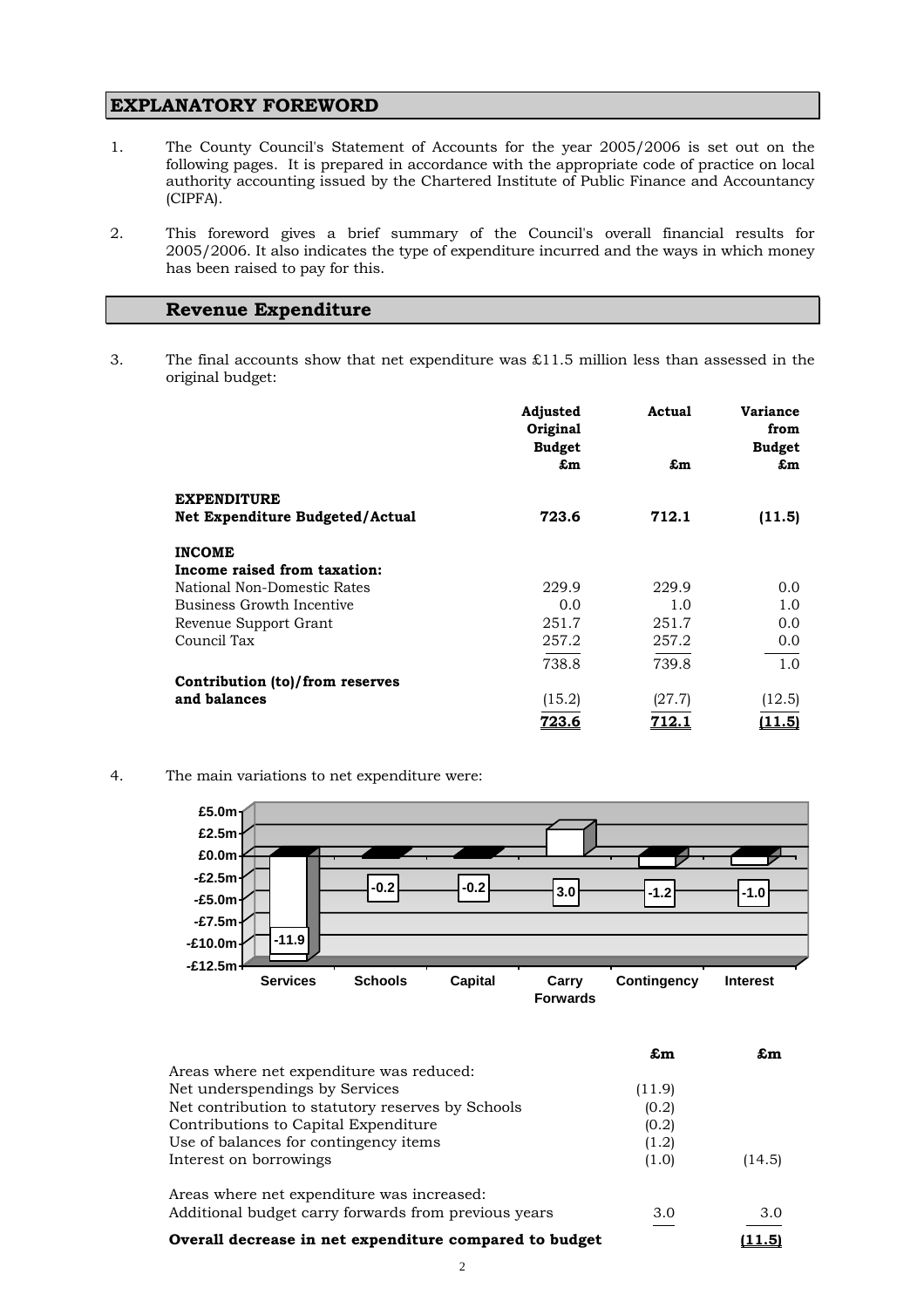- 5. In 2005/06 the Government introduced the Local Authority Business Growth Incentive scheme (LABGI). Under this scheme the Authority receives additional grant where the increase in business rates exceeds a target set by Government. The Authority was not aware of the level of grant that would be received until February 2006 and so these accounts show additional income for the year of £1 million related to LABGI.
- 6. The following table shows the position on the various balances and available reserves held by the County Council and usable for revenue purposes.

|                                     | 1.4.05      | Movement<br>during year | 31.3.06 |
|-------------------------------------|-------------|-------------------------|---------|
|                                     | £m          | £m                      | £m      |
| County Fund Balances                | 7.3         | 5.2                     | 12.5    |
| Reserves:                           |             |                         |         |
| Capital Expenditure                 | 1.6         | 0.2                     | 1.8     |
| Charging Policy                     | 1.0         | (1.0)                   | 0.0     |
| Earmarked for Budget Carry Forwards | 4.3         | 5.9                     | 10.2    |
| Earmarked for Services              | 5.5         | 1.7                     | 7.2     |
| East Leake PFI                      | 1.6         | 0.2                     | 1.8     |
| Leasing Alternatives                | 0.1         | 0.3                     | 0.4     |
| Pay Review Reserve                  | 13.5        | 4.6                     | 18.1    |
| <b>Trading Organisations</b>        | 1.6         | (0.4)                   | 1.2     |
| Tram PFI                            | 1.8         | 0.5                     | 2.3     |
| Bassetlaw PFI                       | 0.0         | 6.0                     | 6.0     |
| Landfill Allowances                 | 0.0         | 1.3                     | 1.3     |
| Schools Statutory reserve           | 22.8        | 0.9                     | 23.7    |
|                                     | <u>61.1</u> | <u>25.4</u>             | 86.5    |

7. The gross revenue cost of County Council services was £1,035.5 million in 2005/06. The analysis by type of expenditure is:

|                                             | Amount         | Proportion |  |
|---------------------------------------------|----------------|------------|--|
|                                             | £m             | $\%$       |  |
| Employees:                                  |                |            |  |
| Teachers and Lecturers                      | 276.1          | 26.7       |  |
| Other Employees                             | 284.6          | 27.5       |  |
|                                             | 560.7          | 54.2       |  |
| <b>Other Running Costs</b>                  | 402.9          | 38.9       |  |
| Capital Charges to service revenue accounts | 71.9           | 6.9        |  |
|                                             | <u>1.035.5</u> |            |  |

- 8. The County Council has embarked upon an ambitious drive to reduce its support service costs by £21 million per annum over the next 2 financial years. This is to fund additional expenditure on essential services, particularly vulnerable children and adults.
- 9. This year, in spite of a very good return on investments, changes to the assumptions used in calculating FRS17 liabilities have resulted in an increase in the assessment of the longterm pension liabilities (see note 13 to the Accounts). The annual contribution required from the County Council gives the current impact of future liabilities and shows a moderate increase (see note 12 to the Accounts).
- 10. From 1 April 2005 Magistrates Courts have been administered by the Department for Constitutional Affairs. The impact upon the County Council's balance sheet is set out in note 4 to the Accounts.
- 11. The County Council continues to provide services and support to the Coroner's Service which is now a separate entity from the Authority. The revenue effect is shown under Contributions to Other Bodies within the Consolidated Revenue Account (CRA).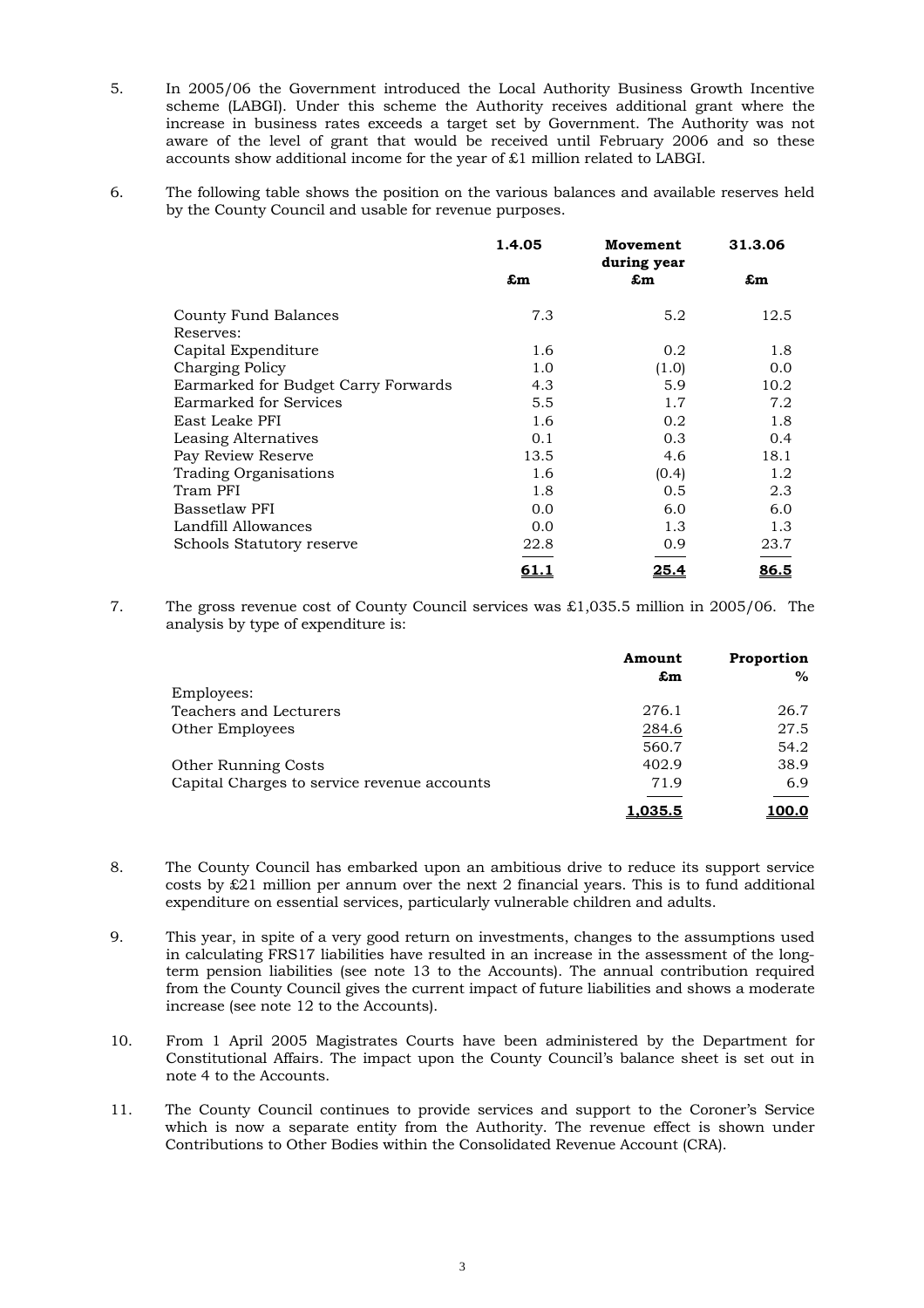12. The methods of financing the gross revenue cost of services are shown in the following table:

|                                                | Amount<br>£m | Proportion<br>$\%$ |
|------------------------------------------------|--------------|--------------------|
| Specific Revenue Grants paid to County Council | 179.7        | 17.4               |
| Fees and Charges etc.                          | 120.5        | 11.6               |
|                                                | 300.2        | 29.0               |
| Council Tax, National Non-Domestic Rate &      |              |                    |
| Revenue Support Grant and LABGI                | 739.8        | 71.4               |
| Interest and Investment Income                 | 1.0          | 0.1                |
| Other Items                                    | (5.5)        | (0.5)              |
|                                                | 1.035.5      | 100.0              |

13. From this financial year the Pension Fund Accounts include dividends on an accruals basis rather than when they are received. This brings forward about £6 million of income from 2006/07 to 2005/06. This has a one-off effect on income. The year-on-year impact between 2004/05 and 2005/06 is insignificant.

#### **Capital Expenditure and Financing**

- 14. The County Council's capital expenditure in 2005/06 was £99.6 million excluding amounts counted as capital expenditure for control purposes. The external capital financing costs amounted to £15.1 million.
- 15. At 31 March 2006, the insured value of the County Council's buildings was £1,407 million. This sum excludes the considerable investment in roads and other infrastructure works that has taken place over the years. In addition the Council owns approximately 5,500 hectares of land. The book value of net fixed assets was £1,303 million.
- 16. The Council's long term borrowings, used to finance the past acquisitions of assets were £232.6 million at 31 March 2006, of which £3.6 million was due for repayment within one year. The County Council now makes use of financial instruments called Lender Option Borrower Option (LOBO) which offer attractive borrowing rates of interest as well as greater flexibility. At 31 March 2006 the amount owed was £70.0 million.
- 17. The Authority has entered into Private Finance Initiative (PFI) partnerships. The major schemes are as follows:
	- The provision of a tram service by Arrow Consortium. The County and City Councils are 20% and 80% partners in the contract. The Tram became operational on 9th March 2004.
	- The provision of schools at East Leake. Service commenced during 2003/04.
	- The provision of schools and leisure facilities in Bassetlaw. The contract was signed during 2005/06.
	- Waste recycling and energy recovery facilities. The contract is expected to be signed in the first quarter of 2006/07.

Further details of all PFI contracts are set out in note 32 to the accounts.

18. During the financial year Nottingham Trent University repaid the Long Term Advance made to them when they became separate from the County Council in 1989. The amount outstanding at 1 April 2005 was £8.3 million. See note 22 to the Accounts.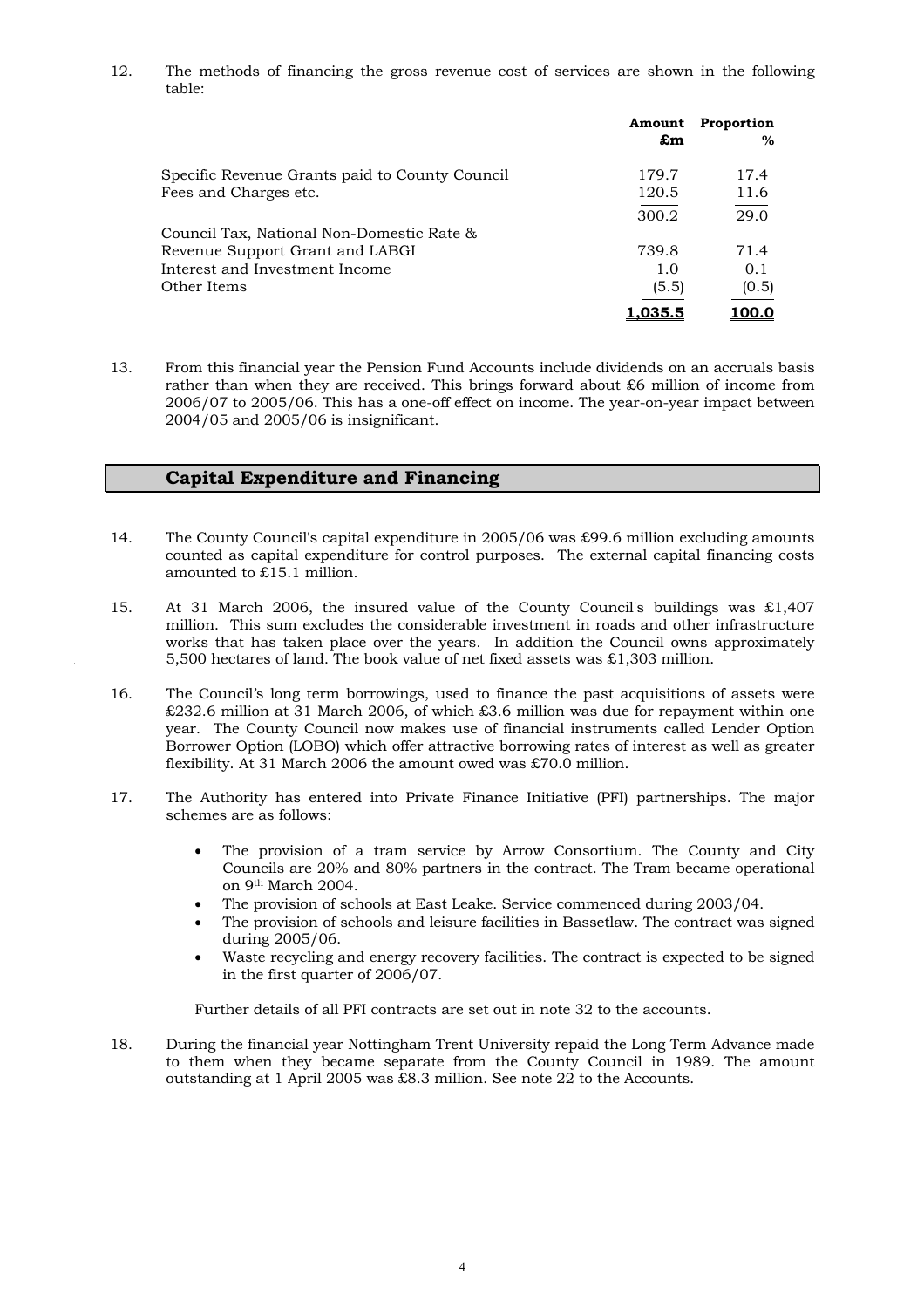#### **INDEPENDENT AUDITOR'S REPORT TO NOTTINGHAMSHIRE COUNTY COUNCIL**

#### **Opinion on the financial statements**

I have audited the financial statements and both pension fund accounts of Nottinghamshire County Council for the year ended 31 March 2006 under the Audit Commission Act 1998. The financial statements comprise the Consolidated Revenue Account, the Consolidated Balance Sheet, the Statement of Total Movements in Reserves, the Cash Flow Statement and the related notes. Both pension fund accounts comprise the Fund Account, the Net Assets Statement, and the related notes. The financial statements and pension fund accounts have been prepared under the accounting policies set out within them.

This report is made solely to Nottinghamshire County Council in accordance with Part II of the Audit Commission Act 1998 and for no other purpose, as set out in paragraph 36 of the Statement of Responsibilities of Auditors and of Audited Bodies prepared by the Audit Commission.

#### **Respective responsibilities of the Director of Resources and Auditors**

The Director of Resources responsibilities for preparing the financial statements, including the pension fund accounts, in accordance with applicable laws and regulations and the Statement of Recommended Practice on Local Authority Accounting in the United Kingdom 2005 are set out in the Statement of Responsibilities. My responsibility is to audit the financial statements in accordance with relevant legal and regulatory requirements and International Standards on Auditing (UK and Ireland).

I report to you my opinion as to whether the financial statements and the pension fund accounts present fairly, in accordance with applicable laws and regulations and the Statement of Recommended Practice on Local Authority Accounting in the United Kingdom 2005:

- the financial position of the Authority and its income and expenditure for the year; and
- the financial transactions of both pension funds during the year and the amount and disposition of the funds' assets and liabilities, other than liabilities to pay pensions and other benefits after the end of the scheme year.

I review whether the statement on internal control reflects compliance with CIPFA's guidance 'The Statement on Internal Control in Local Government: Meeting the Requirements of the Accounts and Audit Regulations 2003' published on 2 April 2004. I report if it does not comply with proper practices specified by CIPFA or if the statement is misleading or inconsistent with other information I am aware of from my audit of the financial statements. I am not required to consider, nor have I considered, whether the statement on internal control covers all risks and controls. I am also not required to form an opinion on the effectiveness of the Authority's corporate governance procedures or its risk and control procedures.

I read other information published with the financial statements, and consider whether it is consistent with the audited financial statements. This other information comprises only the Explanatory Foreword. I consider the implications for my report if I become aware of any apparent misstatements or material inconsistencies with the financial statements. My responsibilities do not extend to any other information.

#### **Basis of audit opinion**

I conducted my audit in accordance with the Audit Commission Act 1998, the Code of Audit Practice issued by the Audit Commission and International Standards on Auditing (UK and Ireland) issued by the Auditing Practices Board. An audit includes examination, on a test basis, of evidence relevant to the amounts and disclosures in the financial statements. It also includes an assessment of the significant estimates and judgments made by the Authority in the preparation of the financial statements, and of whether the accounting policies are appropriate to the Authority's circumstances, consistently applied and adequately disclosed.

I planned and performed my audit so as to obtain all the information and explanations which I considered necessary in order to provide me with sufficient evidence to give reasonable assurance that the financial statements are free from material misstatement, whether caused by fraud or other irregularity or error. In forming my opinion I also evaluated the overall adequacy of the presentation of information in the financial statements.

#### **Opinion**

In my opinion:

- The financial statements present fairly, in accordance with applicable laws and regulations and the Statement of Recommended Practice on Local Authority Accounting in the United Kingdom 2005, the financial position of the Authority as at 31 March 2006 and its income and expenditure for the year then ended; and
- Both pension fund accounts present fairly, in accordance with the Statement of Recommended Practice on Local Authority Accounting in the United Kingdom 2005, the financial transactions of the Pension Funds during the year ended 31 March 2006, and the amount and disposition of the fund's assets and liabilities as at 31 March 2006, other than liabilities to pay pensions and other benefits after the end of the scheme year.

#### **David Brumhead 28 September 2006**

Littlemoor House Littlemoor Eckington Sheffield S21 4EF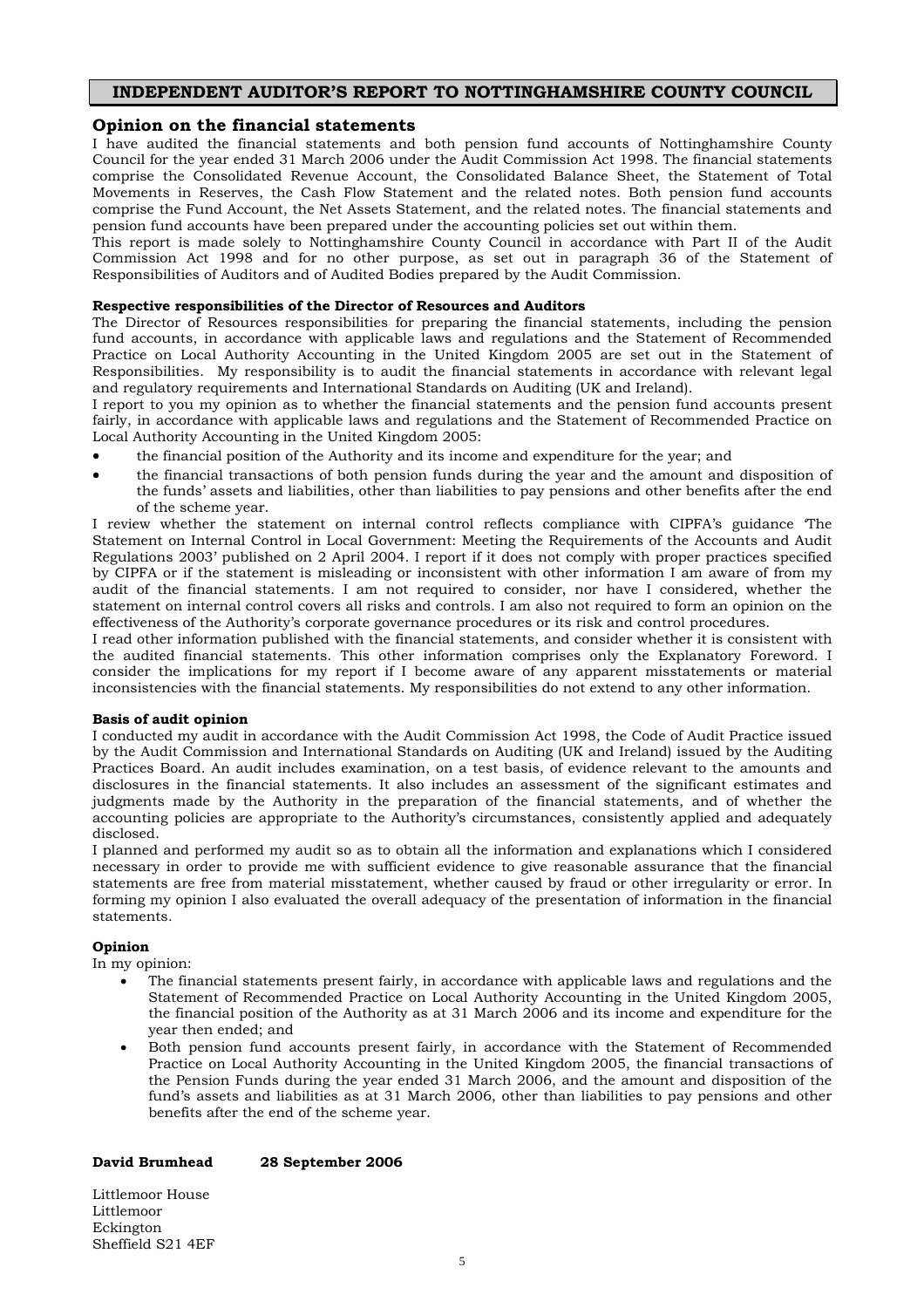#### **INDEPENDENT AUDITOR'S REPORT TO NOTTINGHAMSHIRE COUNTY COUNCIL**

#### **Conclusion on arrangements for securing economy, efficiency and effectiveness in the use of resources**

#### **Authority's Responsibilities**

The authority is responsible for putting in place proper arrangements to secure economy, efficiency and effectiveness in its use of resources, to ensure proper stewardship and governance, and to regularly review the adequacy and effectiveness of these arrangements.

Under the Local Government Act 1999, the authority is required to prepare and publish a best value performance plan summarising the authority's assessment of its performance and position in relation to its statutory duty to make arrangements to ensure continuous improvement in the way in which its functions are exercised, having regard to a combination of economy, efficiency and effectiveness.

#### **Auditor's Responsibilities**

I am required by the Audit Commission Act 1998 to be satisfied that proper arrangements have been made by the authority for securing economy, efficiency and effectiveness in its use of resources. The Code of Audit Practice issued by the Audit Commission requires me to report to you my conclusion in relation to proper arrangements, having regard to relevant criteria specified by the Audit Commission for principal local authorities. I report if significant matters have come to my attention which prevent me from concluding that the authority has made such proper arrangements. I am not required to consider, nor have I considered, whether all aspects of the authority's arrangements for securing economy, efficiency and effectiveness in its use of resources are operating effectively.

I am required by section 7 of the Local Government Act 1999 to carry out an audit of the authority's best value performance plan and issue a report:

- certifying that I have done so;
- stating whether I believe that the plan has been prepared and published in accordance with statutory requirements set out in section 6 of the Local Government Act 1999 and statutory guidance; and
- where relevant, making any recommendations under section 7 of the Local Government Act 1999.

#### **Conclusion**

I have undertaken my audit in accordance with the Code of Audit Practice and I am satisfied that, having regard to the criteria for principal local authorities specified by the Audit Commission and published in July 2005, in all significant respects, Nottinghamshire County Council made proper arrangements to secure economy, efficiency and effectiveness in its use of resources for the year ending 31 March 2006

#### **Best Value Performance Plan**

I issued my statutory report on the audit of the authority's best value performance plan for the financial year 2005/06 on 29 November 2005. I did not identify any matters to be reported to the authority and did not make any recommendations on procedures in relation to the plan.

#### **Certificate**

I certify that I have completed the audit of the accounts in accordance with the requirements of the Audit Commission Act 1998 and the Code of Audit Practice issued by the Audit Commission.

#### **David Brumhead 28 September 2006**

Littlemoor House Littlemoor Eckington Sheffield S21 4EF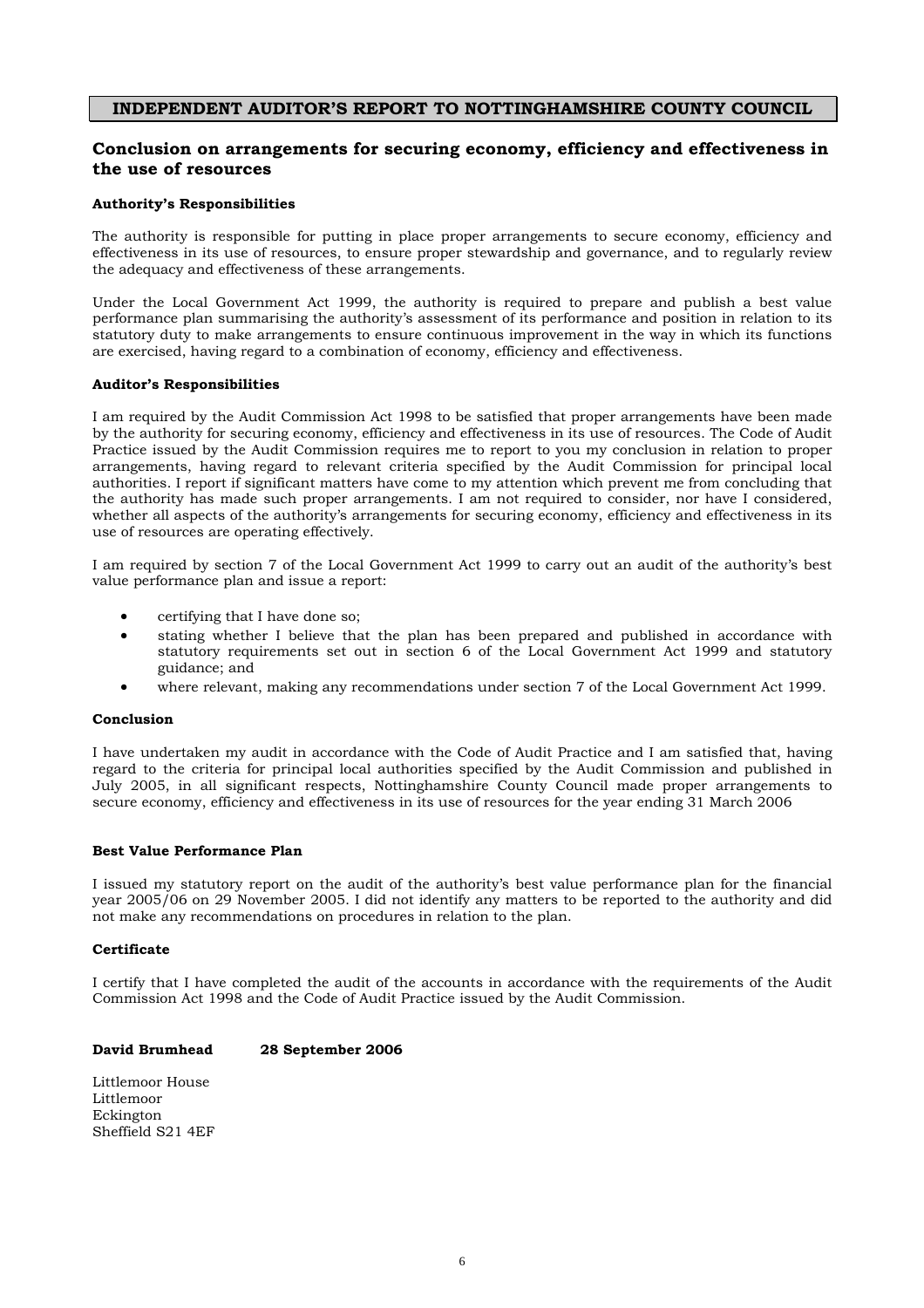#### **STATEMENT OF RESPONSIBILITIES FOR THE STATEMENT OF ACCOUNTS**

#### **The Authority's Responsibilities**

The Authority is required:

- \* to make arrangements for the proper administration of its financial affairs and to secure that one of its officers has the responsibility for the administration of those affairs. The Director of Resources is the responsible officer.
- \* to manage its affairs to secure economic, efficient and effective use of resources and safeguard its assets.
- to prepare and publish a Statement of Accounts in accordance with the Accounts and Audit Regulations 2003, as amended ("the Regulations") .

#### **The Director of Resources' Responsibilities**

The Director of Resources is responsible for the preparation of the Authority's statement of accounts, in accordance with the appropriate CIPFA/LASAAC Code of Practice on Local Authority Accounting in Great Britain ("the Code").

In preparing this statement of accounts, the Director of Resources has:

- \* selected suitable accounting policies and then applied them consistently;
- made judgements and estimates that were reasonable and prudent;
- complied with the Code and the Regulations.

The Director of Resources has also:

- kept proper accounting records which were up to date;
- taken reasonable steps for the prevention and detection of fraud and other irregularities.

I certify that the accounts present fairly the financial position at the accounting date and its income and expenditure for the year ended on that date.

**A Deakin, CPFA Director of Resources 16 June 2006**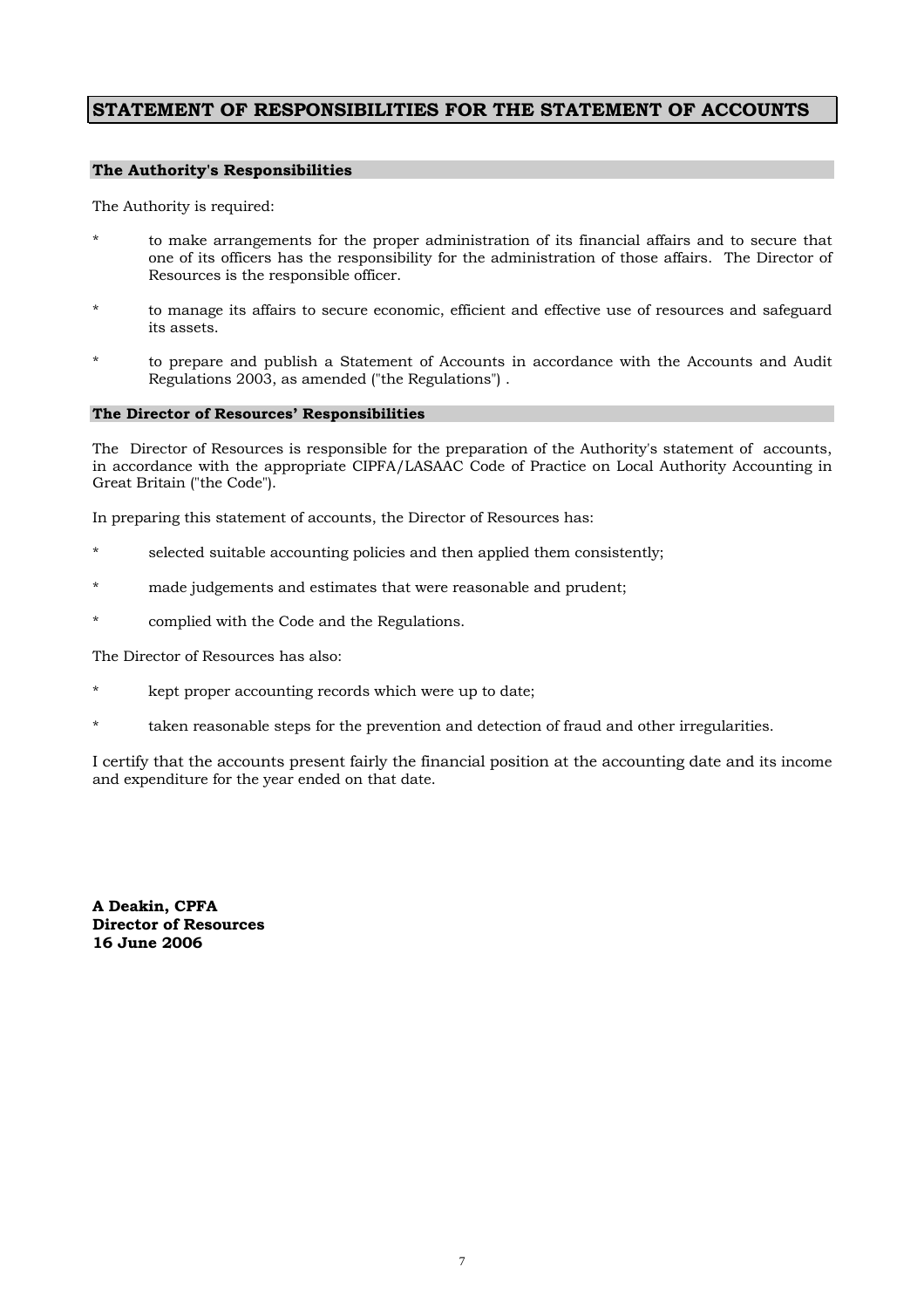### **STATEMENT OF APPROVAL OF THE STATEMENT OF ACCOUNTS**

The Statement of Accounts was approved by a meeting of the County Council on 29 June 2006. The Director of Resources is satisfied with the position set out in the Statement of Accounts. As Vice-Chairman of Nottinghamshire County Council I am satisfied that the approval process for the Statement of Accounts has now been completed satisfactorily and that the Statement of Accounts may now be issued.

**Councillor John Allin Vice-Chairman of the County Council 29 June 2006**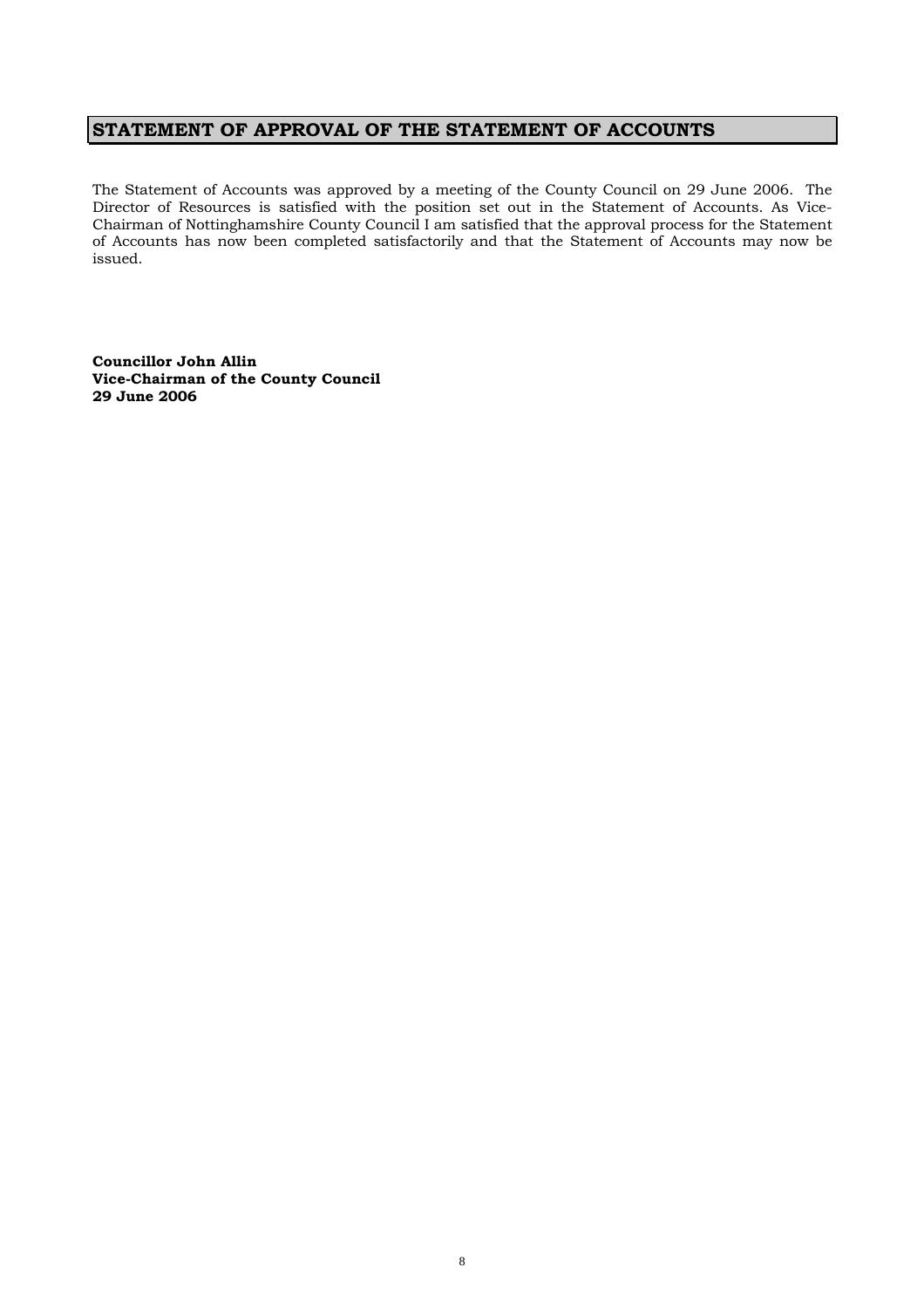### **STATEMENT OF INTERNAL CONTROL**

#### **1. SCOPE OF RESPONSIBILITY**

Nottinghamshire County Council is responsible for ensuring that its business is conducted in accordance with the law and proper standards, and that public money is safeguarded and properly accounted for, and used economically, efficiently and effectively. The Authority also has a duty under the Local Government Act 1999 to make arrangements to secure continuous improvement in the way in which its functions are exercised, having regard to a combination of economy, efficiency and effectiveness.

In discharging this overall responsibility, the County Council is responsible for ensuring that there is a sound system of internal control which facilitates the effective exercise of its functions and which includes arrangements for the management of risk.

#### **2. THE PURPOSE OF THE SYSTEM OF INTERNAL CONTROL**

The system of internal control is designed to manage risk to a reasonable level rather than to eliminate all risk of failure to achieve policies, aims and objectives; it can therefore only provide reasonable and not absolute assurance of effectiveness. The system of internal control is based on an ongoing process designed to identify and prioritise the risks to the achievement of the County's policies, aims and objectives, to evaluate the likelihood of those risks being realised and the impact should they be realised, and to manage them efficiently, effectively and economically.

The system of internal control has been in place at Nottinghamshire County Council for the year ended 31 March 2006 and up to the date of approval of the annual report and accounts and, except for the details of significant internal control issues at section 5, accords with proper practice.

#### **3. THE INTERNAL CONTROL ENVIRONMENT**

The Authority's internal control environment comprises the many systems, policies, procedures and operations in place to:-

• establish and monitor the achievement of the Authority's objectives

 The Council's objectives are contained in the Strategic Plan, Community Strategy, Annual Plan and other specific Strategies and Plans. Progress against these objectives is monitored by the Authority on a six monthly basis via the six-month Progress Report and the Annual Performance Plan. In addition, all departments have business plans which link to the Strategic Plan and which are monitored on a regular basis. The Scrutiny function is well established and has an agreed programme of scrutiny reviews.

facilitate policy and decision making

The Constitution sets out how the Council operates, how decisions are made and the procedures followed to ensure that these are efficient, transparent and accountable to local people. Responsibility for decision making, the role of full Council, the Executive, Committees, Select Committees and the process for determining the Authority's Key Decisions are defined in the Constitution. Delegations are detailed so that the functions of full Council, Cabinet, Cabinet Members, Committees and Officers are specified.

• ensure compliance with established policies, procedures, laws and regulations

The Authority has in place Budget and Policy Framework Procedure Rules which set out how budget and policy decisions are made. Key roles are performed by statutory officers, including the Authority's Monitoring Officer and Section 151 Officer. A regular programme of work is carried out by Internal Audit reviewing compliance with established procedures. In addition, Scrutiny Committees, External Audit and External Inspection Agencies contribute to the review of the Authority's compliance with its policies, procedures, laws and regulations. A Risk Management Strategy is in place and key risks have been identified in a corporate Risk Register.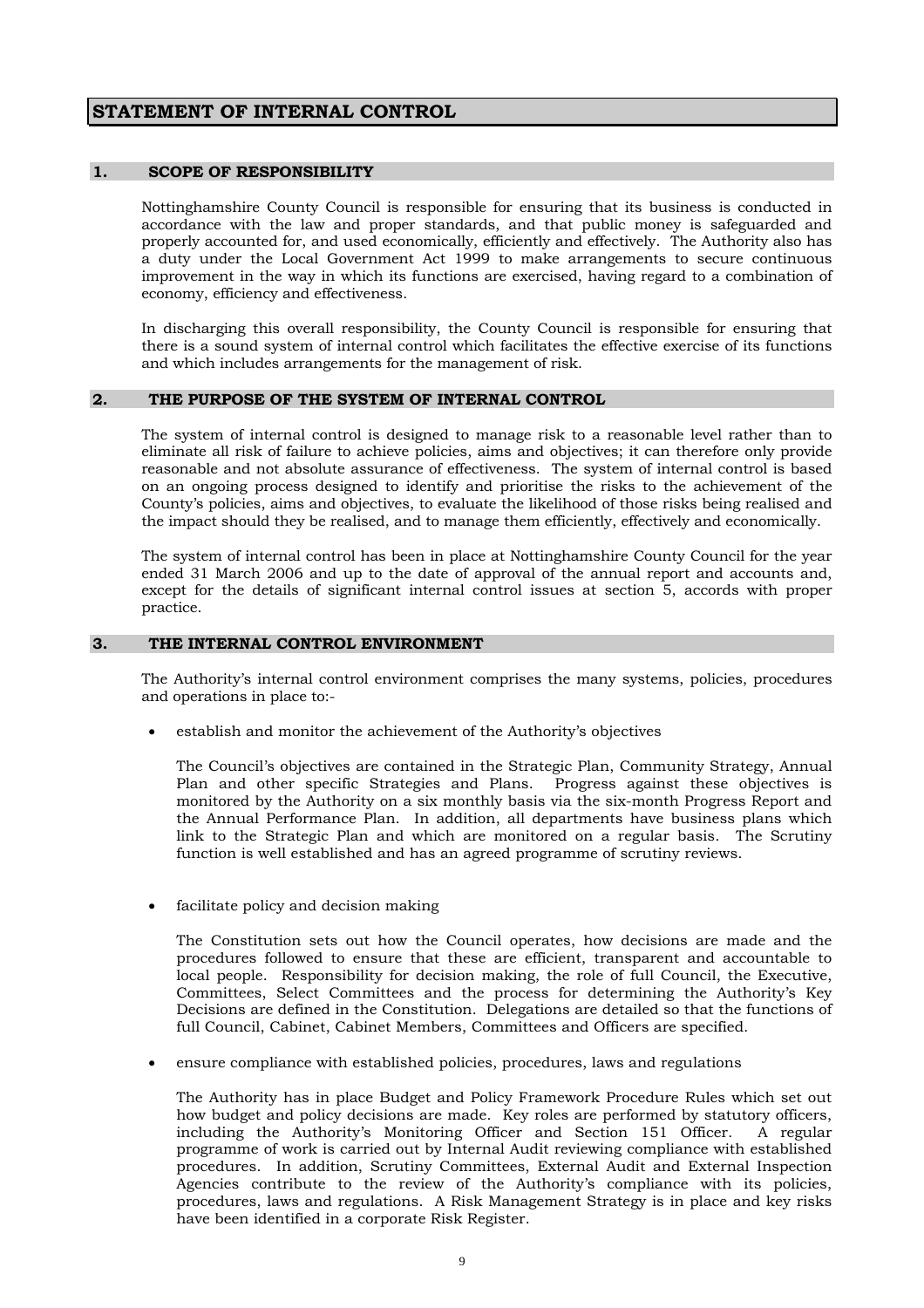• ensure the economical, effective and efficient use of resources, and for securing continuous improvement in the way in which the Authority's functions are exercised, having regard to a combination of economy, efficiency and effectiveness as required by the Best Value duty.

The Council's budget process establishes the resources required to deliver its services and objectives which involves a review of the overall use of resources. The Authority has completed a value for money review and is currently about to restructure and in some cases reduce service levels to cut expenditure. A Procurement Strategy is in place designed to ensure the Authority uses its resources efficiently and effectively. Internal Audit's annual plan of work includes reviewing the use of resources and public surveys/reference groups are used to gauge the public's perception of services provided.

• provide appropriate financial management of the Authority and reporting of financial management

The Authority sets a balanced budget with revenue and capital budgets integrated and presented as such to Members. A risk assessment of material items of income and expenditure is carried out and reported to members as part of the budget setting process. Appropriate limits have been approved in line with the Prudential Code for Capital Accounting. Budgets are monitored regularly and members receive financial information which is relevant, understandable and consistent with underlying financial records. Financial reserves are kept under review and the Authority maintains an adequate internal audit function. Financial procedures are identified in approved Financial Regulations which include an anti-fraud and anti-corruption policy. An Audit Committee is in place which meets regularly and receives relevant reports on audit issues.

A Treasury Management policy has been adopted and approved by Council. The Authority prepares its accounts in accordance with professional guidance and complies with the statutory timetable for publication.

• ensure adequate performance management of the Authority and the reporting of performance management

A Performance Management Framework is in place which includes regular review by the Corporate Performance Group (an internal working group) that meets regularly to assess the Authority's progress against its targets. Benchmarking is a regular feature of performance reporting and the Comprehensive Performance Assessment, carried out by the External Auditor, reviews the operation of the Authority's Performance Management Framework.

#### **4. REVIEW OF EFFECTIVENESS**

The County Council has responsibility for conducting, at least annually, a review of the effectiveness of the system of internal control. The review of the effectiveness of the system of internal control is informed by the Authority's Assurance Framework which includes the work of the Internal Audit Section and the executive managers within the authority who have responsibility for the development and maintenance of the internal control environment, and also by comments made by the External Auditors and other review agencies and inspectorates in their Annual Audit Letter and other reports.

 Throughout 2005/6 the Authority has maintained and reviewed its system of internal control in a number of ways. In particular:-

- (a) the County Council has reviewed the Authority's senior management structure. In addition it has received or agreed the:-
	- Annual Performance Plan 2005/6
	- Statement of Accounts 2004/5
	- Authority's Six Month Performance Report
	- Treasury Management Policy and Strategy Statement
	- Annual Audit Letter 2004/5
	- Community Strategy
	- Public Engagement Policy
	- High Level Information Security Policy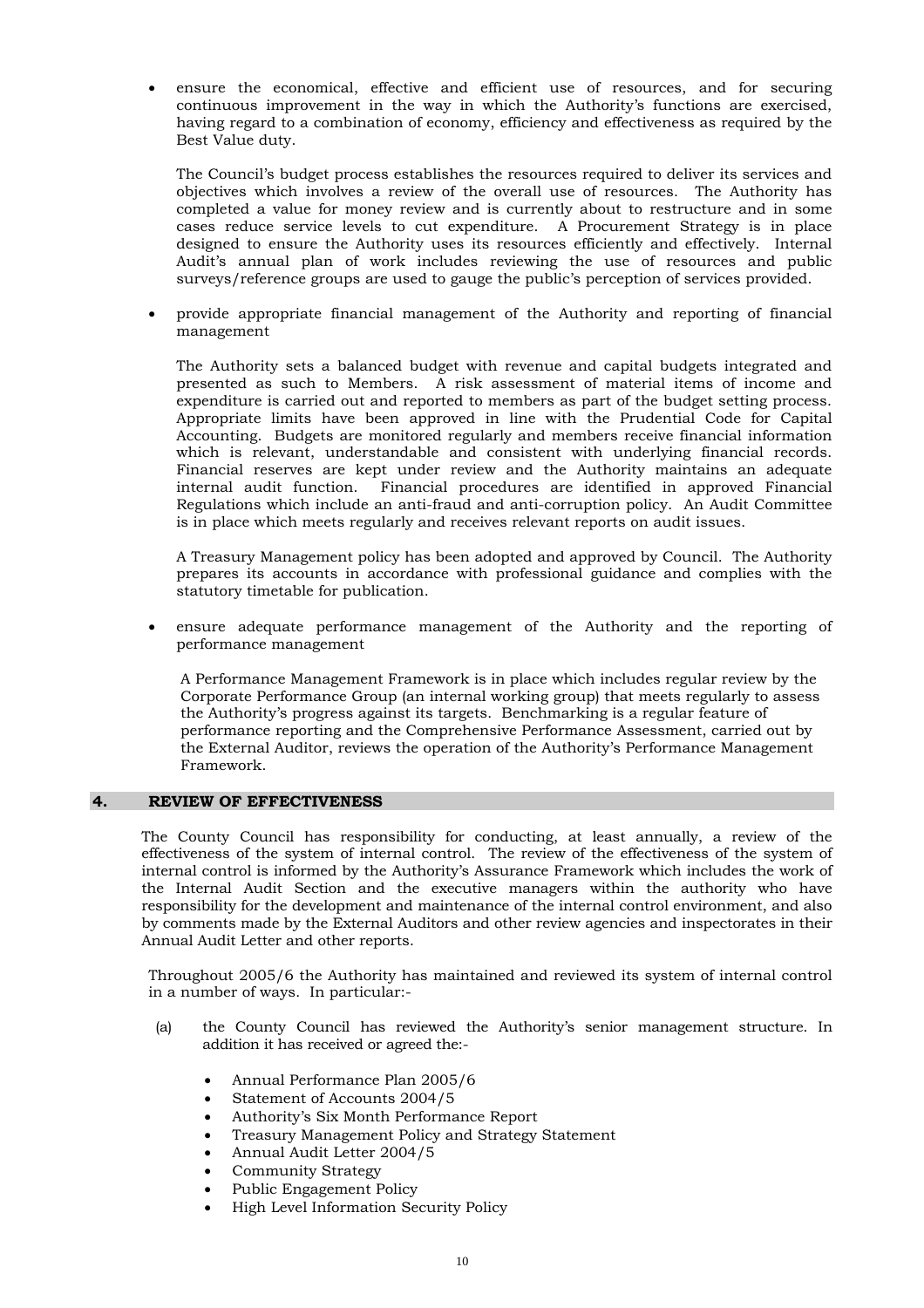- (b) Cabinet have considered and approved a number of reports in its role as the Executive including:-
	- Scrutiny Committee Reports
	- Best Value Service Reviews
	- Revenue Budget Monitoring
	- Annual Performance Plan 2005/6
	- Budget Proposals 2006/7
	- Annual Audit Letter 2004/5
	- Comprehensive Performance Assessment Result
	- PFI Waste Contract
	- Risk Management and Resilience
	- Medium Term Financial Strategy
	- Local Area Agreement
	- Public Service Agreement Performance Target
- (c) The Audit Committee has received both Internal Audit and External Audit Plans and Reports over the course of 2005/6 as well as considering weaknesses revealed in the internal control system highlighted in Internal Audit reports. The Committee is aware of the CIPFA guidance on Audit Committees in Local Government and has revised its Terms of Reference accordingly. It has also received this Statement on Internal Control for 2005/6.
- (d) The Overview Scrutiny Committee and other Select Committees have carried out a programme of reviews during 2005/6, including Strategic Property, Promotion of Independence and Short Breaks Provision and reported the results of these to Cabinet.
- (e) The County's Standards Committee over a number of years has implemented a Members' Code of Conduct, a maladministration policy and played an active role in the review of the Constitution. It has received reports on the Authority's complaints procedure and established a Sub Committee to investigate issues related to the Members' Code of Conduct.
- (f) Internal Audit has undertaken planned reviews of internal control procedures across all departments and across a range of functions in the Authority. Each review contains an opinion on the internal controls in place and any unsatisfactory audit opinions are followed up and if necessary reported to the Audit Committee. Internal Audit's overall opinion on the Authority's system of internal control, based on the sample of audits completed, is that it is adequate.
- (g) The Annual Audit Letter 2004/5 made positive comments on the internal controls in place. The Letter contained some recommendations and an action plan has been produced to ensure that these are implemented.

 We have been advised on the implications of the result of the review of the effectiveness of the system of internal control by the Audit Committee.

#### **5. SIGNIFICANT INTERNAL CONTROL ISSUES**

The Authority faces another challenging year in 2006/7 and the following represent the key issues in relation to internal control:-

(a) HR Strategy

The County's Personnel Committee has recently received an update on the progress made with the implementation of the Human Resources Strategy. Further development work needs to be done and the Personnel Committee has endorsed the future proposed actions. Progress against these actions will be monitored during 2006/7.

(b) Final Accounts Closedown Process

The deadline for the closedown of the accounts process has been brought forward by a month so that the accounts need to be ready for audit by 30 June 2006. This will be challenging and adequate resources will need to be provided to enable the Authority to meet the timing and quality requirements involved.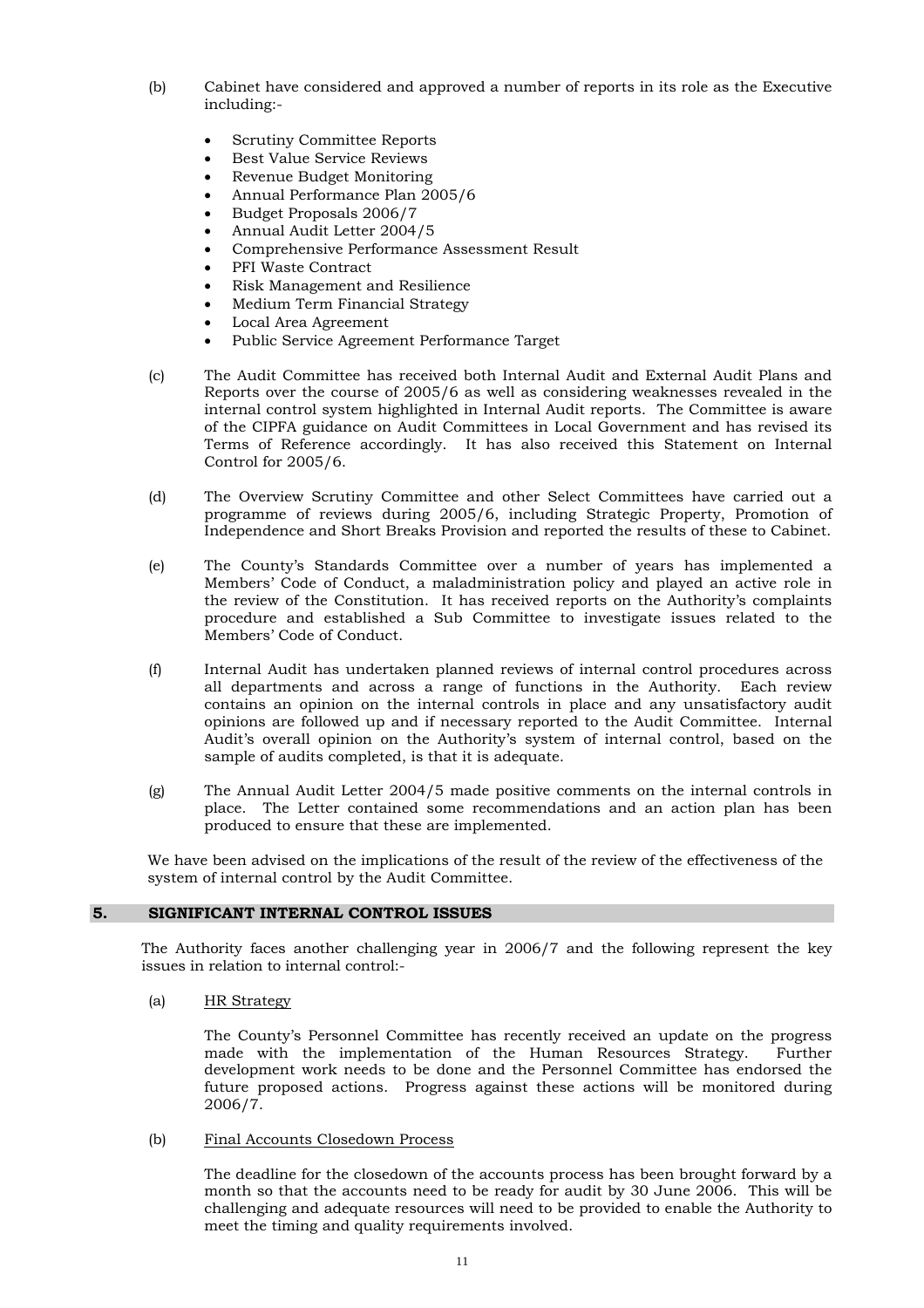#### (c) Revised Redundancy Policy

The Authority has revised its redundancy policy though negotiations with the trade unions are continuing. Compliance with the new policy once implemented will need to be monitored to ensure that discretion is exercised lawfully during 2006/7.

#### (d) Pay Phase II

 This is a major project with significant financial and business implications for the Authority. A detailed project structure is in place and this needs to be appropriately applied to manage the implementation of this strategy by the target date of March 2007.

#### (e) Restructuring

 The restructuring of the Council's Officer structure and the integration of new arrangements proposed will have significant implications for the work of the Authority and will need to be carefully monitored.

**R A Latham Chief Executive 16 June 2006**

**Councillor D Kirkham Leader of the Council 16 June 2006**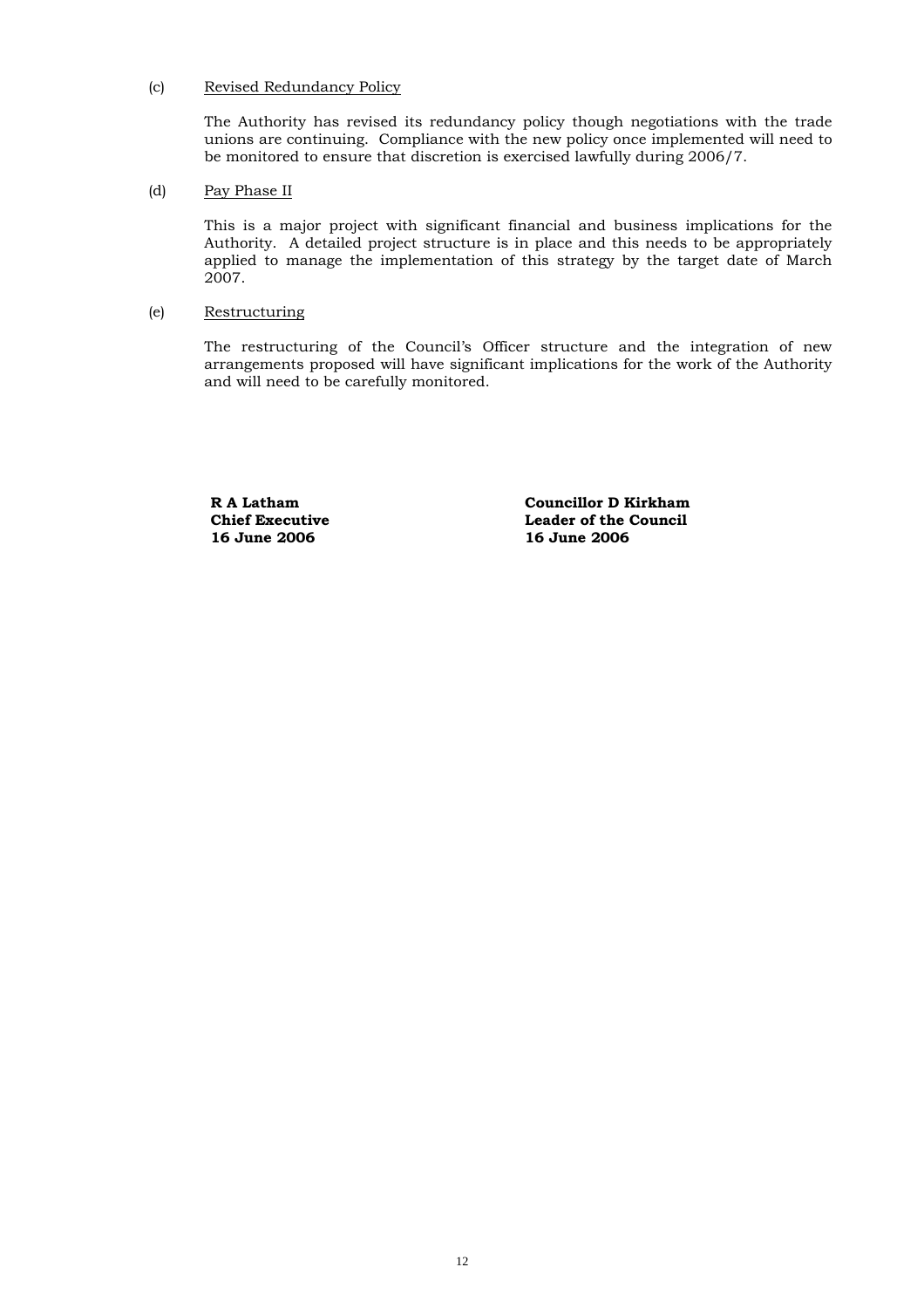### **STATEMENT OF ACCOUNTING POLICIES**

#### **1. GENERAL POLICIES**

The Statement of Accounts has been prepared in accordance with the appropriate Code of Practice on Local Authority Accounting and Best Value Accounting Code of Practice, both issued by the Chartered Institute of Public Finance and Accountancy (CIPFA). The statements also comply with appropriate guidance notes issued by CIPFA covering the Statements of Standard Accounting Practice (SSAPs), Financial Reporting Standards (FRSs) and Urgent Issues Task Force Abstracts (UITFs) as they apply to local authorities. Any variations are shown in notes to the accounts or in the policies set out below. The statement of accounts has been prepared on an historical cost basis, modified for certain fixed assets held at valuation.

#### **2. COSTS OF SUPPORT SERVICES**

 All costs of support services are fully allocated. The costs of office accommodation are recharged in proportion to floor area occupied. Other central administrative expenses are recharged on the basis of allocation of staff time. The costs of the Corporate and Democratic Core and Non-Distributed Costs are identified separately in the Consolidated Revenue Account. Architectural and Engineering Services provided by the Director of Environment relating to the capital programme are recharged to capital accounts on the basis of professional scale fees.

#### **3. PENSIONS**

 The County Council participates in two different pension schemes which meet the needs of employees in particular services. The net pension costs included in the accounts have been determined in accordance with relevant statutory regulations and are unchanged by FRS17. The requirements of FRS17 have been complied with and are set out in the Pensions note to the Statement of Accounts. Both schemes are classed as defined benefit schemes, providing members with defined benefits related to pay and service. The schemes are as follows:-

#### **a) Teachers Pension Scheme**

This is an unfunded scheme administered by the Teachers Pension Agency. The pension cost charged to the Education Service is the contribution rate set by the DfES on the basis of a notional fund. This scheme is accounted for on a defined contribution basis.

#### **b) Local Government Pension Scheme**

This is a funded pension scheme. Non-teaching employees, subject to certain qualifying criteria, are eligible to join the Local Government Pension Scheme. The Council's Actuary calculates, every three years, the amount of the Employer's Contribution Rate for each of the following three financial years. This is the statutory amount charged to the Accounts each year and paid over in full to the Pension Fund.

 FRS17 requires an annual snapshot of the assets and liabilities of the scheme. This is undertaken by the Council's Actuary. The Actuary also calculates the charges to be made to the Revenue Accounts under FRS17. These are split into the Current Service Cost (CSC), the Past Service Cost (PSC), the Interest Cost (IC) and the Expected Return on Assets (ERA). The CSC is charged to the Service Revenue Accounts with the PSC charged to Non-Distributed Costs, both of which are grouped within the Net Cost of Services. The IC and ERA are charged to Net Operating Expenditure. The Balance Sheet shows the calculated actuarial position of the assets and liabilities of the fund as at 31 March each year. The bases for the actuarial calculations are set out in the Notes to the Accounts.

For both teachers and other employees, further costs arise in respect of certain pensions paid on an unfunded basis and these amounts are charged to Non-Distributed Costs in the Consolidated Revenue Account in the financial year to which they relate. The Council's Actuary has also calculated the Authority's liabilities in accordance with FRS17 for these unfunded amounts and these are included in the Accounts and the Notes to the Accounts.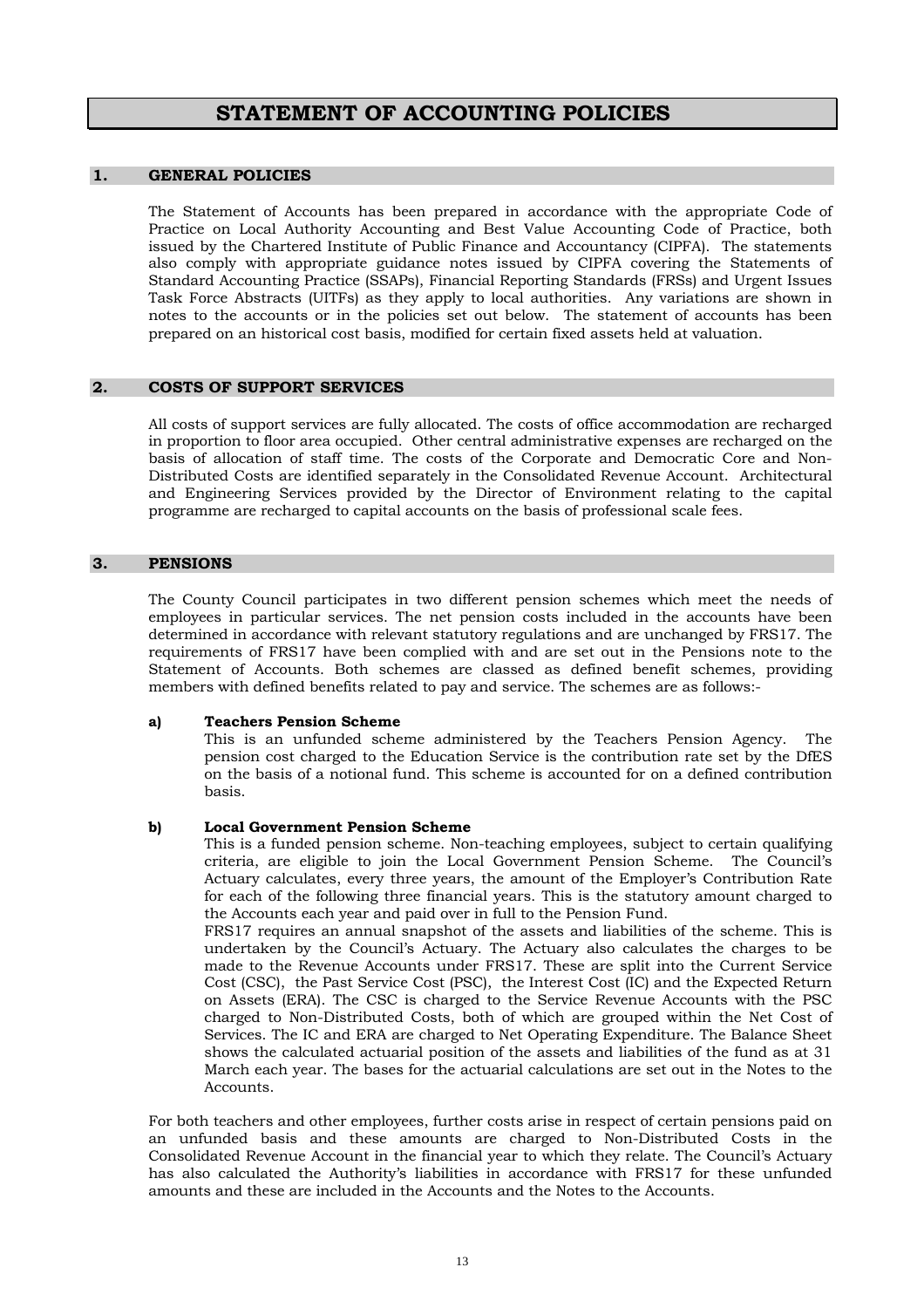#### **4. CAPITAL CHARGES**

The capital charges made to service revenue accounts, central support services and trading undertakings, comprise depreciation and notional interest charges on operational assets. Charges are based upon the gross value of assets at the start of the financial year less the cumulative depreciation brought forward. No charge is made in the year of acquisition but a full year's charge is made in the year of disposal.

Depreciation charges are outlined below. The notional rates of interest for assets included in the balance sheet are set out in note 5 to the accounts. Infrastructure, community assets and assets under construction (AUC) are held at historic cost whereas other assets are held at valuation as set out in the policy on fixed assets below. No charges are levied on AUC because they are not yet operational.

#### **5. DEPRECIATION**

 All operational assets, other than land, are depreciated over their useful economic lives. Where depreciation is provided for, assets are depreciated using the straight line method. The lives of the assets vary and are within the following ranges:

| <b>Asset Type</b>      | Useful Life |
|------------------------|-------------|
|                        | In Years    |
| Land and buildings     | $1 - 50$    |
| Vehicles and plant     | $1 - 20$    |
| Infrastructure         | 40          |
| IT and other equipment | $3 - 5$     |
| Intangible             | $3 - 5$     |
| Furniture & Fittings   | $5 - 15$    |

#### **6. DEFERRED CHARGES**

 Deferred charges comprise capital grants to other bodies and revenue expenditure capitalised by permission of the Secretary of State. These amounts are charged to Service revenue accounts during the period over which they represent continuing value to the Authority which, in general, means they are fully amortised in the year of expenditure. Where they represent value for more than one financial year they would be included in Intangible Assets. For such expenditure funded from capital resources, a contribution from the Capital Financing Account to the Consolidated Revenue Account appropriation section ensures that costs amortised to revenue do not affect the amount to be met from government grants and local taxpayers. Where revenue expenditure has been capitalised by permission of the Secretary of State, the charges to the Consolidated Revenue Account appropriation section may be increased in later years in accordance with the regulations governing the Minimum Revenue Provision.

 Capital grants made to other bodies are written off to the appropriate service revenue account during the financial year because they do not represent value to the authority beyond the end of the financial year. This includes grants made to bodies where the authority is the accountable body and exercises control over grant distribution.

#### **7. CAPITAL EXPENDITURE**

The de minimis level for expenditure to be classified as capital is set at  $\text{\pounds}6,000$  for capital financing purposes. Amounts below this are classified as revenue expenditure.

#### **8. FIXED ASSETS**

All expenditure on the acquisition, creation or enhancement of fixed assets has been capitalised on an accruals basis. This includes assets acquired under finance leases which have been capitalised on the same basis as assets acquired by other methods of financing.

 Operational assets are fixed assets held and used by the authority in the direct delivery of services or used for functions which are directly related to the support of such services.

Asset values have been included in the balance sheet as follows: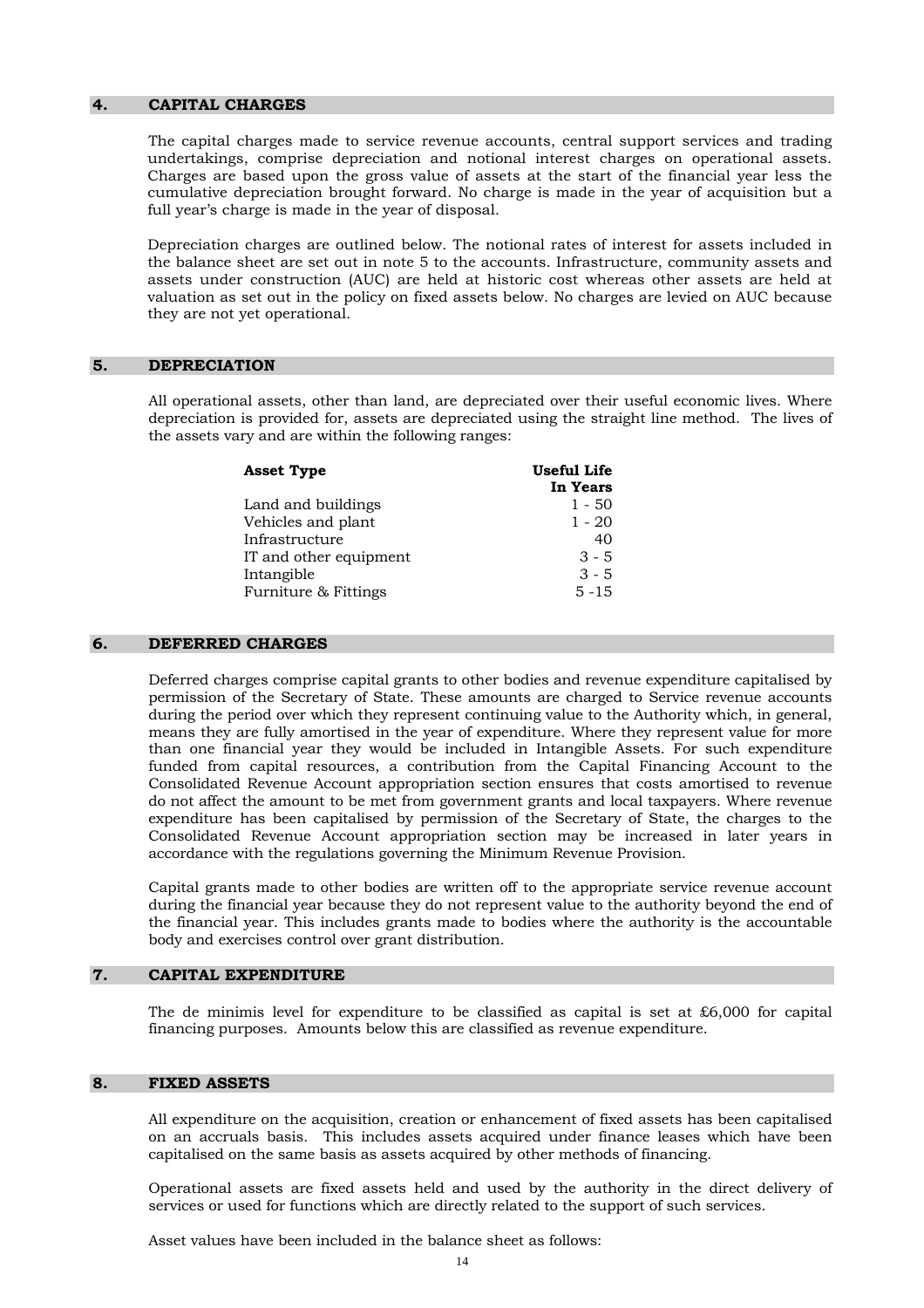- a) The current land and building values used in the statement of accounts are based upon a certificate as at 31 March 2006 issued by the Council's Professional Services Manager, David Buckland MRICS, on 31 May 2006. A rolling five year revaluation programme is in place to maintain the accuracy of the valuations and when significant changes occur in any year they are included in the revaluation work undertaken during that year. Operational assets have been included in the balance sheet at the lower of net current replacement cost and net realisable value in existing use. Non-operational assets have been included at the lower of net current replacement cost and net realisable value.
- b) Infrastructure and equipment have been included at debt outstanding at 31 March 1994 plus actual expenditure since that date.
- c) Vehicles and plant have been included at written down valuation at 1 April 1994 with subsequent acquisitions included at cost as an appropriate approximation of valuation.
- d) Intangible assets comprise software licences which are included at cost and are not subject to revaluation. They are amortised in equal amounts over their useful lives.
- e) Furniture and fittings are included at cost, plus the value of items as at 31 March 2004 which are still in operational use.
- f) Assets under construction are included at actual cost.
- g) Community assets are included at nil except recent acquisitions which are held at cost and land or buildings which are held at valuation as set out in a) above.

The asset amounts shown in the balance sheet are the net values after depreciation.

The de minimis levels used for 2005/06 in compiling the assets are as follows:

| Land and Buildings              | £10,000           |
|---------------------------------|-------------------|
| Infrastructure                  | All are included. |
| Community                       | £10,000           |
| Vehicles and plant              | £6,000            |
| Intangible                      | £6,000            |
| IT and communications equipment | £6,000            |
| Finance leased equipment        | £6,000            |
| Other equipment                 | £6,000            |
| Furniture and Fittings          | £6,000            |
| <b>Under Construction</b>       | All are included. |
|                                 |                   |

#### **9. INVESTMENTS**

 Investments are carried at their original cost price unless otherwise stated in the notes to the accounts. Economic Development investments are written off to the revenue account in the year of advance to reflect the high risk of the investment but the nominal value is shown in the notes to the accounts. From 2005/06 dividends are credited to revenue when the authority has a right to receive them. For dividends from quoted securities, this is when they are quoted ex-dividend. For unquoted securities, this is when the dividend is declared, unless the security is sold before it becomes receivable. Previously dividends were included when received.

#### **10. STOCKS AND WORK IN PROGRESS**

These are valued at the lower of cost and net realisable value.

#### **11. DEBTORS AND CREDITORS**

 Revenue and capital transactions during the year are recorded on an income and expenditure basis. In order to comply with the accruals concept of FRS18, year end debtors and creditors are raised where goods are supplied or services rendered by the County Council in the financial year, but payment or receipt does not occur until the following financial year. Accounting instructions require accruals to be raised where amounts are in excess of  $\text{\pounds}1,000$ . Schools are asked to take responsibility for accruing for employee costs where individual amounts owing are in excess of £1,000.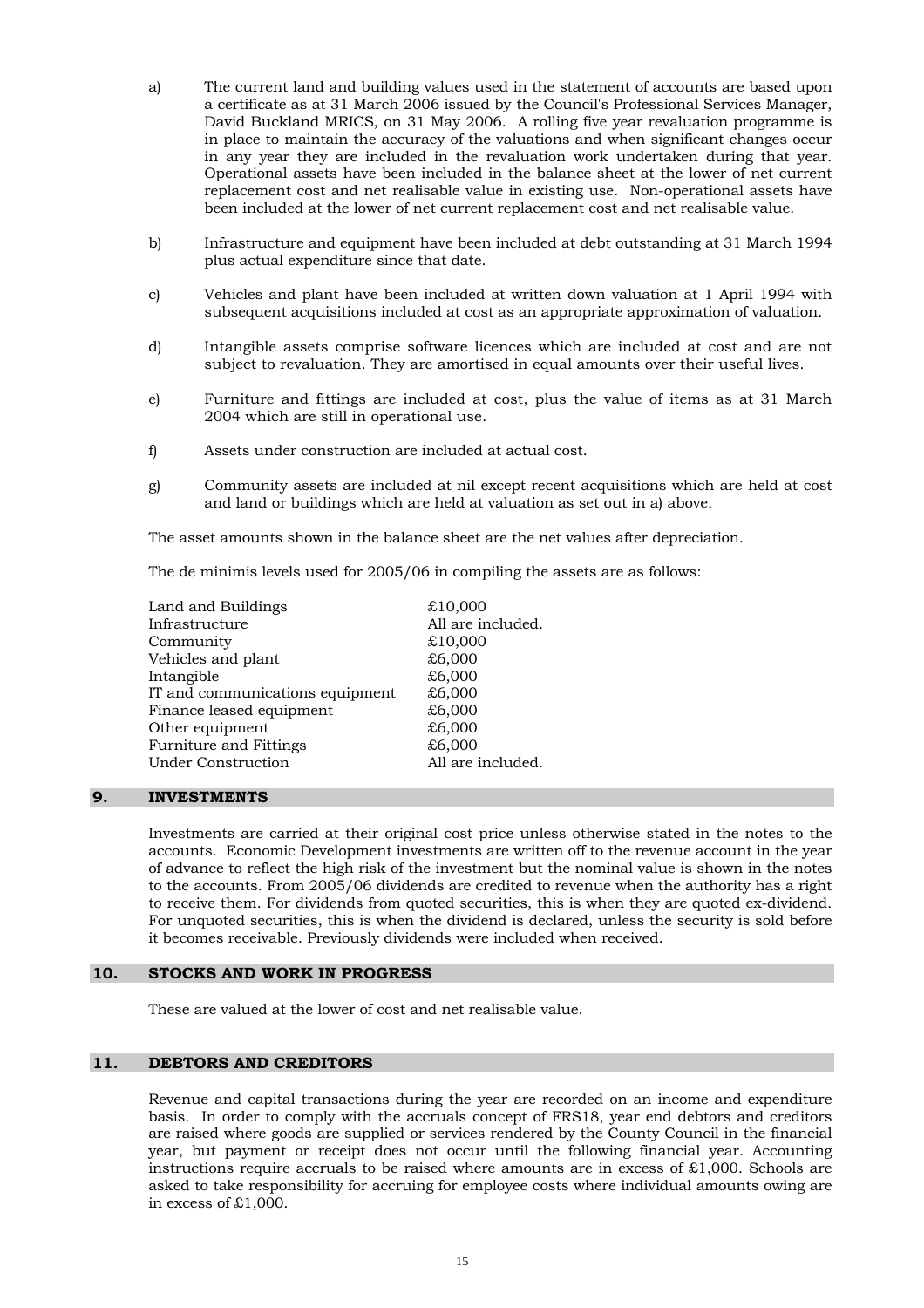In addition to debtors and creditors for goods supplied and services rendered, significant debtors and creditors can arise from such items as government grants and pay awards. The approach adopted in these cases is to make estimates on the basis of the best information that is presently available, or make forecasts of the cost of pay awards that are not yet settled but likely to apply to part of the financial year to which the accounts relate.

#### **12. EXTERNAL DEBT**

 The Authority makes provision each year for scheduled debt repayments. The amount of these repayments is dependent upon the type and period of loans raised. The Authority may also redeem or restructure debt early to make most effective use of available resources.

#### **13. LEASING OF VEHICLES, PLANT AND EQUIPMENT**

 Where assets are acquired under finance leases, the assets are capitalised above the de minimis level of £6,000 and the related outstanding lease commitment shown as a deferred credit liability in the balance sheet in accordance with SSAP21. The leasing rentals payable are split with the interest element charged to the asset management revenue account and the capital element reducing the deferred credit liability.

 Lease rentals payable under operating leases are charged to the revenue account in the financial year to which they relate.

#### **14. PRIVATE FINANCE INITIATIVE (PFI)**

 The Authority has entered a number of Private Finance Partnerships. These schemes are accounted for in accordance with FRS5 and SSAP21. Rental charges are made to the appropriate service revenue accounts. Assets and residual or reversionary interest assets are shown in the balance sheet where appropriate.

#### **15. GRANTS RECEIVED**

 Grants received for capital purposes are taken to the government grants deferred account. Where the associated asset is depreciated the grant is amortised over its useful life through a contribution to the asset management revenue account. The zero impact on the revenue account is achieved by a transfer to the Capital Financing Account. Where an asset is not depreciated the amortisation amount is transferred to the Capital Financing Account in the financial year the asset is financed.

 Specific revenue grants are matched to the expenditure to which they relate. General revenue grants are included in the revenue account in the period in which they are payable.

#### **16. PROVISIONS AND RESERVES**

 The authority makes appropriate provisions for bad debts. Provisions are made for any liabilities which have been incurred using the best estimate of the amount and timing. Provisions are utilised for the purposes for which they were established. All other amounts set aside are classified as reserves. Expenditure incurred is charged to the appropriate provision or to the revenue account where a contribution is made from a reserve.

#### **17. CAPITAL RECEIPTS**

 When assets are sold or disposed of, the capital receipt is held in a reserve account (Capital Receipts Unapplied) until it is used to finance further capital expenditure. Interest earned on cash from capital receipts unapplied is credited to the County Fund.

#### **18. LIQUID RESOURCES**

 Liquid resources are identified and accounted for in accordance with FRS1 and comprise current asset investments.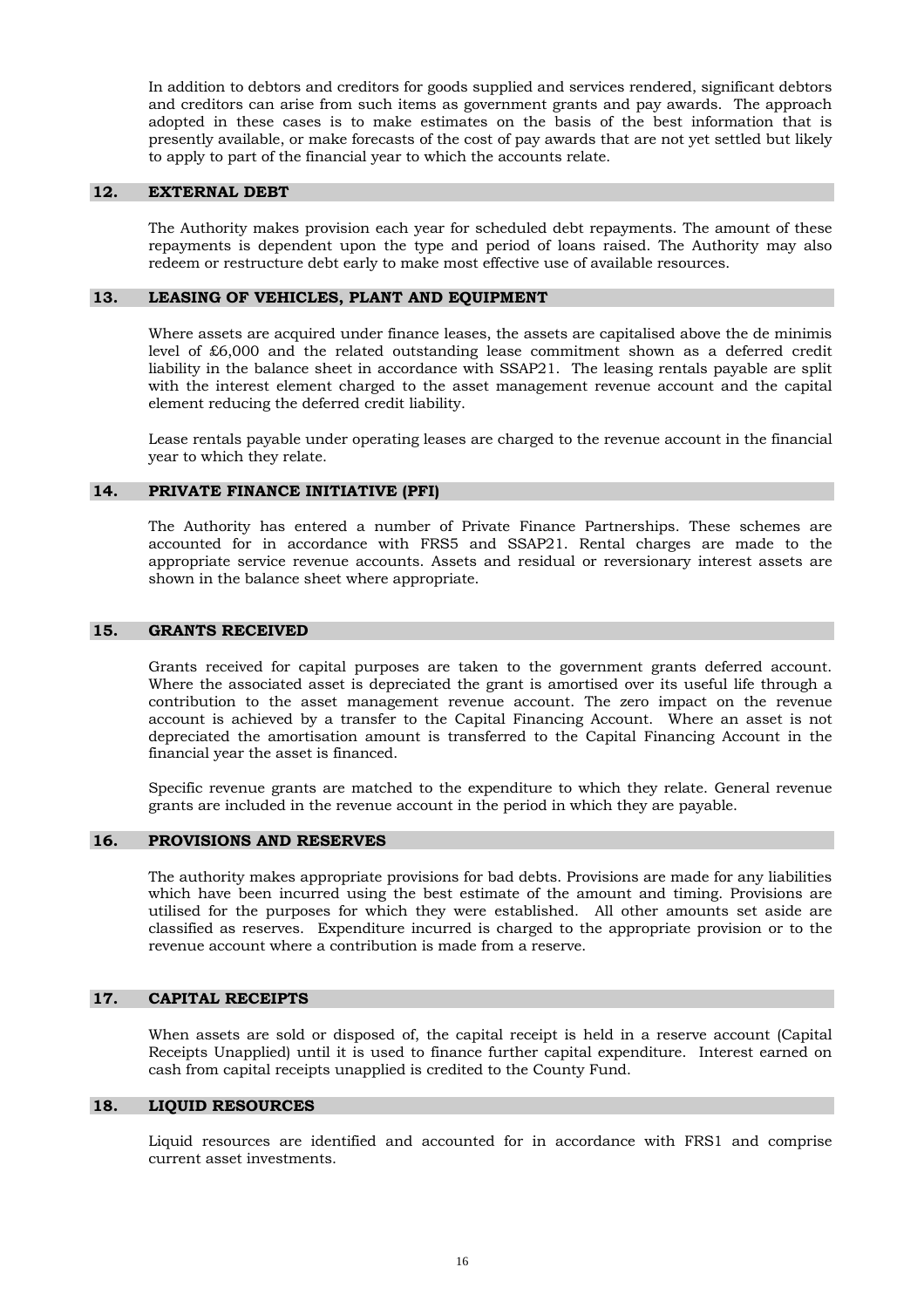## **CONSOLIDATED REVENUE ACCOUNT**

|                                                                          |                | 2004/2005                       |                          | 2005/2006      |                     |
|--------------------------------------------------------------------------|----------------|---------------------------------|--------------------------|----------------|---------------------|
|                                                                          |                | Net                             | Gross                    |                | Net                 |
| Service                                                                  |                | <b>Note Expenditure</b><br>£000 | Expenditure<br>£000      | Income<br>£000 | Expenditure<br>£000 |
| <b>Continuing County Council Services</b>                                |                |                                 |                          |                |                     |
| Education                                                                |                | 429,625                         | 583,920                  | (140, 143)     | 443,777             |
| <b>Environmental Services</b>                                            |                | 21,955                          | 31,364                   | (7,087)        | 24,277              |
| Highways, Roads and Transportation                                       | 1              | 44,665                          | 70,629                   | (12, 194)      | 58,435              |
| Leisure                                                                  |                | 5,343                           | 10,345                   | (4,651)        | 5,694               |
| Libraries                                                                |                | 13,217                          | 15,576                   | (1,680)        | 13,896              |
| Planning and Development                                                 |                | 19,393                          | 14,291                   | (4,652)        | 9,639               |
| Social Services                                                          |                | 175,308                         | 290,824                  | (105, 869)     | 184,955             |
| Democratic Representation & Management                                   |                | 4,940                           | 4,993                    | (4)            | 4,989               |
| Corporate Management                                                     |                | 2,938                           | 9,326                    | (4, 754)       | 4,572               |
| Non Distributed Costs                                                    |                | 3,652                           | $\overline{\phantom{a}}$ | (18, 425)      | (18, 425)           |
| Central Services to the Public                                           |                | 2,053                           | 3,695                    | (710)          | 2,985               |
| <b>Discontinued County Council Services</b><br><b>Magistrates Courts</b> | $\overline{4}$ | 1,427                           |                          |                |                     |
|                                                                          |                |                                 |                          |                |                     |
| <b>Contributions to Other Bodies</b>                                     |                |                                 |                          |                |                     |
| Coroner                                                                  |                | 565                             | 540                      |                | 540                 |
| <b>Net Cost of Services</b>                                              |                | 725,081                         | 1,035,503                | (300, 169)     | 735,334             |
| Interest & investments income                                            |                | (1,312)                         |                          | (983)          | (983)               |
| Net (surplus)/deficit of Trading Undertakings                            |                | 398                             | 1,860                    | (487)          | 1,373               |
| Pensions Interest Costs & Expected Return                                |                |                                 |                          |                |                     |
| on Pensions Assets                                                       |                | 13,991                          | 60,593                   | (42, 685)      | 17,908              |
| Other Operating Income & Expenditure                                     |                | (118)                           | 7                        | (1,717)        | (1,710)             |
| Asset Management Revenue Account                                         | 5              | (31, 865)                       | 15,054                   | (52, 351)      | (37, 297)           |
| Insurance Revenue (surplus)/deficit                                      |                |                                 | 1,687                    | (4, 241)       | (2, 554)            |
| <b>Net Operating Expenditure</b>                                         |                | 706,175                         | 1,114,704                | (402,633)      | 712,071             |
| Capital Expenditure Reserve                                              | 36             | (1, 235)                        |                          |                | 217                 |
| Contributions from Reserves towards                                      |                |                                 |                          |                |                     |
| Capital Expenditure                                                      |                | (3, 384)                        |                          |                |                     |
| Insurance Revenue Reserves                                               | 34             | 1,000                           |                          |                | 2,554               |
| <b>Other Revenue Reserves</b>                                            | 38             | 5,773                           |                          |                | 19,237              |
| Schools Statutory Reserve                                                | 39             | 9,441                           |                          |                | 932                 |
| Contribution from Pensions Reserve                                       |                | (13, 917)                       |                          |                | (962)               |
| Capital Financing Account                                                | 40             | (7,910)                         |                          |                | 546                 |
| Amounts to be met from government                                        |                |                                 |                          |                |                     |
| grants and local taxpayers                                               |                | 695,943                         |                          |                | 734,595             |
| Precept Income                                                           | 7              | (243, 857)                      |                          |                | (257, 151)          |
| Non-Domestic Rate Income                                                 | $\overline{7}$ | (189, 878)                      |                          |                | (229, 921)          |
| Revenue Support Grant                                                    | 7              | (261, 316)                      |                          |                | (251, 684)          |
| Local Authority Business Growth initiatives                              |                |                                 |                          |                | (1,007)             |
| (Surplus)/Deficit for the Year:                                          |                | 892                             |                          |                | (5, 168)            |
| County Fund balance at 1 April b/fwd                                     |                | (8, 186)                        |                          |                | (7, 294)            |
| County Fund balance at 31 March c/fwd                                    |                | (7, 294)                        |                          |                | (12, 462)           |

The County Fund Balance excludes schools balances which are maintained as a reserve. Movements on schools balances are shown separately in the Consolidated Revenue Account and the Consolidated Balance Sheet and are explained in more detail in note 39.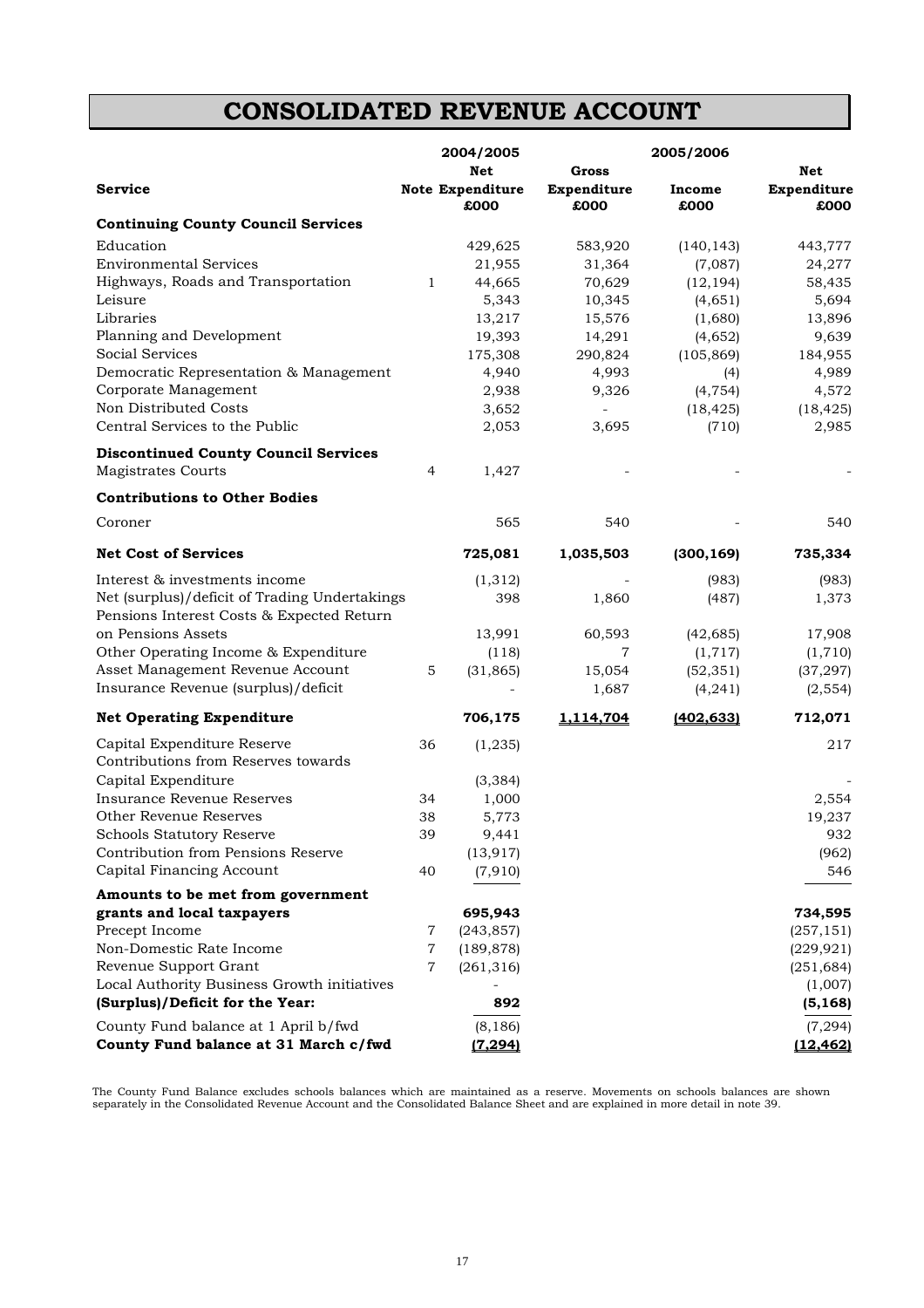## **CONSOLIDATED BALANCE SHEET**

|                                                        |             | 31 March 2005         |            | 31 March 2006        |            |
|--------------------------------------------------------|-------------|-----------------------|------------|----------------------|------------|
| <b>Long Term Assets</b>                                | <b>Note</b> | £000                  | £000       | £000                 | £000       |
| Intangible Fixed Assets                                |             | 1,337                 |            | 1,940                |            |
| Tangible Fixed Assets                                  |             |                       |            |                      |            |
| <b>Operational</b>                                     |             |                       |            |                      |            |
| Land and Buildings                                     |             | 898,570               |            | 914,686              |            |
| Vehicles and Plant                                     |             | 6,537                 |            | 7,628                |            |
| Equipment, Furniture & Fittings                        |             | 42,356                |            | 39,433               |            |
| Community                                              |             | 35                    |            | 34                   |            |
| Infrastructure<br><b>Non Operational</b>               |             | 259,465               |            | 282,264              |            |
| Land and Buildings                                     |             | 67,857                |            | 40,714               |            |
| <b>Under Construction</b>                              |             | 43,263                |            | 16,533               |            |
| <b>Net Fixed Assets</b>                                | 17          |                       | 1,319,420  |                      | 1,303,232  |
| Deferred Assets                                        | 32          | 23,713                |            | 22,751               |            |
| Long-term advances                                     | 22          | 9,602                 |            | 1,196                |            |
| Long-term debtors                                      | 23          | 4,572                 |            | 6,363                |            |
| <b>Total Long-Term Assets</b>                          |             |                       | 1,357,307  |                      | 1,333,542  |
| <b>Current Assets:</b>                                 |             |                       |            |                      |            |
| Investments                                            | 21          | 8,315                 |            |                      |            |
| Landfill Trading Allowances                            | 27          |                       |            | 4,493                |            |
| Stocks and work in progress                            |             | 4,137                 |            | 3,646                |            |
| Debtors                                                | 23          | 40,298                |            | 52,673               |            |
| Less Bad Debt Provision                                |             | (3,213)               |            | (3, 197)             |            |
|                                                        |             | 37,085                |            | 49,476               |            |
| Temporary Investments                                  | 24          | 87,000                | 136,537    | 86,400               |            |
| Bank                                                   |             |                       |            | 701                  | 144,716    |
| <b>Current Liabilities:</b>                            |             |                       |            |                      |            |
| Creditors                                              | 25          | (97, 476)             |            | (105,094)            |            |
| <b>Bank Overdraft</b>                                  | 26          | (15,200)              |            |                      |            |
| Pension Funds Cash<br>Loans to be repaid within 1 year | 26<br>28    | (70, 683)<br>(3, 375) |            | (55, 349)<br>(3,611) |            |
| <b>Temporary Borrowing</b>                             | 30          | (85)                  |            | (85)                 |            |
| Other Balances                                         |             | (536)                 | (187, 355) |                      | (164, 139) |
| <b>Total Assets less Current Liabilities</b>           |             |                       | 1,306,489  |                      | 1,314,119  |
| Long term borrowing                                    | 28          | (198, 147)            |            | (224, 536)           |            |
| Deferred Liability                                     | 28          | (4,822)               |            | (4, 433)             |            |
| Provisions                                             | 35          | (7, 243)              | (210, 212) | (10, 491)            | (239, 460) |
| FRS17 Pensions Liability                               | 13          |                       | (472, 693) |                      | (502,093)  |
| <b>Total Assets less Liabilities</b>                   |             |                       | 623,584    |                      | 572,566    |
| <b>Available Reserves</b>                              |             |                       |            |                      |            |
| Capital Reserves                                       | 36          |                       | 1,579      |                      | 1,796      |
| Capital Receipts & Grants Unapplied                    | 37          |                       |            |                      |            |
| Revenue Reserves                                       | 38          |                       | 29,358     |                      | 48,487     |
| General Insurance                                      | 34          |                       | 4,586      |                      | 7,140      |
| <b>Other Reserves</b>                                  |             |                       |            |                      |            |
| Government Grants Deferred                             | 33          |                       | 161,139    |                      | 188,312    |
| Schools statutory reserve                              | 39          |                       | 22,830     |                      | 23,762     |
| Capital Financing Account                              | 40          |                       | 273,173    |                      | 286,000    |
| Fixed Asset Restatement Account                        | 41          |                       | 596,318    |                      | 506,702    |
| <b>FRS17 Pensions Reserve</b>                          | 13          |                       | (472, 693) |                      | (502,093)  |
| Balances (including Housing Act Advances)              | 42          |                       | 7,294      |                      | 12,460     |
|                                                        |             |                       | 623,584    |                      | 572,566    |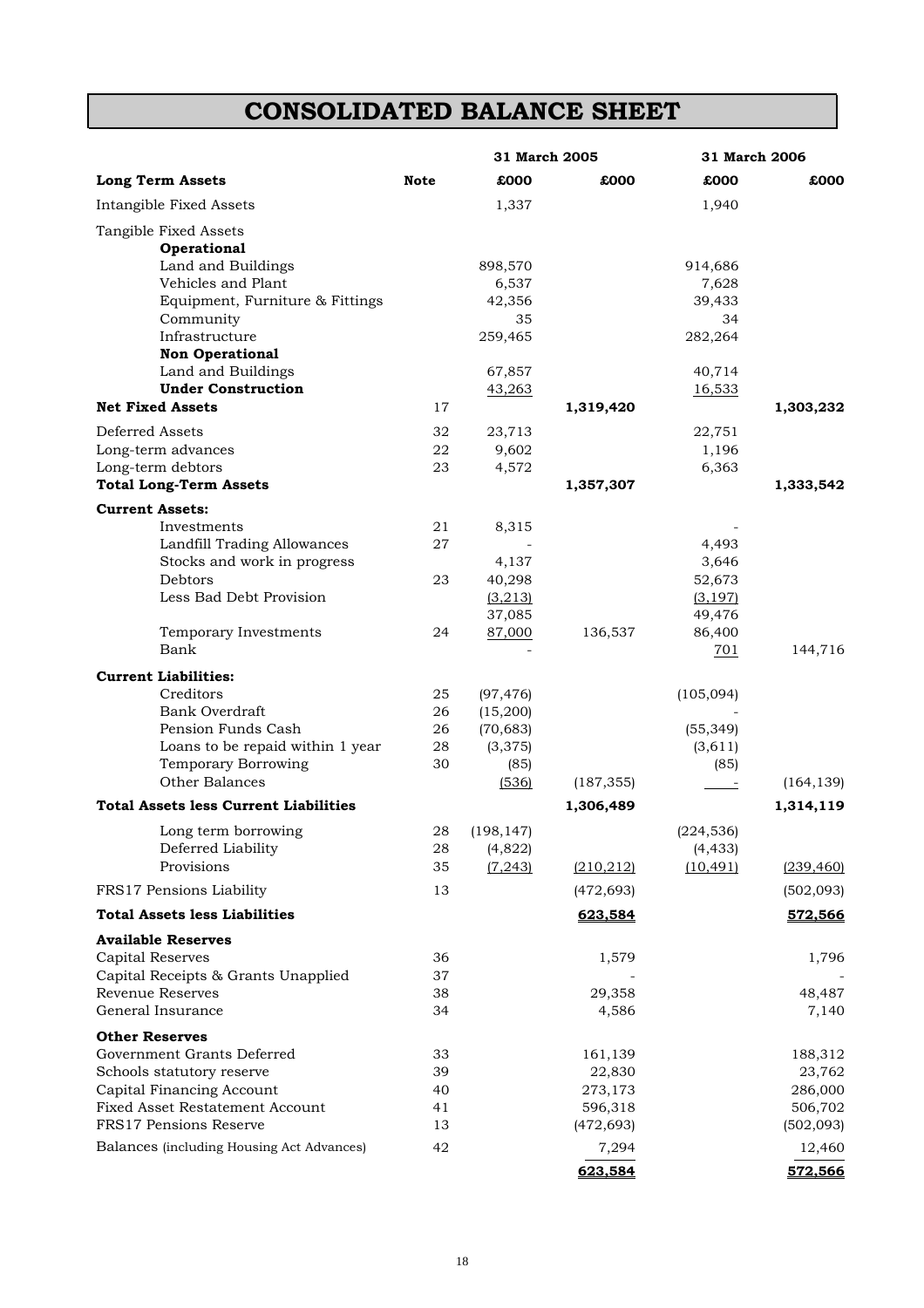# **CASH FLOW STATEMENT**

|                                                                                                             |                                                                                                                 | <b>Note</b> | 2004/05<br>£000                                                                      |                      | 2005/06<br>£000                                                                       |                        |
|-------------------------------------------------------------------------------------------------------------|-----------------------------------------------------------------------------------------------------------------|-------------|--------------------------------------------------------------------------------------|----------------------|---------------------------------------------------------------------------------------|------------------------|
| <b>Revenue Activities</b>                                                                                   |                                                                                                                 |             |                                                                                      |                      |                                                                                       |                        |
| <b>Cash Outflows:</b><br>Cash paid                                                                          | - Employees<br>- Other Operating Costs                                                                          |             | 525,523<br>512,616<br>1,038,139                                                      |                      | 560,701<br>531,280<br>1,091,981                                                       |                        |
| <b>Cash Inflows:</b><br>Precept Income<br>LAGBI<br>Other Government Grants                                  | Revenue Support Grant/NNDR<br>Cash Received for Goods & Services                                                | 3           | (243, 857)<br>(451, 194)<br>(166, 550)<br>(226, 829)<br>(1,088,430)                  |                      | (257, 151)<br>(481, 605)<br>(1,007)<br>(179, 706)<br>(235, 648)<br>(1, 155, 117)      |                        |
| <b>Revenue Activities Net Cash Flow:</b>                                                                    |                                                                                                                 |             |                                                                                      | (50, 291)            |                                                                                       | (63, 136)              |
|                                                                                                             | Returns on Investments and Servicing of Finance                                                                 |             |                                                                                      |                      |                                                                                       |                        |
| <b>Cash Outflows:</b><br>Interest Paid                                                                      |                                                                                                                 |             | 13,994                                                                               |                      | 15,054                                                                                |                        |
| <b>Cash Inflows:</b><br>Interest Received                                                                   |                                                                                                                 |             | (1,312)                                                                              | 12,682               | (983)                                                                                 | 14,071                 |
| <b>Capital Activities</b>                                                                                   |                                                                                                                 |             |                                                                                      |                      |                                                                                       |                        |
| <b>Cash Outflows:</b><br>Capital Payments<br>Capital Grants<br><b>Cash Inflows:</b><br>Sale of Fixed Assets | Purchase of Long Term Investments<br>Capital Grants and Contributions Received<br>Sale of Long Term Investments |             | 125,033<br>188<br>1,547<br>126,768<br>(11,206)<br>(39, 524)<br>(1, 019)<br>(51, 749) |                      | 101,005<br>440<br>1,456<br>102,901<br>(10, 697)<br>(30, 634)<br>(16,904)<br>(58, 235) |                        |
| Capital Activities Net cash flow:                                                                           |                                                                                                                 |             |                                                                                      | 75,019               |                                                                                       | 44,666                 |
| Total Net cash flow before financing:                                                                       |                                                                                                                 |             |                                                                                      | 37,410               |                                                                                       | (4, 399)               |
| <b>Management of Liquid Resources</b>                                                                       | Increase/(Decrease) in short term deposits:                                                                     |             |                                                                                      | (13, 650)            |                                                                                       | (600)                  |
| Financing                                                                                                   |                                                                                                                 |             |                                                                                      |                      |                                                                                       |                        |
| <b>Cash Outflows:</b>                                                                                       | Repayments of amounts borrowed                                                                                  |             | 3,469                                                                                |                      | 3,764                                                                                 |                        |
| <b>Cash Inflows:</b><br>New loans raised                                                                    |                                                                                                                 |             | (30, 306)                                                                            | (26, 837)<br>(3,077) | (30,000)                                                                              | (26, 236)<br>(31, 235) |
| (Increase)/Decrease in cash:                                                                                |                                                                                                                 |             |                                                                                      |                      |                                                                                       |                        |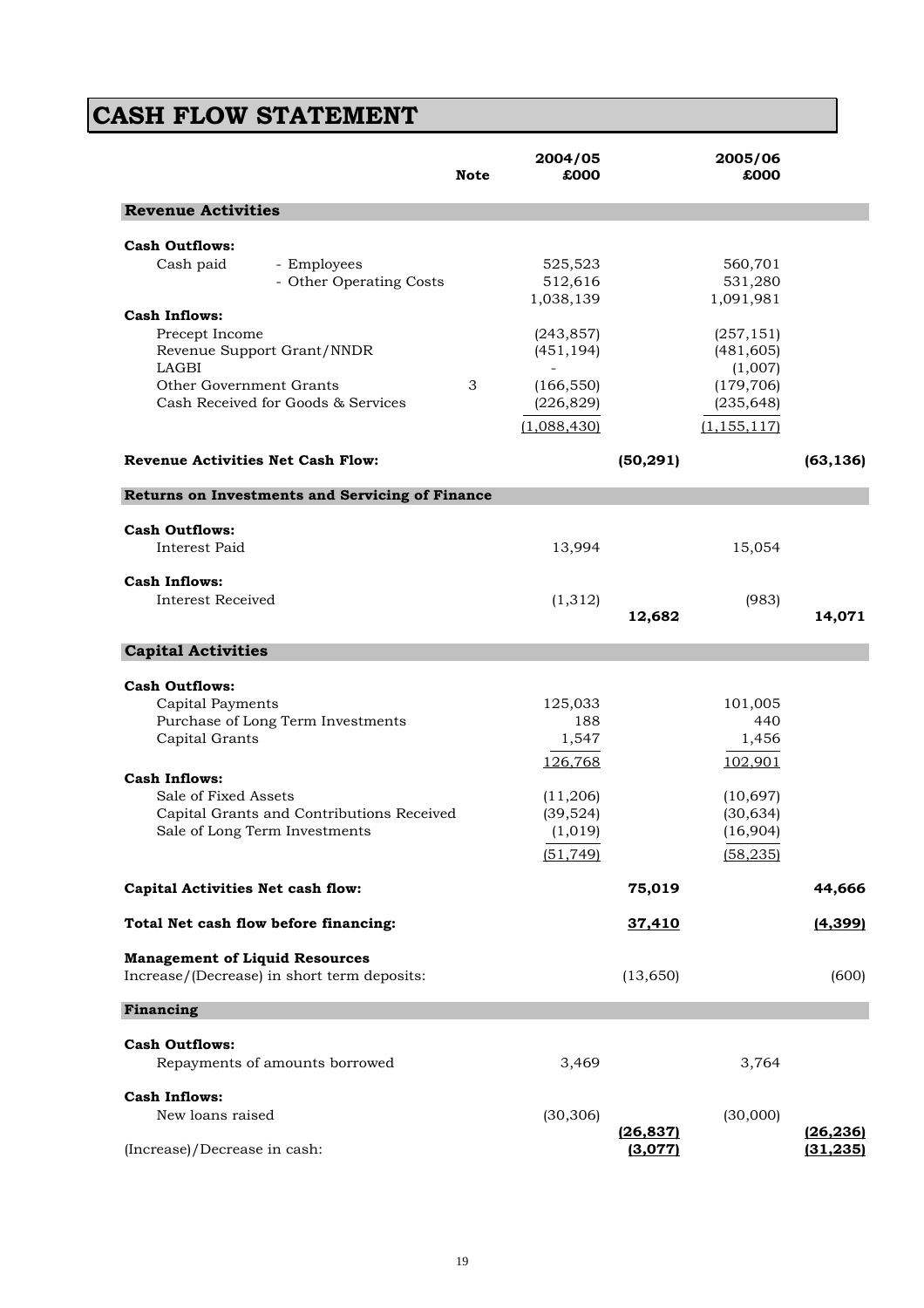## **RECONCILIATION TO THE CASH FLOW STATEMENT**

### **Reconciliation of (Surplus)/Deficit to the Cash Flow Statement**

|                                                                                                                                                                                                                             | 2004/05<br>£000                                     | 2005/06<br>£000                                         |
|-----------------------------------------------------------------------------------------------------------------------------------------------------------------------------------------------------------------------------|-----------------------------------------------------|---------------------------------------------------------|
| Net (Surplus)/Deficit                                                                                                                                                                                                       | 892                                                 | (5, 168)                                                |
| External Interest Paid (in AMRA)<br>Minimum Revenue Provision<br>Revenue Contributions to Capital Outlay<br>Contributions (to)/from provisions and reserves<br>Other                                                        | (13,994)<br>(11,393)<br>(14, 225)<br>(14,098)<br>40 | (15,054)<br>(13, 291)<br>(8, 447)<br>(26, 077)<br>(258) |
| Increase/(decrease) in revenue debtors<br>$Increase/(decrease)$ in stocks/w.i.p.<br>Increase/(decrease) in Landfill Trading Allowances<br>Increase/(decrease) in revenue creditors<br>Increase/(decrease) in other balances | (2,957)<br>(188)<br>4,320                           | 1,909<br>(491)<br>4,493<br>(2, 271)<br>536              |
| Deduct interest and investment income                                                                                                                                                                                       | 1,312                                               | 983                                                     |
| <b>Revenue Activities Net Cash Flow</b>                                                                                                                                                                                     | (50,291)                                            | (63,136)                                                |

#### **Movement in current assets and liabilities:**

|                             | 31/3/05                  | 31/3/06   | Moved<br>05/06 |
|-----------------------------|--------------------------|-----------|----------------|
|                             | £000                     | £000      | £000           |
| <b>Debtors</b>              | 48,455                   | 55,840    | 7,385          |
| Creditors                   | (104, 273)               | (105,094) | (821)          |
| Other balances              | (536)                    |           | 536            |
| Stocks and Work in Progress | 4.137                    | 3,646     | (491)          |
| Temporary Loan Investments  | 87,000                   | 86,400    | (600)          |
| Landfill Trading Allowances | $\overline{\phantom{0}}$ | 4,493     | 4,493          |

### **Movement in cash reconciled to the opening and closing balance sheets amounts:**

|                    | 31/3/05   | 31/3/06   | Moved<br>05/06 |  |
|--------------------|-----------|-----------|----------------|--|
|                    | £000      | £000      | £000           |  |
| Imprests           | 33,170    | 37,509    | 4,339          |  |
| Cash & bank        | (48,370)  | (36, 808) | 11,562         |  |
| Pensions Fund Cash | (70, 683) | (55, 349) | 15,334         |  |
| Net Cash Flow      | (85, 883) | (54,648)  | 31,235         |  |
|                    |           |           |                |  |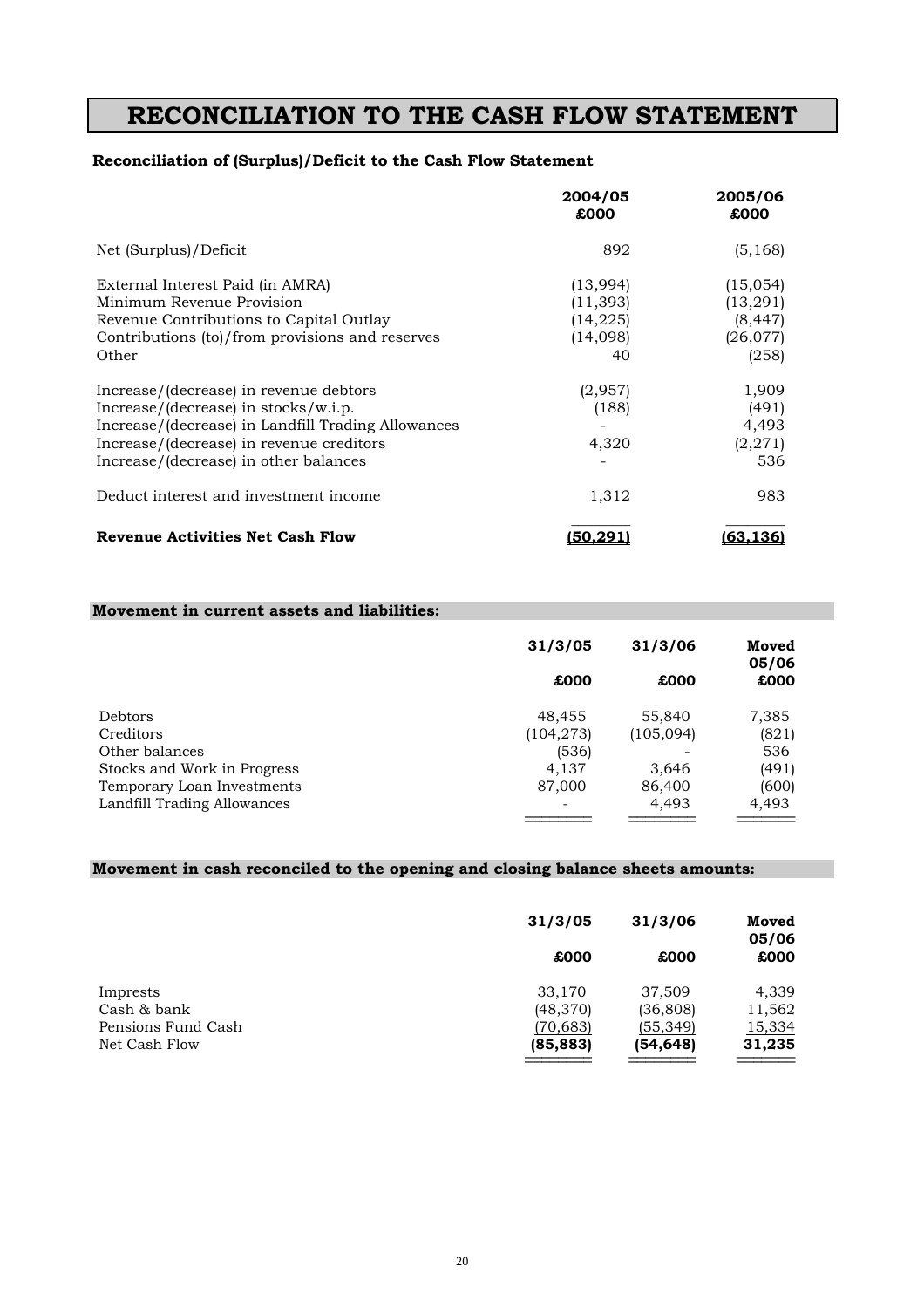#### **Reconciliation of cash movement to net debt**

|                                                        | £000       |
|--------------------------------------------------------|------------|
| Increase/(decrease) in cash in the period              | 31,235     |
| Cash flow from (increase)/decrease in debt             | (26, 236)  |
| Cash flow from increase/(decrease) in liquid resources | (600)      |
| Investments                                            | (8,315)    |
| Movement in net debt for the period                    | (3,916)    |
| Net debt at 1 April 2005                               | (196, 997) |
| Net debt at 31 March 2006                              | (200,913)  |

### **Analysis of net debt**

|                          | Balance as at<br>1 April 2005<br>£000 | Cash flow<br>£000 | <b>Non Cash</b><br>£000 | Balance as at<br>31 March 2006<br>£000 |
|--------------------------|---------------------------------------|-------------------|-------------------------|----------------------------------------|
| Cash in hand/(overdrawn) | (85, 883)                             | 31,235            |                         | (54, 648)                              |
| Long term investments    | 8,315                                 | (8,063)           | (252)                   |                                        |
| Short term deposits      | 87,000                                | (600)             |                         | 86,400                                 |
| Debt due after 1 year    | (202, 969)                            | (26,000)          | ۰                       | (228,969)                              |
| Debt due within 1 year   | (3,460)                               | (236)             |                         | (3,696)                                |
|                          | (196,997)                             | (3,664)           | (252)                   | (200, 913)                             |

### **Reconciliation of Financing and Management of Liquid Resources**

|                            | Repayments<br>of Amounts<br><b>Borrowed</b><br>£000 | New<br>Loans<br>Raised<br>£000 | <b>Short Term</b><br><b>Deposits</b><br>£000 | <b>Repayment of (Increase)/Decrease</b><br>in Cash and Cash<br><b>Equivalents</b><br>£000 |
|----------------------------|-----------------------------------------------------|--------------------------------|----------------------------------------------|-------------------------------------------------------------------------------------------|
| Short term deposits        |                                                     |                                | (600)                                        | (600)                                                                                     |
| Long Term borrowing        |                                                     | (30,000)                       |                                              | (30,000)                                                                                  |
| Public Works Loans Board   | 3,375                                               | ۰                              | ۰                                            | 3,375                                                                                     |
| City and District Councils | 389                                                 | $\overline{\phantom{a}}$       | ۰                                            | 389                                                                                       |
|                            | 3.764                                               | <u>(30.000)</u>                | <u>(600)</u>                                 | <u>(26.836)</u>                                                                           |

There have been no policy changes in the management of liquid resources.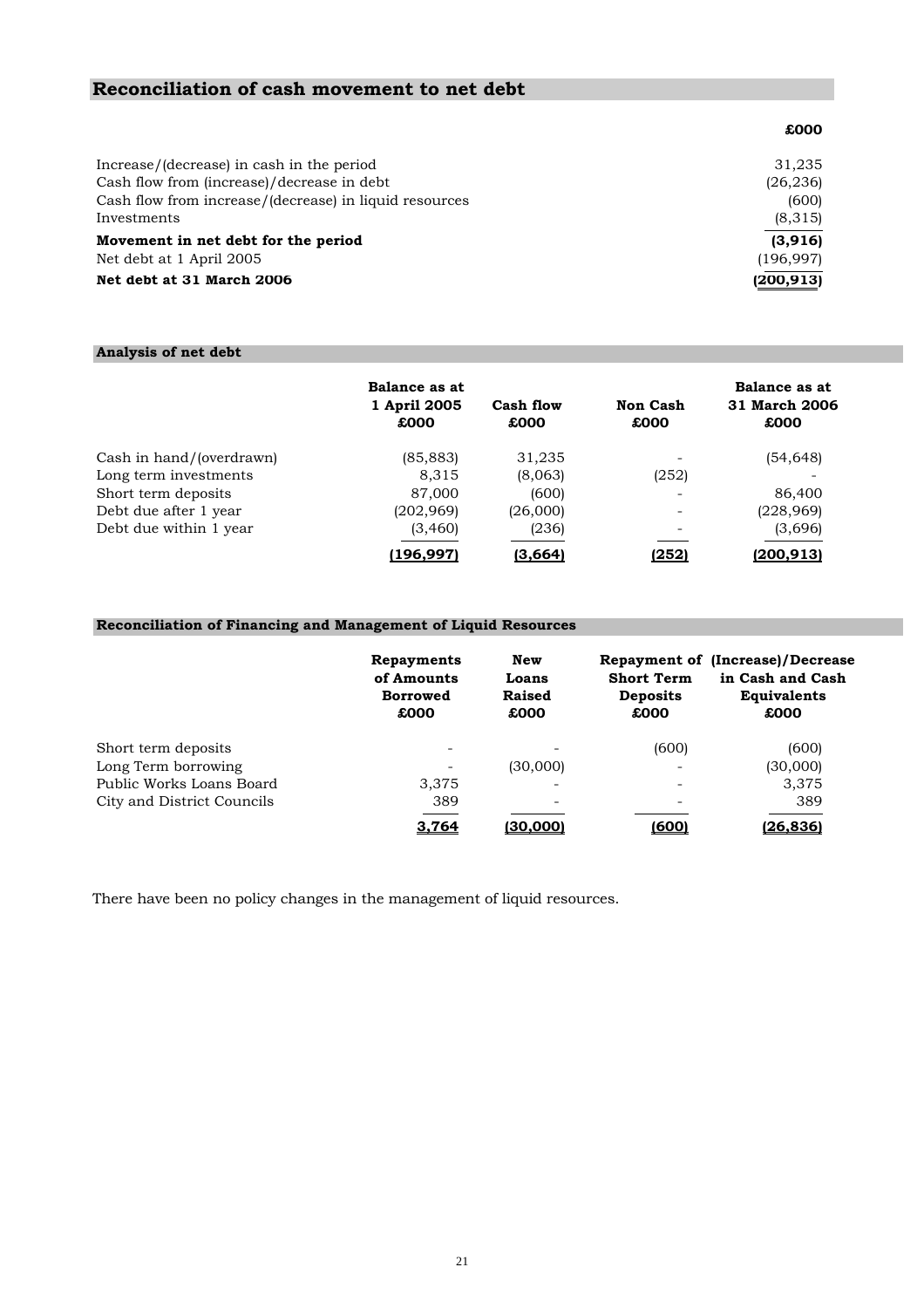## **SUMMARY REVENUE ACCOUNTS OF TRADING UNDERTAKINGS**

|                                                                                                                                                                                                                              | Turnover      | 2004/05<br>Expend-<br>iture | Surplus/<br>(Deficit) | Turnover | 2005/06<br>Expend-<br>iture | Surplus/<br>(Deficit) |
|------------------------------------------------------------------------------------------------------------------------------------------------------------------------------------------------------------------------------|---------------|-----------------------------|-----------------------|----------|-----------------------------|-----------------------|
|                                                                                                                                                                                                                              | £000          | £000                        | £000                  | £000     | £000                        | £000                  |
| <b>Contracting Services</b><br>Cleaning, catering, vehicle<br>maintenance, building and<br>grounds maintenance and<br>highways maintenance to the<br>Authority. Some work is<br>undertaken on behalf of external<br>clients. | 65,240        | 65,896                      | (656)                 | 71,118   | 72,268                      | (1, 150)              |
| <b>Legal Services</b><br>Provision of legal services to the<br>Authority                                                                                                                                                     | 2,447         | 2,477                       | (30)                  | 2,678    | 2,636                       | 42                    |
| <b>County Supplies</b><br>A purchasing and supply service<br>to the Authority and some<br>external public bodies                                                                                                             | 6,036         | 6,011                       | 25                    | 5,952    | 5,947                       | 5                     |
| Design, Publications & Print<br>A design and printing service to<br>the Authority                                                                                                                                            | 2,147         | 2,161                       | (14)                  | 2,319    | 2,258                       | 61                    |
| <b>Clayfields Secure Unit</b><br>Specialist childrens' services to<br>the Youth Justice Board and<br><b>Local Authorities</b>                                                                                                | 3,590         | 3,313                       | 277                   | 3,685    | 3,306                       | 379                   |
| Total                                                                                                                                                                                                                        | <u>79,460</u> | 79,858                      | (398)                 | 85,752   | 86,415                      | (663)                 |

Notes:

1. The Contracting Services deficit is a result of the pension costs impact of FRS17.

2. During 2005/06 there has been an additional charge to the Consolidated Revenue Account of £710,000 for Contracting Services.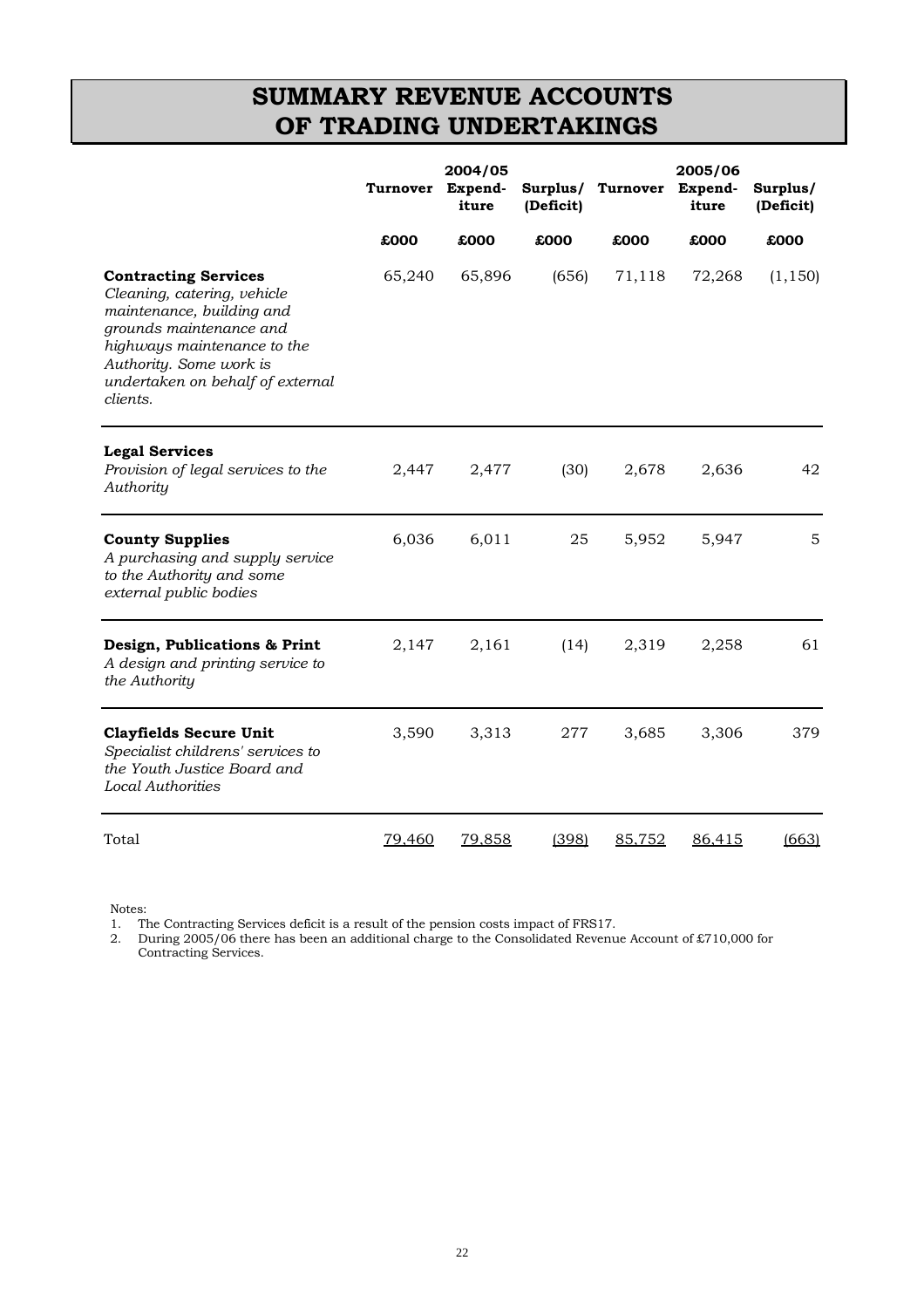## **STATEMENT OF MOVEMENT ON RESERVES**

|                                                                                                       | <b>Fixed Asset</b><br>Restate-<br>ment | Capital<br>Financing  | Capital<br><b>Expend</b> | Capital<br>Receipts/<br><b>Grants</b> | County<br>Fund | Pensions   | Other<br>Revenue | Total                  |
|-------------------------------------------------------------------------------------------------------|----------------------------------------|-----------------------|--------------------------|---------------------------------------|----------------|------------|------------------|------------------------|
| <b>Note</b>                                                                                           | 41                                     | 40                    | 36                       | 37                                    | 42             | 13         | 34,38,39         |                        |
|                                                                                                       | £000                                   | £000                  | £000                     | £000                                  | £000           | £000       | £000             | £000                   |
| Balance at 31 March 2005                                                                              | 596,318                                | 273,173               | 1,579                    |                                       | 7,294          | (472, 693) | 56,774           | 462,445                |
| Appropriations to/(from)<br>Net Surplus/(deficit) for the year                                        |                                        |                       | 290                      |                                       | 5,168          | (962)      | 22,615           | 21,943<br>5,168        |
| Unrealised gain/(loss) from:                                                                          |                                        |                       |                          |                                       |                |            |                  |                        |
| revaluation of Fixed Assets<br>Magistrates Courts Transfer                                            | (49, 650)<br>(33, 757)                 | 1,583                 |                          |                                       |                |            |                  | (49, 650)<br>(32, 174) |
| Impairment Losses on Fixed Assets<br>arising from revaluation<br>Capital Receipts and Grants received | (2, 206)                               | 2,206                 |                          | 46,051                                |                |            |                  | $\mathbf 0$<br>46,051  |
| Minimum Revenue Provision                                                                             |                                        | 12,310                |                          |                                       |                |            |                  | 12,310                 |
| Local Govt. Reorganisation SCA                                                                        |                                        | 981                   |                          |                                       |                |            |                  | 981                    |
| Depreciation Charge for the year<br>Capital Grants                                                    |                                        | (28, 332)<br>(1, 456) |                          |                                       |                |            |                  | (28, 332)<br>(1, 456)  |
| Effects of disposals of fixed assets:                                                                 |                                        |                       |                          |                                       |                |            |                  |                        |
| Assets disposed of in the year                                                                        | (4,003)                                |                       |                          |                                       |                |            |                  | (4,003)                |
| Financing of fixed assets                                                                             |                                        | 10,697                | (73)                     | (46, 051)                             |                |            |                  | (35, 427)              |
| PFI East Leake - Deferred Asset<br>PFI East Leake - Residual Interest                                 |                                        | (962)<br>548          |                          |                                       |                |            |                  | (962)<br>548           |
| PFI Tram - Residual Interest                                                                          |                                        | 207                   |                          |                                       |                |            |                  | 207                    |
| Grants and Contributions applied<br>to non depreciable assets                                         |                                        |                       |                          |                                       |                |            |                  |                        |
| Amortisation of depreciable assets                                                                    |                                        | 6,598                 |                          |                                       |                |            |                  | 6,598                  |
| Other Financing                                                                                       |                                        | 8,447                 |                          |                                       |                |            |                  | 8,447                  |
| Increase/(decrease) in Pensions reserve                                                               |                                        |                       |                          |                                       |                | (28, 438)  |                  | (28, 438)              |
| Balance at 31 March 2006                                                                              | 506,702                                | 286,000               | 1,796                    |                                       | 12,462         | (502, 093) | 79,389           | 384,256                |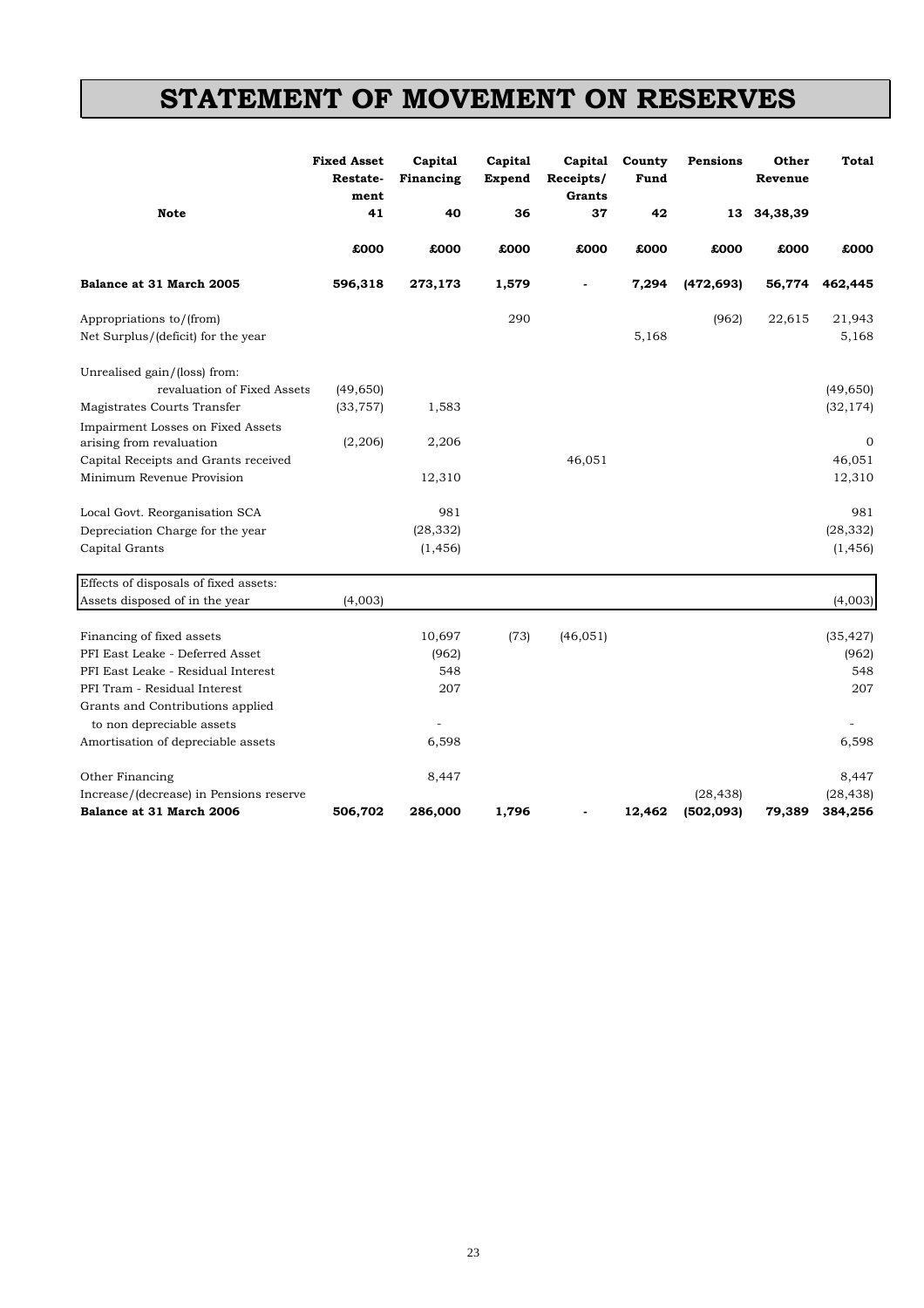### **NOTES TO THE STATEMENT OF ACCOUNTS**

#### **1. Agency Work**

 The County Council carries out work on behalf of the Highways Agency, mainly relating to traffic signal maintenance and payment of energy charges for Area 7 of the Trunk Road network. Expenditure is fully reimbursed by the Highways Agency and the amount for 2005/06 was £518,000 (£728,000 2004/05).

#### **2. Audit Fees**

 The Authority has been advised of the following fees payable to the Audit Commission. All fees have been included in the accounts for the period to which they relate except grant claims. The fees included for grant claims are an estimate of the cost of the certification of grant claims and returns relating to 2005/06 which will be paid to the Audit Commission in 2006/07. The fees for non-audit work in 2004/05 are related to the Social Services Review (£5K) and the National Fraud Initiative (£2K).

|                | 2004/05 | 2005/06 |
|----------------|---------|---------|
|                | £000    | £000    |
| External Audit | 232     | 230     |
| Inspection     | 17      | q       |
| Grant claims   | 80      | 55      |
| Non-Audit Work | 7       |         |
|                | 336     |         |

#### **3. Specific Revenue Grants**

The value of grants included as income within the revenue account is as follows:

|                                     | 2004/05        | 2005/06        |
|-------------------------------------|----------------|----------------|
| <b>Service</b>                      | £000           | £000           |
| Leisure                             | 429            | 1,158          |
| Libraries                           | 45             | 37             |
| <b>Environmental Services</b>       | 249            | 318            |
| Highways and Transportation         | 6,732          | 7,004          |
| Education                           | 93,887         | 108,849        |
| <b>Social Services</b>              | 59,139         | 58,394         |
| Planning and Development            | 3,918          | 2,043          |
| <b>Central Services</b>             | 361            | 1,903          |
|                                     | 164,760        | 179,706        |
| <b>Funding Body</b>                 |                |                |
| Countryside Commission              | 24             | 1              |
| Office of the Deputy Prime Minister | 35,843         | 43,391         |
| Department for Education and Skills | 94,785         | 103,314        |
| Department of Health                | 25,799         | 24,516         |
| Children's Fund                     | 2,016          | 1,454          |
| Department for Transport            | 1,019          | 2,366          |
| Cabinet Office                      | 211            |                |
| Department for Works and Pensions   | 2,144          | 1,072          |
| European Grants                     | 1,234          | 1,714          |
| Home Office                         | 867            | 889            |
| Milk Intervention Board             | 152            | 160            |
| DEFRA - Recycle Waste               | 138            | 155            |
| Arts Council                        | 400            | 509            |
| Rural Development Council           | 19             |                |
| Neighbourhood Renewal               | 36             | 12             |
| Other                               | 73             | 153            |
|                                     | <u>164,760</u> | <u>179,706</u> |

 The National Lottery monies are not a government grant and the 2004/05 figures have been reduced by 1.79m to reflect this.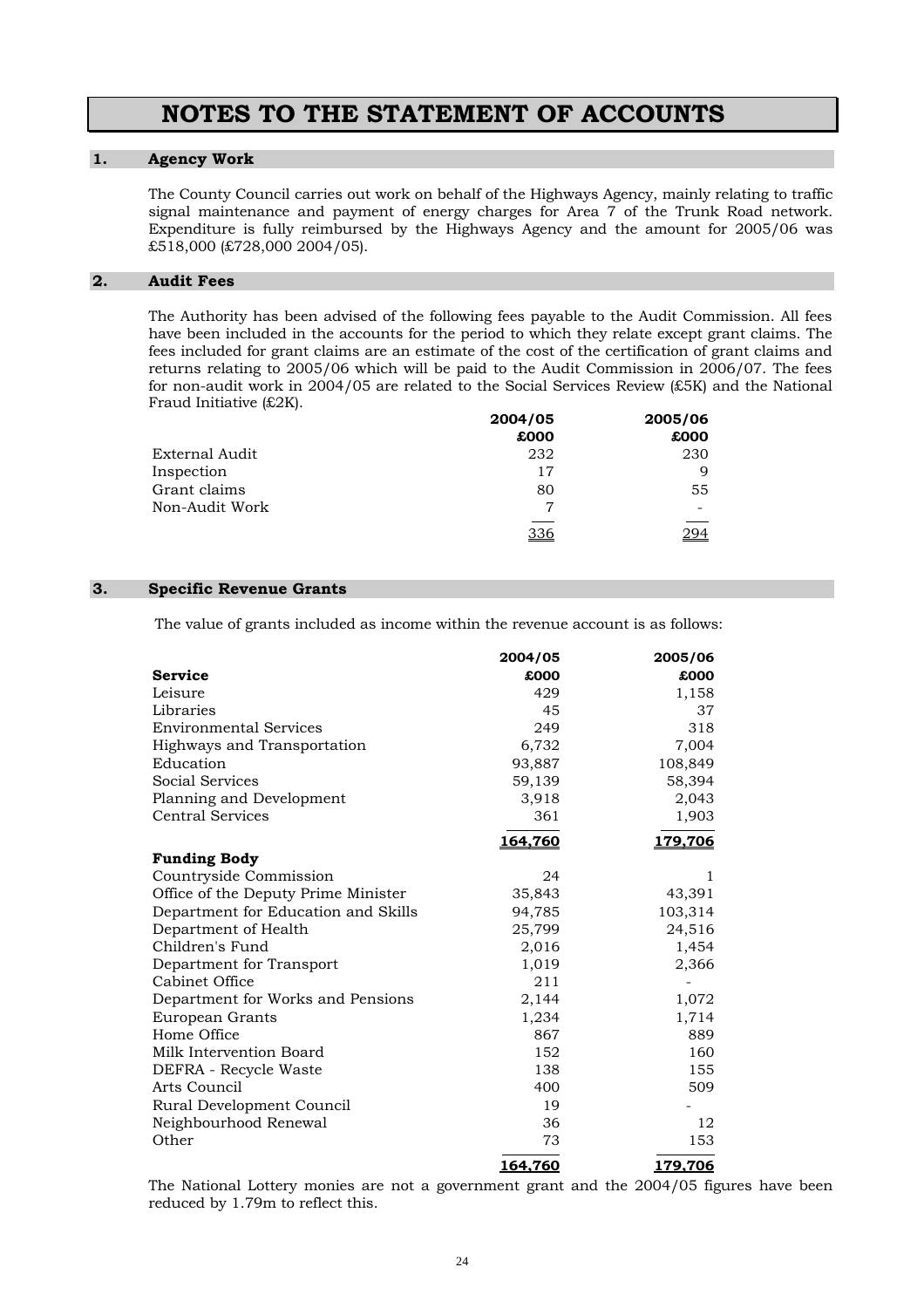#### **4. Magistrates Courts**

 From 1 April 2005 Magistrates Courts have been directly funded by the Department for Constitutional Affairs (DCA). The assets have been transferred to the DCA from that date, removed from fixed assets in the consolidated balance sheet and debited to the fixed asset restatement account . Government Grants Deferred relating to Magistrates Courts have also been removed from the consolidated balance sheet. Details are as set out below:

| 01 April 2005                                                      | £000                           | Gross Value Depreciation<br>£000 | <b>Net Value</b><br>£000     |
|--------------------------------------------------------------------|--------------------------------|----------------------------------|------------------------------|
| Land and Buildings<br>Equipment<br>Fixed Asset Restatement Account | (32, 922)<br>(1,908)<br>34,830 | 1,073<br>(1,073)                 | (32, 922)<br>(835)<br>33,757 |
| Government Grants Deferred<br>Capital Financing Account            | 1,583<br>(1, 583)              |                                  |                              |

#### **5. Asset Management Revenue Account**

 This account is credited with the capital charges made to service revenue accounts for the use of capital assets (depreciation, notional interest charges and impairment of fixed assets) and the amount of government grants and contributions amortised. For assets held at current value notional interest was charged at 3.5% in 2005/06 (3.5% 2004/05) and for assets held at historic cost it was charged at 4.95% (4.8% 2004/05) This account is debited with the depreciation charged against assets in the balance sheet and the actual external interest charges on external debt. The balance on the account is credited to the consolidated revenue account to ensure that the notional capital charges do not increase the net expenditure of the Authority.

|                                          | 2004/05<br>£000 | 2005/06<br>£000 |
|------------------------------------------|-----------------|-----------------|
| Notional interest charges for the year   | 40,978          | 45,753          |
| Impairment                               |                 | (2,205)         |
| Depreciation charges for the year        | 37,242          | 28,332          |
| Total charged to services                | 78,220          | 71,880          |
| Amortisation of grants and contributions | 4,881           | 6,598           |
| Impairment                               |                 | 2,205           |
| Depreciation of fixed assets             | (37, 242)       | (28, 332)       |
| Net external interest charges            | (13,994)        | (15, 054)       |
| Balance to Consolidated Revenue Account  | 31,865          | 37,297          |
|                                          |                 |                 |

#### **6. Minimum Revenue Provision**

 Regulations require local authorities to set aside money to provide for redemption of at least 4% of outstanding debt. This amount is offset against the level of depreciation already charged to the authority's revenue accounts to ensure that depreciation charges do not increase the net expenditure of the authority. The amount required under the MRP regulations for 2005/06 was £13.3 million (£11.4 million 2004/05) and the amount of depreciation charged was £28.3 million (£37.2 million 2004/05).

#### **7. Revenue Support Grant, National Non-Domestic Rates and Council Tax**

 Revenue Support Grant and National Non-Domestic Rates are paid to the County Council directly by the Government. The County Council set the 2005/06 Tax for a Band D property at  $£1,032.88$  (£994.11 in 2004/05). This was suitably adjusted for other bands of property and a precept was issued to the District Councils to recover the relevant amounts. Any variances in the amounts actually collected by the District Councils on behalf of the County Council will be adjusted in the amounts payable next year.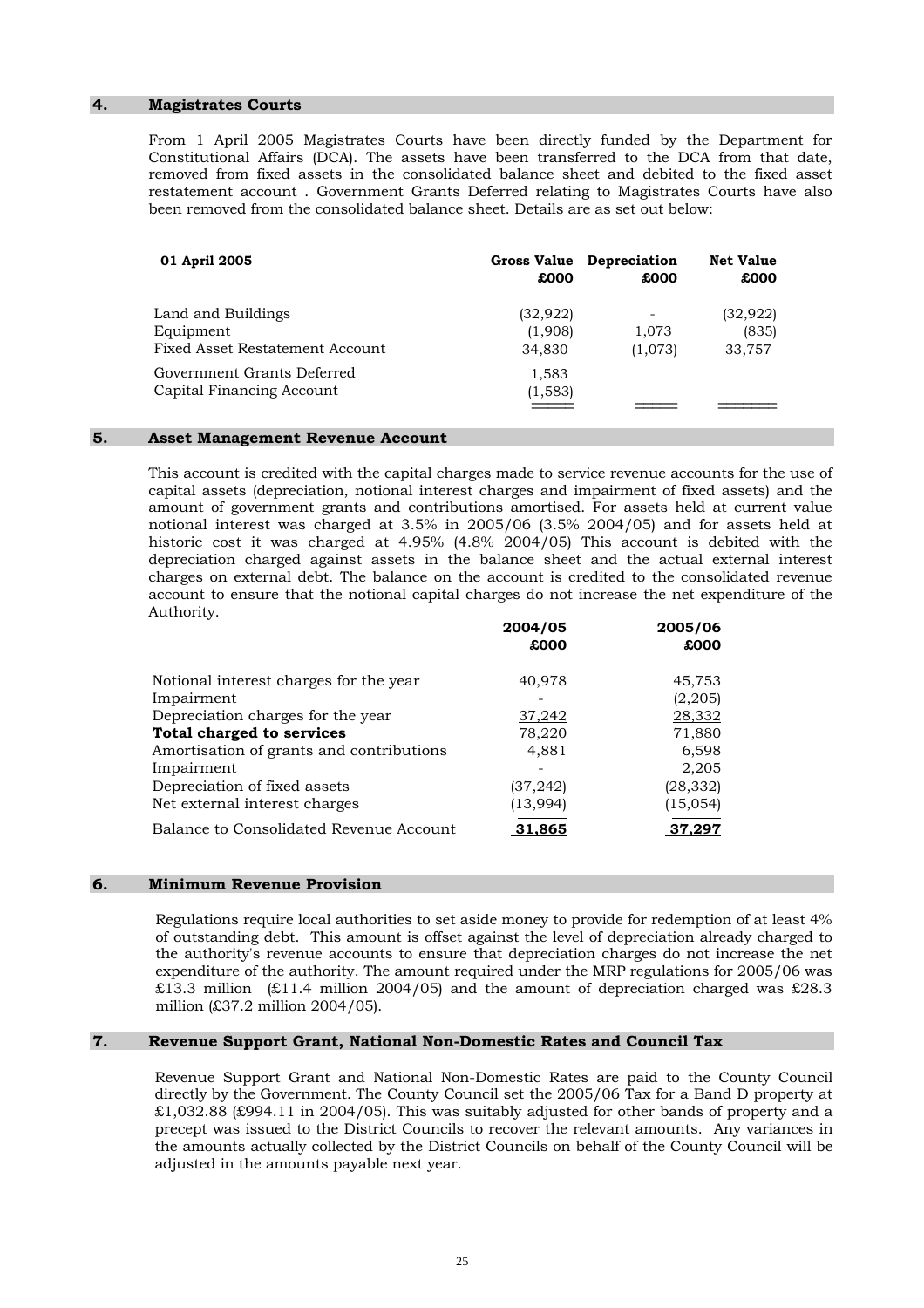#### **8. Employee Remuneration**

 The table below shows the number of staff employed by the County Council whose taxable remuneration amounted to £50,000 or more in the financial year. Remuneration includes salary, lump sum payments made by the County Council, expenses and the money value of benefits in kind. The amounts exclude pension contributions made by the County Council and the employee.

| Pay Band              | <b>Number of Staff</b> |         |  |
|-----------------------|------------------------|---------|--|
|                       | 2004/05                | 2005/06 |  |
| $£120,000 - £129,000$ | 1                      |         |  |
| $£110,000 - £119,999$ |                        |         |  |
| $£100,000 - £109,999$ | 2                      | 2       |  |
| £90,000 - £99,999     | 3                      | 3       |  |
| £80,000 - £89,999     |                        |         |  |
| $£70,000 - £79,999$   | 10                     | 28      |  |
| $£60,000 - £69,999$   | 34                     | 29      |  |
| $£50,000 - £59,999$   | 78                     | 97      |  |
|                       |                        |         |  |

#### **9. Income from bodies under the Local Authority (Goods and Services) Act 1970**

 The County Council is empowered by this Act to provide goods and services to other public bodies. The Authority provided the following:

|                                          | 2004/05<br>£000<br>Exp | £000<br>Income | 2004/05 2005/06<br>£000<br>Exp | 2005/06<br>£000<br>Income |
|------------------------------------------|------------------------|----------------|--------------------------------|---------------------------|
| Administration and Professional Services |                        |                |                                |                           |
| NHS Trusts                               | 16,182                 | 16,182         | 17,032                         | 17,032                    |
| Other Authorities                        | 6,199                  | 6,199          | 6,581                          | 6,582                     |
| Schools and Colleges                     | 150                    | 150            | 126                            | 126                       |
| Maintenance works                        |                        |                |                                |                           |
| NHS Trusts                               | 5                      | 9              | 6                              | 10                        |
| Other Authorities                        | 1,306                  | 1,548          | 983                            | 1,069                     |
| Schools and Colleges                     | 20                     | 42             | 179                            | 208                       |
|                                          | 23,862                 | 24.130         | 24.907                         | 25.027                    |

#### **10. Section 137 of the Local Government Act 1972**

 Local authorities are empowered by section 137 of the Local Government Act 1972, as amended, to make contributions to certain charitable funds, not for profit bodies providing a public service and mayoral appeals. There is a financial limit to this type of expenditure equivalent to  $\pounds1.90$ per head of population and for Nottinghamshire in 2005/06 this amounted to £1.44 million  $(E1.43$  million 2004/05). During 2005/06 these powers were not used.

#### **11. Publicity Work**

 Local authorities are required to disclose their expenditure on publicity. The definition of publicity includes a number of routine items of expenditure. The County Council's expenditure is summarised below:

|                                                | 2004/05<br>£000 | 2005/06<br>£000 |
|------------------------------------------------|-----------------|-----------------|
| Advertising for staff                          | 1,551           | 1,357           |
| Other advertising, including education courses | 643             | 528             |
| Public Relations - salaries and running costs  | 487             | 509             |
| Economic Development promotions                | 56              | 27              |
| Other publicity expenditure                    | 666             | 789             |
|                                                | 3.403           | <u>3,210</u>    |
| As a percentage of gross expenditure.          | 0.32%           | 0.29%           |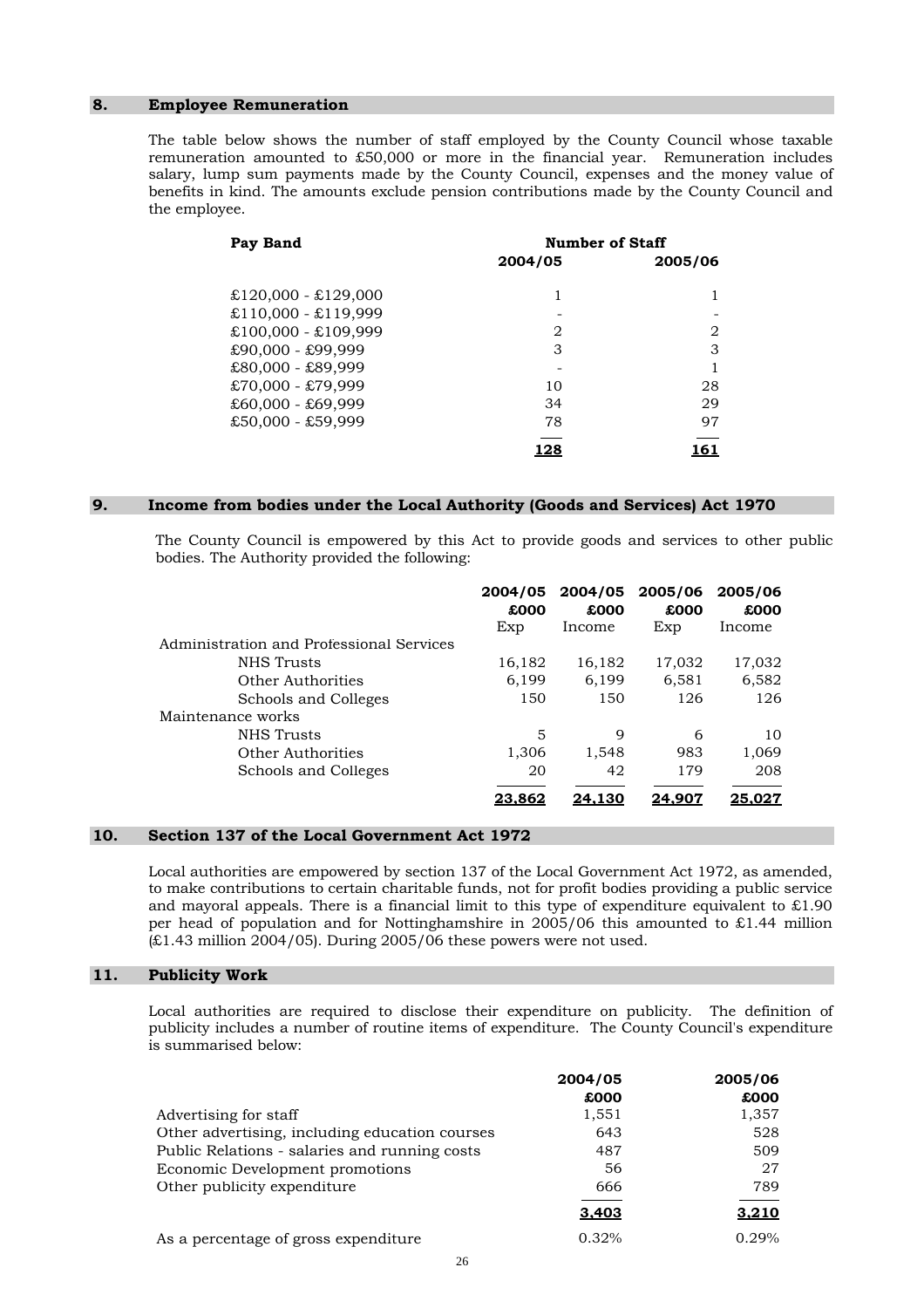#### **12. Pensions – Contributions**

#### **Teachers**

 In 2005/06 the County Council paid £28.5 million to the Teacher's Pension Agency (£27.3 million in 2004/05) in respect of teachers' pension costs, which represents 13.50% of teachers' pensionable pay (13.50% in 2004/05). In addition, the County Council is responsible for all pension payments relating to added years it has awarded, together with the related increases. In 2005/06 these amounted to £4.1 million  $(£3.9$  million in 2004/05), representing 1.94% of pensionable pay (1.94% in 2004/05).

#### **Other Employees**

During 2005/06 the net cost of pensions and other benefits amounted to £31.8 million (£29.7 million in 2004/05), which represented 14.35% of pensionable pay (14.35% in 2004/05). The actuarial report upon which the 2005/06 accounts have been prepared was for a 3 year period commencing 1 April 2005. The report indicated that the cost of providing for 100% of pension funding in accordance with SSAP 24 ''Accounting for Pension Costs'' was 14.3% of pensionable pay. The report sets out the following employer pension fund contribution rates for the County Council:

| 2005/2006 | 14.3% of pensionable pay |
|-----------|--------------------------|
| 2006/2007 | 14.9% of pensionable pay |
| 2007/2008 | 15.5% of pensionable pay |

 The County Council is responsible for all pension payments relating to discretionary added years benefits it has awarded, together with the related inflation increases. The annual costs are funded by charges to Services. In 2005/06 these amounted to £1.4 million,  $(E1.3$  million in 2004/05) representing 0.63% of pensionable pay (0.65% in 2004/05). The County Council also paid £0.2 million into the pension fund in 2005/06 (£0.6 million 2004/05) to fund the nondiscretionary additional strain on the pension fund of early retirements.

#### **13. Pensions – FRS17**

The FRS17 position as at the 31 March 2006 was a net liability of £502.1 million  $(E472.7)$ million 31/3/05), comprised of £68.3 million for teachers (£64.3 million 31/3/05) and £433.8 million for other employees  $(£408.4$  million 31/3/05). Assets have been valued using the market value at 31 December 2005 increased by market index returns for the last three months of the accounting period. Liabilities have been valued using the projected unit method which assesses the future liabilities of the fund discounted to their present value. This work was undertaken by Mercer Human Resource Consulting Limited, an independent firm of actuaries, based upon the estimated position at 31 March 2006 provided by the County Council during March 2006. The actual figures for 2005/06 are not considered materially different to the estimates provided.

#### **Teachers**

Under FRS17 the Teachers added years scheme is classed as an unfunded defined benefit scheme and the Actuary has calculated that the Council's liability as at 31 March 2006 was £68.3 million (£64.3 million at 31/3/05). The Past Service Cost for the year was £0.5 million  $(E2.1$  million 2004/05) and the Interest Cost was £3.4 million  $(E3.3$  million 2004/05).

#### **Local Government Pension Scheme**

|                         | 31 March 2005 |       | 31 March 2006 |       |  |
|-------------------------|---------------|-------|---------------|-------|--|
|                         | £000          | $\%$  | £000          | $\%$  |  |
| Market Value of Assets: |               |       |               |       |  |
| Equities                | 404,781       | 63.3  | 557,750       | 69.4  |  |
| Government Bonds        | 88,246        | 13.8  | 64,294        | 8.0   |  |
| Other Bonds             | 29,415        | 4.6   | 50,631        | 6.3   |  |
| Property                | 91,443        | 14.3  | 114,925       | 14.3  |  |
| Cash/Liquidity          | 12,789        | 2.0   | 16,073        | 2.0   |  |
| Other                   | 12,789        | 2.0   |               |       |  |
| <b>Total Assets</b>     | 639,463       | 100.0 | 803,673       | 100.0 |  |
| Liabilities             | 1,047,860     |       | 1,237,510     |       |  |
| Surplus/(Deficit)       | (408,397)     |       | (433,837)     |       |  |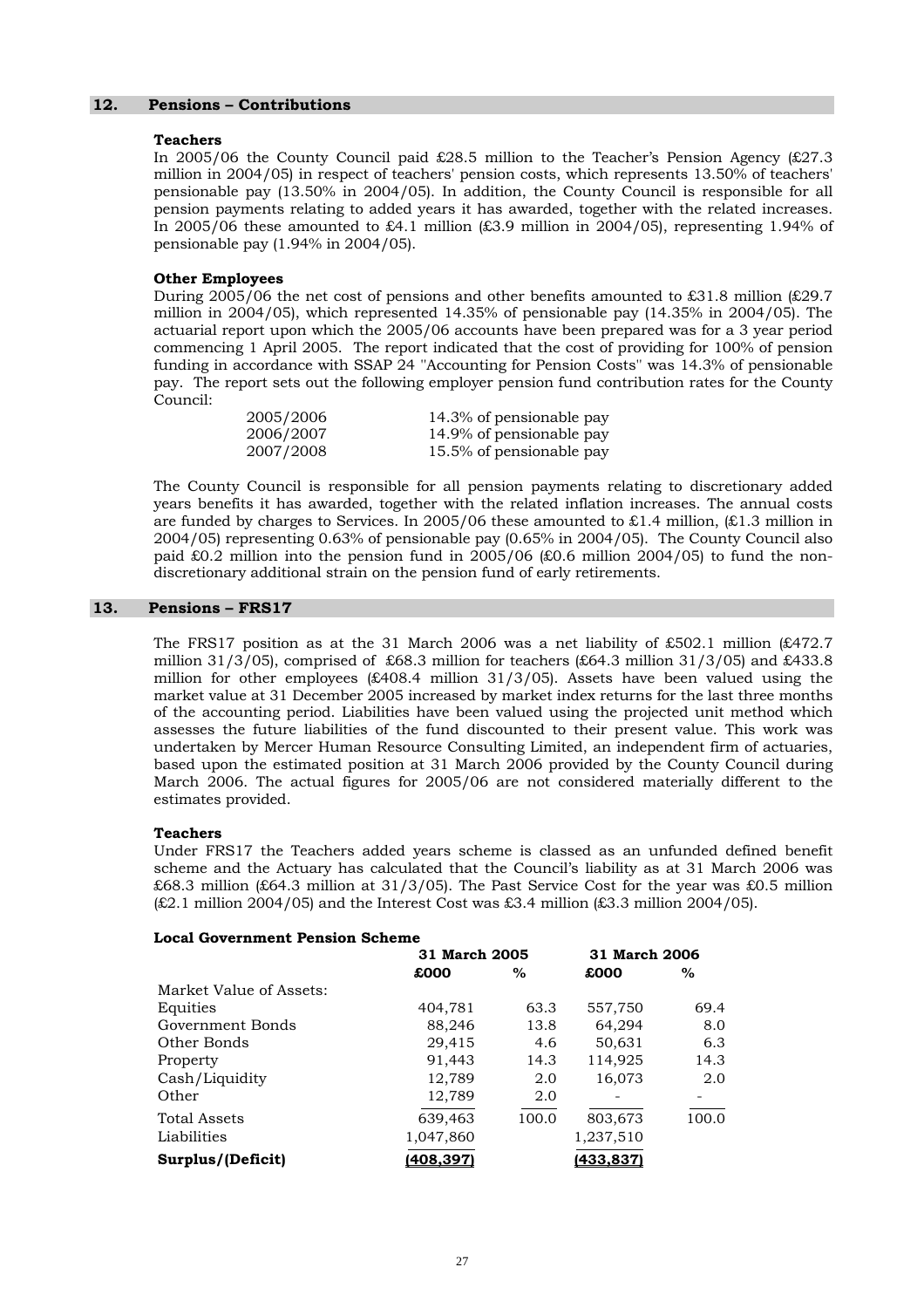The movement in the deficit during the financial year is set out below:

|                                 | 2004/05    | 2005/06   |
|---------------------------------|------------|-----------|
|                                 | £000       | £000      |
| Deficit at 1 April              | (209,343)  | (408,397) |
| Current Service Cost            | (32, 726)  | (39,562)  |
| <b>Employer Contributions</b>   | 32,301     | 34,229    |
| Past Service (Cost)/Gain        | (601)      | 20,356    |
| Curtailment Cost                | (748)      | (304)     |
| Expected Return on Assets       | 36,616     | 42,685    |
| Interest on Pension Liabilities | (47, 355)  | (57, 233) |
| Actuarial Gain (Loss)           | (186, 541) | (25, 611) |
| Deficit at 31 March             | (408,397)  | (433,837) |

 The difference between the expected and actual return on assets showed an actuarial gain of  $\text{\pounds}102.8$  million representing 12.8% of the scheme assets (2004/05 showed a gain of £26.4 million or 4.1%). In 2005/06 the interest rate used to discount liabilities was reduced from 2.5% in 2004/05 to 2.0%. The impact of this was to increase scheme liabilities by £100.1 million or 8.1%. There were actuarial liability losses of £28.4 million representing 2.3% of the scheme liabilities resulting from other changes to the underlying financial assumptions (£29.3 million or 2.8% in 2004/05).

The past service gain of  $£20.4$  million for  $2005/06$  has been based upon the assumption that 50% of members will decide to exercise the option to reduce their pension and take an increased lump sum payment. This option applies to employees retiring after 6 April 2006. The 50% is based upon the advice of our Actuary. For each 1% increase in the take-up rate the past service gain would increase by £0.4 million and the calculated FRS17 deficit would decrease by the same amount. A decrease of 1% in the take-up rate would have an exactly opposite effect. The gain has been included within Non Distributed Costs in the Consolidated Revenue Account.

 The increase/(decrease) in the Pensions Reserve shown in the Statement of Movement on Reserves relates to the Local Authority Pension Schemes and is analysed below, measured as absolute amounts and as a percentage of the assets or liabilities at the 31 March:

|                              |                 | 2002/03 |      | 2003/04 |      | 2004/05 |      | 2005/06 |      |
|------------------------------|-----------------|---------|------|---------|------|---------|------|---------|------|
|                              |                 | £000    | $\%$ | £000    | $\%$ | £000    | $\%$ | £000    | $\%$ |
| Differences between          | Officers        | (134.6) | 30.2 | 52.7    | 9.8  | 26.4    | 4.1  | 102.8   | 12.8 |
| expected and actual return   | Teachers        |         |      |         |      |         |      |         |      |
| on assets                    |                 |         |      |         |      |         |      |         |      |
| Differences between          | Officers        |         |      |         |      | (29.3)  | 2.8  | (28.3)  | 2.3  |
| actuarial assumptions        | Teachers        |         |      |         |      | (1.0)   | 1.6  |         |      |
| about liabilities and actual |                 |         |      |         |      |         |      |         |      |
| experience                   |                 |         |      |         |      |         |      |         |      |
| Changes in demographic       | <b>Officers</b> |         |      |         |      | (183.6) | 17.5 | (100.1) | 8.1  |
| and financial assumptions    | Teachers        |         |      |         |      | (7.3)   | 11.5 | (3.1)   | 4.5  |
| used to estimate liabilities |                 |         |      |         |      |         |      |         |      |
|                              |                 | (134.6) |      | 52.7    |      | (194.8) |      | (28.7)  |      |

 The actuarial assumptions used to calculate the position in accordance with FRS17 were as follows:

|                                                                                    | 31 March 2005 | 31 March 2006 |
|------------------------------------------------------------------------------------|---------------|---------------|
| Rate of Inflation                                                                  | 2.90%         | 2.90%         |
| Rate of increase in salaries                                                       | 4.65%         | 4.65%         |
| Rate of increase in pensions                                                       | 2.90%         | 2.90%         |
| Discount rate                                                                      | 5.40%         | 4.90%         |
| Rate of return from equities                                                       | 7.50%         | 7.00%         |
| Rate of return from Government bonds                                               | 4.70%         | $4.30\%$      |
| Rate of return from Other bonds                                                    | 5.40%         | 4.90%         |
| Rate of return from Property                                                       | 6.50%         | $6.00\%$      |
| Rate of return from Cash/Liquidity                                                 | 4.75%         | 4.50%         |
| Rate of return from other investments<br>Proportion of employees opting to take an | 7.50%         | n/a           |
| increased lump sum/reduced pension                                                 | n/a           | 50.00%        |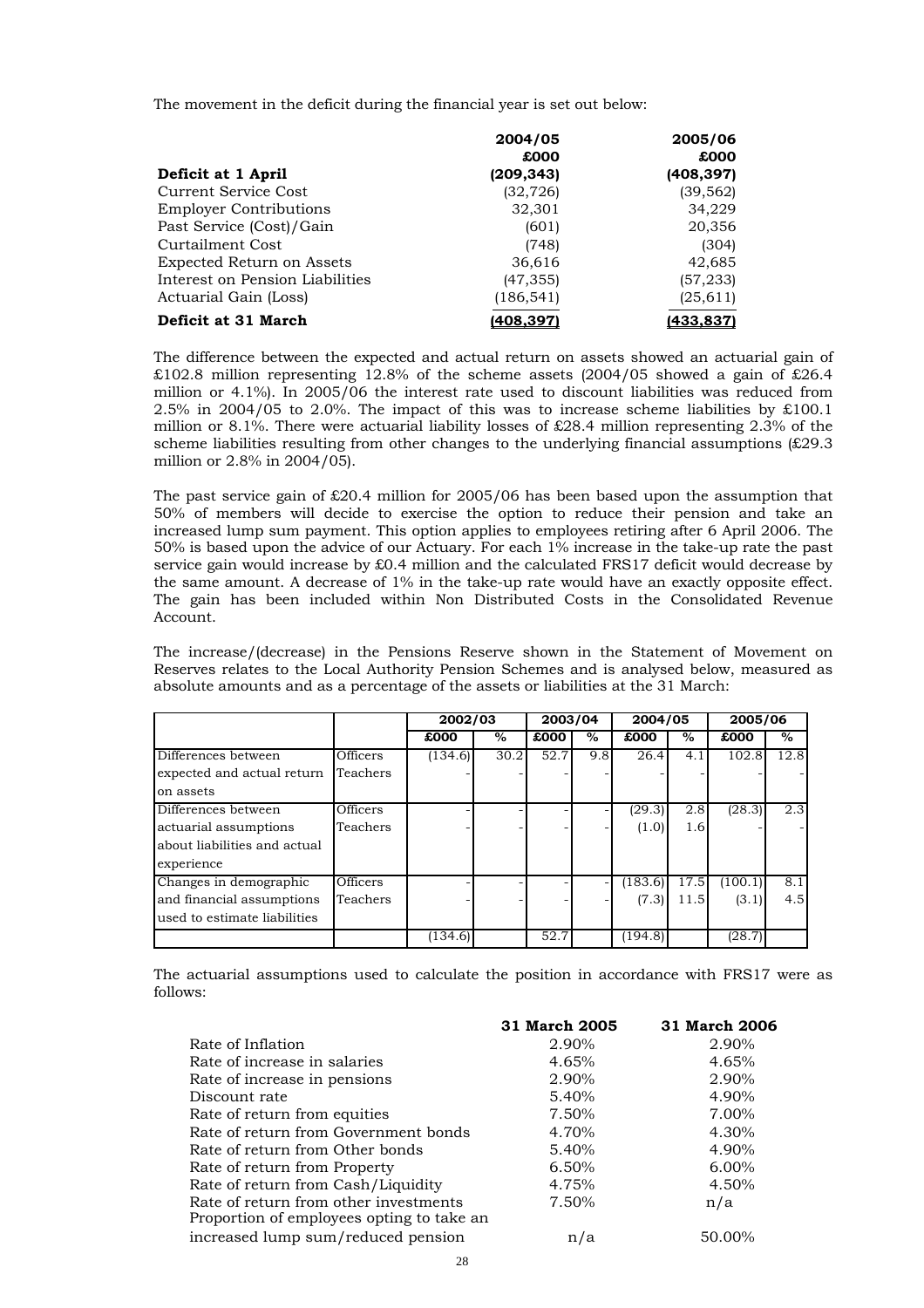FRS17 requires the Authority to determine the surplus or deficit of its pension fund on an annual basis. In the short-term, changes in the value of investments can lead to a significant variation to the surplus or deficit on the fund which might be expected to show a smoother trend over the longer term. Every three years the Authority reviews its contributions to the fund based upon a detailed actuarial exercise which takes account of existing liabilities and likely investment returns and sets out an approach to meeting 100% of liabilities over a period of time. This takes a longer-term view of the fund position than that required by FRS17 and is expected to be less prone to significant changes in fund value as a result of short-term fluctuations in market values. The Authority does not expect the deficit shown to make a significant impact upon reserves or revenue funding requirements in the short term. The triennial revaluation effective 1 April 2005 shows that the Authority's contributions to the fund will be increasing by 0.6% of pensionable pay in each of the next 3 financial years.

The County Council publishes a Pension Fund Annual Report which is available upon request.

#### **14. Capital Expenditure – Financing**

During the financial year capital expenditure on fixed assets was £99.55 million, including £2.11 million accruals. In addition there was £1.46 million of deferred charges. This made a total of  $£101.01$  million to finance in 2005/06  $£130.14$  million in 2004/05). The methods of financing are set out below.

|                                |             | 2004/05 | 2005/06 |  |
|--------------------------------|-------------|---------|---------|--|
|                                | <b>Note</b> | £000    | £000    |  |
| External Borrowing Approval    |             | 41,440  | 26,315  |  |
| <b>Prudential Borrowing</b>    |             | 18,660  | 20,197  |  |
| Government and European Grants |             |         |         |  |
| and Contributions              | 15          | 44,610  | 35,354  |  |
| Revenue Contributions          |             | 14,225  | 8,447   |  |
| Capital receipts               |             | 11,206  | 10,697  |  |
|                                |             | 130.141 | 101.010 |  |

The effect of capital expenditure upon the value of assets in the balance sheet varies according to the type of asset (see paragraph 8 of the Accounting Policies). The estimated commitments for capital expenditure in future years from schemes that had started and a legal contract had been entered into by 31 March 2006 are:-

|           | £000   |
|-----------|--------|
| 2006/2007 | 19,939 |
| 2007/2008 | 1,815  |
| 2008/2009 | 571    |
| 2009/2010 | 486    |
| 2010/2011 | 386    |
|           | 23.19  |

#### **15. Specific Capital Government and European Grants and Contributions**

 These relate to contributions from Central Government and the European Union used to finance specific schemes in the Council's capital programme, mainly grant aid for reclamation schemes, certain road improvements and education. Where capital grants are receivable, these are used, as far as possible, to finance capital expenditure to which they relate in the year that the grants are receivable. Contributions are also received from district councils and other organisations towards capital expenditure incurred by the Council.

#### **16. Capital Grants to Other Bodies**

 Capital Grants to other bodies result in deferred charges which are amortised to revenue in the year in which they are made and therefore are not included in fixed assets in the balance sheet.

|                            | 2004/05  | 2005/06  |
|----------------------------|----------|----------|
|                            | £000     | £000     |
| <b>Balance at 1 April</b>  |          |          |
| Capital Grants             | 1.547    | 1.456    |
| Amortised to Revenue       | (1, 547) | (1, 456) |
| <b>Balance at 31 March</b> |          | -        |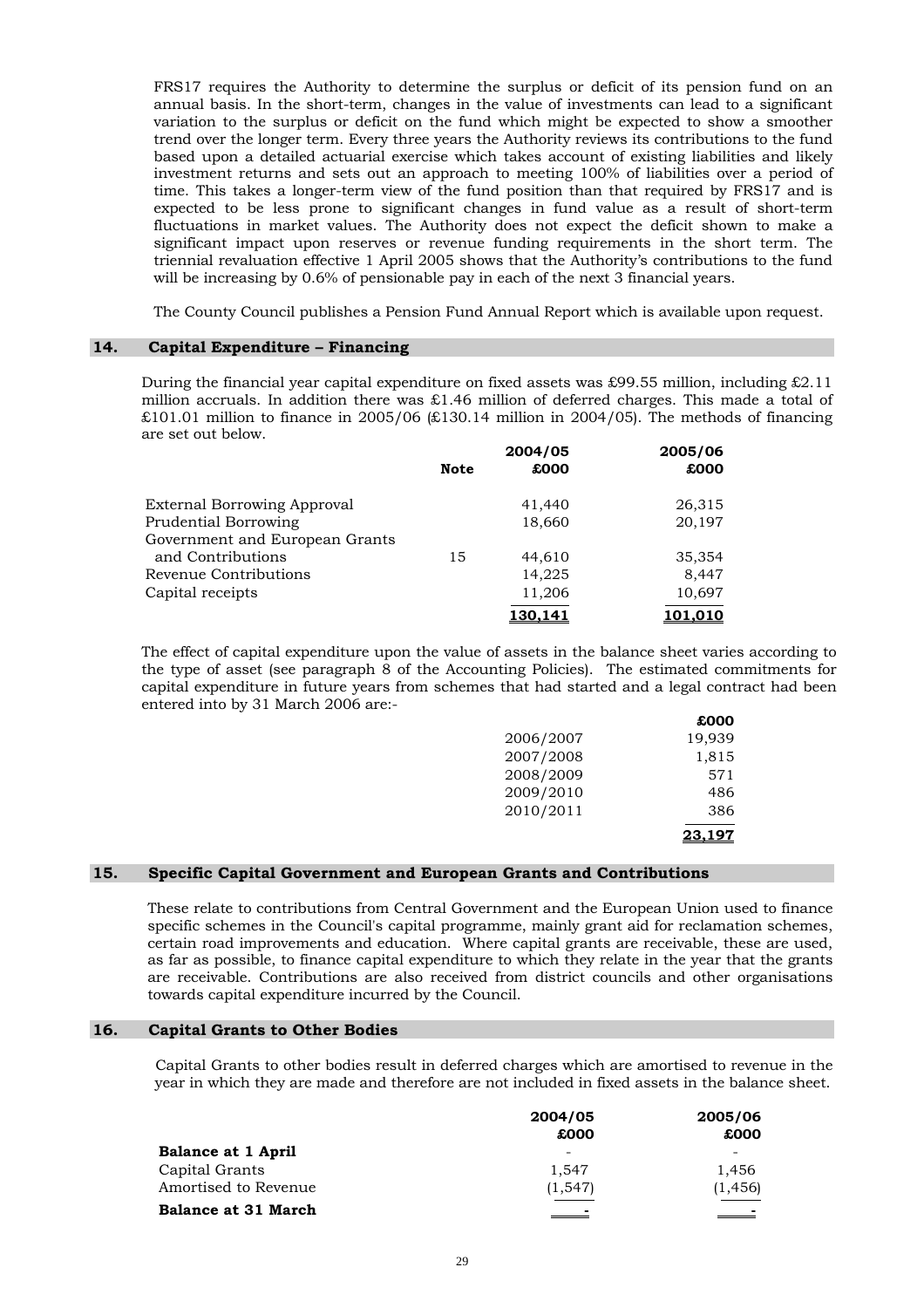#### **17. Fixed Assets**

|                                                | Op<br>Land &<br><b>Buildings</b><br>£000 | <b>Vehicles</b><br>& Plant<br>£000 | Equip.<br>Furn.<br>& Fitts<br>£000 | Infra-<br><b>Structure</b><br>£000 | Under<br>Constrn<br>£000 | Comm-<br>unity<br>£000   | Intangible<br><b>Assets</b><br>£000 | Non-Op<br>Land &<br><b>Buildings</b><br>£000 | <b>TOTAL</b><br>£000 |
|------------------------------------------------|------------------------------------------|------------------------------------|------------------------------------|------------------------------------|--------------------------|--------------------------|-------------------------------------|----------------------------------------------|----------------------|
| <b>Gross Book Value</b><br>As at 31 March 2005 | 947,523                                  | 11,181                             | 52,323                             | 307,409                            | 43,263                   | 35                       | 1,908                               |                                              | 67,857 1,431,499     |
|                                                |                                          |                                    |                                    |                                    |                          |                          |                                     |                                              |                      |
| Capital Expenditure                            | 46,399                                   | 2,055                              | 3,582                              | 30,745                             | 14,770                   | $\overline{\phantom{0}}$ | 1,023                               | 980                                          | 99,554               |
| Disposals                                      | (1,022)                                  | (1, 413)                           | (106)                              | ٠                                  | $\overline{\phantom{a}}$ | $\overline{\phantom{m}}$ | $\overline{\phantom{a}}$            | (2,650)                                      | (5, 191)             |
| Magistrates Court transfer                     |                                          |                                    | (1,908)                            |                                    |                          |                          | $\overline{\phantom{0}}$            | (32, 922)                                    | (34, 830)            |
| Revaluations - Capital Expend-                 |                                          |                                    |                                    |                                    |                          |                          |                                     |                                              |                      |
| iture                                          | (12, 331)                                | 145                                | (352)                              | $\overline{\phantom{a}}$           | (41, 371)                |                          | $\overline{\phantom{0}}$            | 1,096                                        | (52, 813)            |
| Reclassifications                              | (6, 353)                                 | $\overline{\phantom{a}}$           | $\overline{\phantom{a}}$           | 129                                | (129)                    |                          | $\overline{\phantom{0}}$            | 6,353                                        | 0                    |
| Total as at 31 March 2006                      | 974,216                                  | 11,968                             | 53,539                             | 338,283                            | 16,533                   | 35                       | 2,931                               |                                              | 40,714 1,438,219     |
| Depreciation                                   |                                          |                                    |                                    |                                    |                          |                          |                                     |                                              |                      |
| As at 31 March 2005                            | (48, 953)                                | (4,644)                            | (9,967)                            | (47, 944)                          |                          |                          | (571)                               | $\overline{\phantom{a}}$                     | (112,079)            |
| Amount charged in the year                     | (13, 758)                                | (782)                              | (5,296)                            | (8,075)                            |                          | (1)                      | (420)                               |                                              | (28, 332)            |
| Magistrates Court transfer                     |                                          |                                    | 1,072                              |                                    |                          |                          |                                     |                                              | 1,072                |
| Disposals                                      | 85                                       | 1,086                              | 17                                 |                                    |                          |                          |                                     | $\overline{\phantom{a}}$                     | 1,188                |
| Revaluations                                   | 3,096                                    |                                    | 68                                 |                                    |                          |                          |                                     | $\overline{\phantom{a}}$                     | 3,164                |
| Reclassifications                              | ٠                                        |                                    | ٠                                  |                                    | $\overline{\phantom{a}}$ | $\overline{\phantom{a}}$ | $\overline{\phantom{0}}$            |                                              | $\blacksquare$       |
| Total as at 31 March 2006                      | (59, 530)                                | (4, 340)                           | (14, 106)                          | (56, 019)                          |                          | (1)                      | (991)                               | $\blacksquare$                               | (134, 987)           |
| <b>Net Fixed Assets</b>                        |                                          |                                    |                                    |                                    |                          |                          |                                     |                                              |                      |
| As at 31 March 2006                            | 914,686                                  | 7,628                              | 39,433                             | 282,264                            | 16,533                   | 34                       | 1,940                               |                                              | 40,714 1,303,232     |
| As at 31 March 2005                            | 898,570                                  | 6,537                              | 42,356                             | 259,465                            | 43,263                   | 35                       | 1,337                               |                                              | 67,857 1,319,420     |

#### **Notes:**

1. Assets are revalued in accordance with the rolling five–year programme. Where capital expenditure is 15% or more of an existing asset value, the asset is revalued in the year of expenditure.

2. Revaluations show the net position after capital expenditure and the increased value of assets in the financial year.

3. Intangible assets comprise software licences.<br>4. Capital Expenditure for the financial year is

Capital Expenditure for the financial year is set out in the table above. In addition capital grants were made to other bodies making capital expenditure of £101.0 million in total:

| Capital Expenditure            | 2005/06        |  |  |
|--------------------------------|----------------|--|--|
|                                | £000           |  |  |
| County Council                 | 99.554         |  |  |
| Capital Grants to other bodies | 1.456          |  |  |
|                                | <u>101,010</u> |  |  |

#### **18. Valuation of Fixed Assets**

 The valuation of Land and Buildings is the responsibility of Richard Hanson ARICS, Assistant Director of Resources (Corporate Property). A five-year rolling programme of revaluation is in place to maintain the accuracy of valuations. The basis of fixed asset valuations is set out below:

| Open Market Value in existing use, or, where this cannot<br>be assessed because there is no market for the subject<br>asset, the Depreciated Replacement Cost. |
|----------------------------------------------------------------------------------------------------------------------------------------------------------------|
| Open Market Value.                                                                                                                                             |
| Included in the valuation of the buildings.                                                                                                                    |
| Included at cost, plus the value of items as at 31 March                                                                                                       |
| 2004 which are still in operational use.                                                                                                                       |
| Included at cost.                                                                                                                                              |
| Included at cost.                                                                                                                                              |
| Included at cost.                                                                                                                                              |
| Included at cost.                                                                                                                                              |
| Included at cost.                                                                                                                                              |
|                                                                                                                                                                |

#### **19. Foundation Schools**

 Grant Maintained schools became Foundation schools from 1 September 1999 although the Authority became responsible for their funding from 1 April 1999. These schools continue to own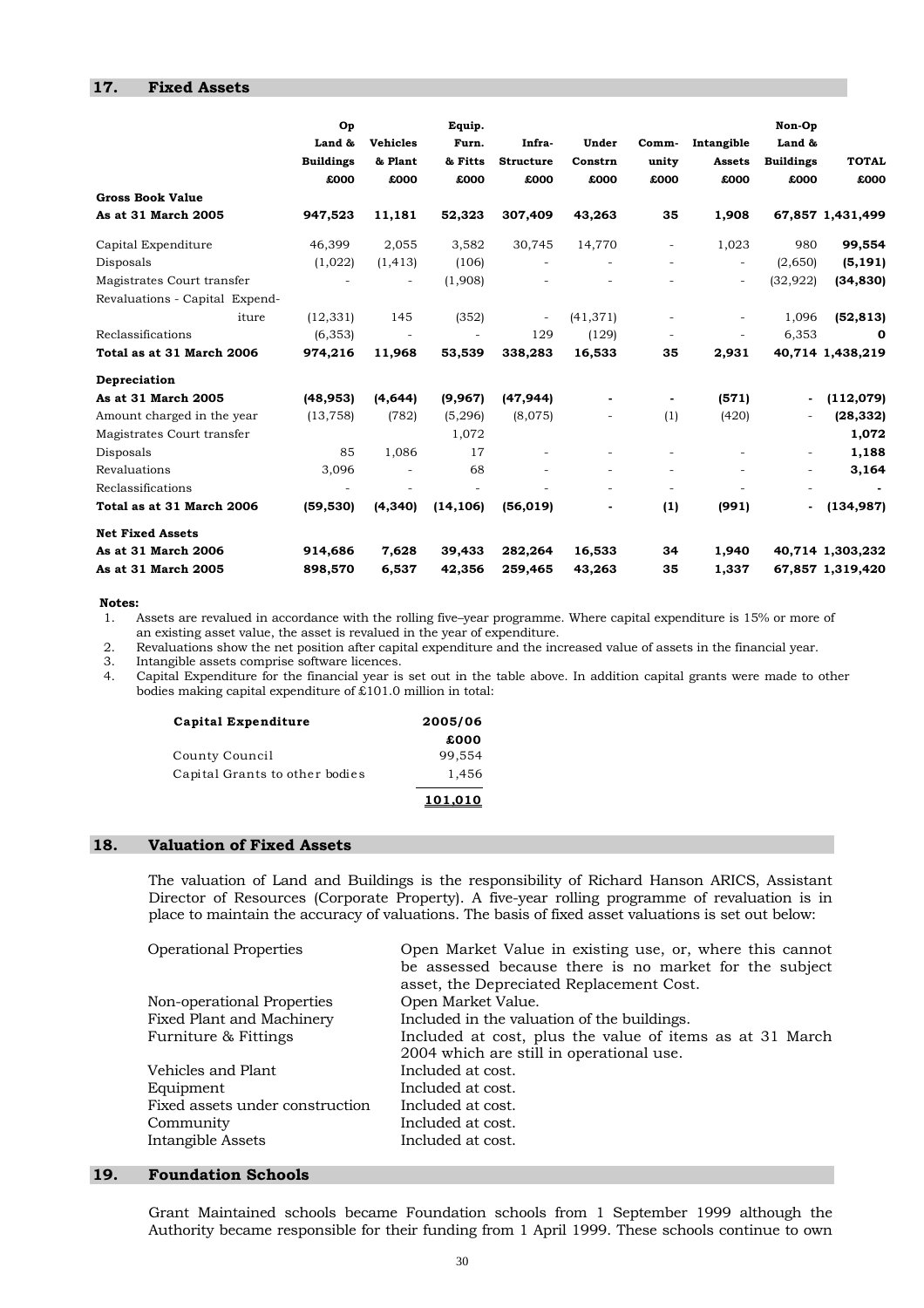the land and buildings but as the provision of schooling forms part of the Education Service of the authority, their assets and liabilities have been included in the Authority's balance sheet. There are two such schools and the combined value of their land and buildings is £9.43 million.

#### **20. Information on Assets**

|                                              | <b>Number of Buildings</b> |         |
|----------------------------------------------|----------------------------|---------|
|                                              | 31/3/05                    | 31/3/06 |
| Nursery & Primary Schools                    | 304                        | 307     |
| Secondary Schools                            | 47                         | 56      |
| Special Schools                              | 11                         | 15      |
| Libraries                                    | 67                         | 60      |
| Community Homes & Family Centres             | 19                         | 24      |
| Homes for Elderly & Disabled                 | 22                         | 20      |
| Day Centres & Clubs for Elderly & Disabled   | 30                         | 30      |
| Staff and other houses                       | 130                        | 148     |
| Other, including Factories, Depots & Offices | 365                        | 319     |
|                                              | 995                        | 979     |

 The Council owns approximately 5,500 hectares of land, of which some 900 hectares are used as Smallholdings. It also has 4,262 kilometres of roads. For insurance purposes, the reinstatement value of the Council's buildings is £1,407 million.

#### **21. Investments**

#### **Gilt Investments**

 During March 1999 the Authority purchased United Kingdom Treasury 8½% 2005 Bonds to the value of £9.8 million as part of its investment strategy. They were held until maturity in December 2005. The nominal value was £8.1 million and the difference of £1.7 million was amortised in equal proportion over the seven financial years ending 2005/06. The balance sheet value is shown net after cumulative amortisation.

#### **Economic Development**

There are equity holdings amounting to  $\pounds$  0.26 million ( $\pounds$ 0.26 million 2004/05) that have been written off to the revenue account to reflect the high risk of the investment.

#### **22. Long Term Advances**

|                                 | 31/3/05 | 31/3/06      |
|---------------------------------|---------|--------------|
|                                 | £000    | £000         |
| Economic Development            | 1,180   | 1,137        |
| Nottingham Trent University     | 8,330   |              |
| House Purchases                 | 4       | 4            |
| Other                           | 88      | 55           |
|                                 | 9,602   | <u>1.196</u> |
|                                 | 31/3/05 | 31/3/06      |
| Economic Development Breakdown: | £000    | £000         |
| One year or less                | 212     | 16           |
| More than one year              | 968     | 1,121        |
|                                 | 1.180   | 1.137        |

**Economic Development Loans** are made to local businesses to improve employment prospects in the County Council area.

 **Nottingham Trent University** debt is the outstanding amount on assets transferred to the university on 1 April 1989. This advance has now been repaid in full.

**House Purchases** are the amounts owed to the County Council on loans made for house purchase. No new advances were made in the year. Net repayments of capital amounted to £80 in the year (£991 in 2004/05). Interest charges to borrowers were £375 (£428 in 2004/05). Charges to borrowers are designed to cover the running costs. The deficit for the year was  $\pounds182$  $(£45$  deficit in 2004/05). There is an accumulated deficit of £1,555 at the end of 2005/06  $(E1,373$  accumulated deficit in 2004/05).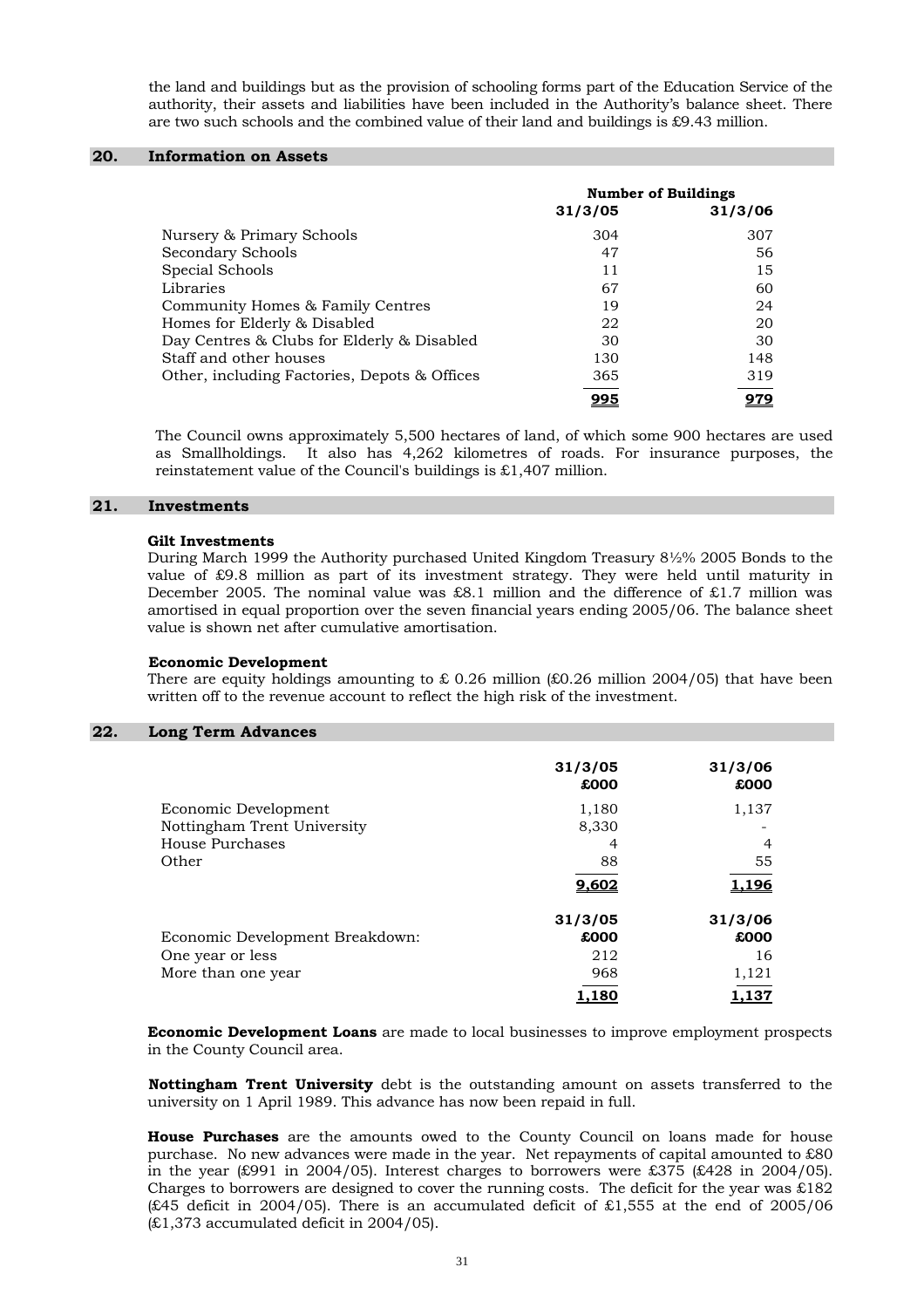#### **23. Debtors and Long Term Debtors**

| <b>Debtors</b>                          | 31/3/05<br>£000 | 31/3/06<br>£000 |
|-----------------------------------------|-----------------|-----------------|
| The analysis of debtors by category is: |                 |                 |
| Government grants                       | 4,558           | 11,568          |
| Other short term debt.                  | 32,527          | 37,908          |
| <b>Balance at 31 March</b>              | 37,085          | 49,476          |
| Long Term Debtors                       | 31/3/05         | 31/3/06         |
|                                         | £000            | £000            |
| <b>Adult Care Property Debt</b>         | 1,003           | 1,592           |
| Car Loans                               | 1,206           | 1,061           |
| Tram PFI                                | 1,492           | 2,086           |
| Other                                   | 871             | 1,624           |
| <b>Balance at 31 March</b>              | 4,572           | 6,363           |

 A change in accounting practice, applied in 2005/06, would have increased the government grant debtors by £6.7 million in 2004/05.

#### **24. Temporary investments with other local authorities and financial institutions**

 The County Council invests any cash surplus which it has. The amount invested at the year end depends on the cash flow position at that date.

#### **25. Creditors**

|                                           | 31/3/05 | 31/3/06 |
|-------------------------------------------|---------|---------|
|                                           | £000    | £000    |
| The analysis of creditors by category is: |         |         |
| Government grants                         | 15,678  | 26,981  |
| Other                                     | 81,798  | 78,113  |
| <b>Balance at 31 March</b>                | 97.476  | 105.094 |

A change in accounting practice, applied in 2005/06, would have increased the government grant creditors by  $\pounds 6.7$ million in 2004/05.

#### **26. Bank Overdraft**

 The Authority monitors the cash balances on a daily basis to make maximum use of the funds available and aims to keep any balance within a daily ceiling of  $£250,000$ , with surplus funds being invested. Cash due to the Pension Fund is now shown separately in the balance sheet in accordance with revised accounting requirements.

#### **27. Landfill Allowances Trading Scheme**

From 2005/06 the Authority receives a landfill tonnage allowance which is the maximum amount of waste which should be disposed of by landfill. This target reduces each year. From 2010 any landfill in excess of the cumulative targets will require the Authority to pay a penalty to the Government of £150 per tonne. For 2005/06 this allowance was 222,000 tonnes of which 157,558 were utilised. The Authority is allowed to trade its allowances with other Authorities. The market value of these for 2005/06 was £20.20 per tonne. The following entries have been made to the consolidated revenue account.

|                                            | 2005/06<br>£000 |
|--------------------------------------------|-----------------|
| Provision - Payment due to Government      | 3.183           |
| Income - Allowances from Government        | (4, 493)        |
| <b>Trading Surplus to Revenue Reserves</b> | <u>(1.310)</u>  |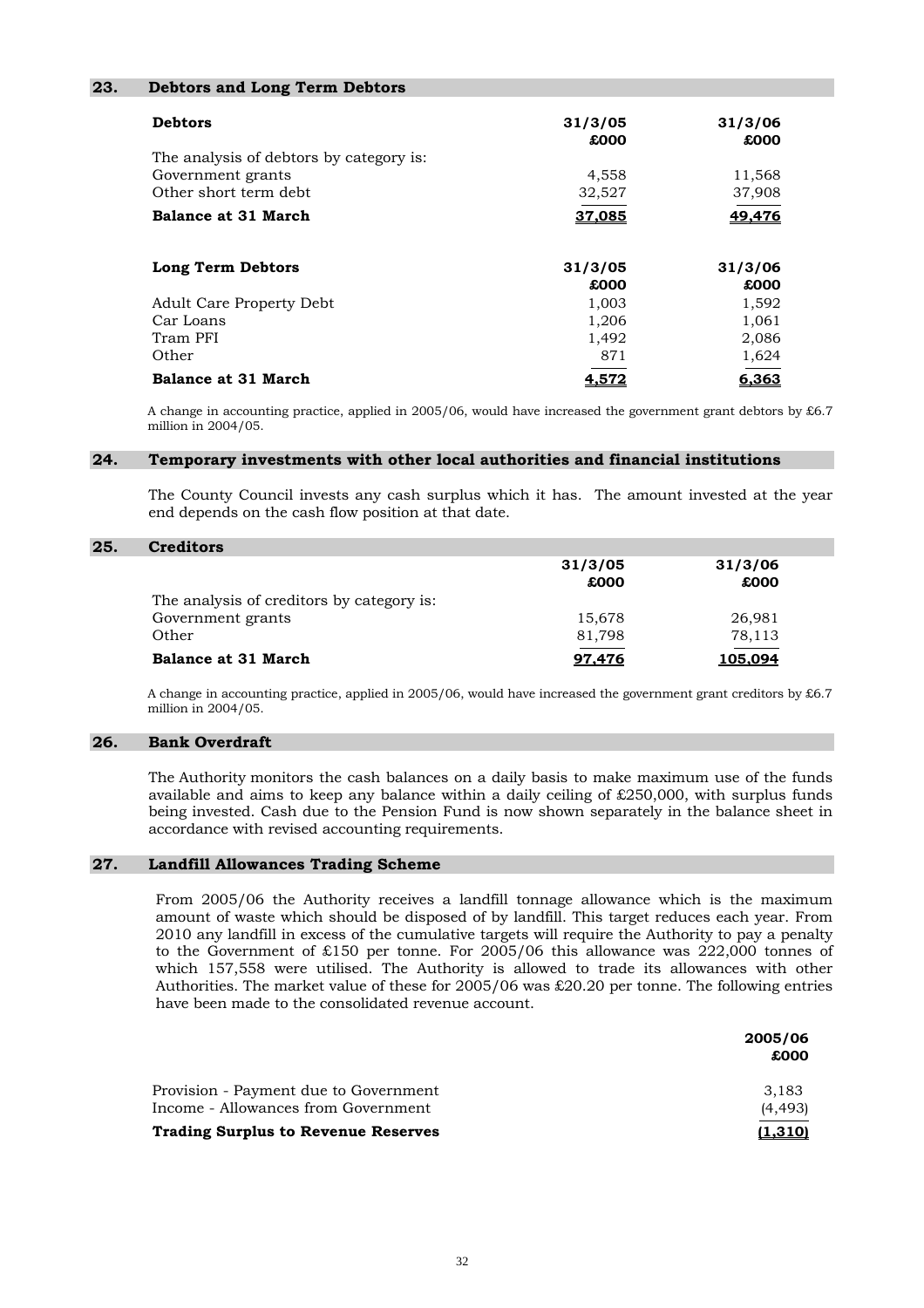|                                                                                                                                                                                                    | 2004/05<br>£000 |       | 2005/06<br>£000 |                  |
|----------------------------------------------------------------------------------------------------------------------------------------------------------------------------------------------------|-----------------|-------|-----------------|------------------|
| (a) Long Term Borrowing<br>Amounts still owed on loans received from<br>external sources to acquire capital assets<br>such as roads, buildings & equipment.                                        |                 |       |                 |                  |
| Long term borrowing for repayment within 1 year                                                                                                                                                    | 3,375           |       | 3,611           |                  |
| Long term borrowing for repayment after 1 year                                                                                                                                                     | 198,147         |       | 224,536         |                  |
| <b>Total Long Term Borrowing at 31 March</b>                                                                                                                                                       | 201,522         |       | 228,147         |                  |
|                                                                                                                                                                                                    | 2004/05         |       | 2005/06         |                  |
|                                                                                                                                                                                                    | £000            | $\%$  | £000            | $\%$             |
| Maturity date                                                                                                                                                                                      |                 |       |                 |                  |
| Within 1 year                                                                                                                                                                                      | 3,375           | 2     | 3,611           | $\boldsymbol{2}$ |
| 1 year and up to 2 years                                                                                                                                                                           | 3,611           | $\,2$ | 5,492           | $\sqrt{2}$       |
| 2 years and up to 5 years                                                                                                                                                                          | 12,522          | 6     | 10,980          | 5                |
| 5 years and up to 10 years                                                                                                                                                                         | 24,548          | 12    | 26,796          | 12               |
| 10 years and up to 15 years                                                                                                                                                                        | 26,072          | 13    | 23,875          | 10               |
| 15 years and up to 20 years                                                                                                                                                                        | 37,573          | 19    | 41,975          | 18               |
| 20 years and up to 25 years                                                                                                                                                                        | 27,695          | 14    | 23,294          | 10               |
| 25 years and over                                                                                                                                                                                  | 66,126          | 33    | 92,124          | 40               |
|                                                                                                                                                                                                    | <u>201,522</u>  | 100   | 228,147         | 100              |
| <b>Source of Borrowing</b>                                                                                                                                                                         |                 |       |                 |                  |
| Public Works Loan Board                                                                                                                                                                            | 161,522         |       | 158,147         |                  |
| External Bonds and loans                                                                                                                                                                           | 40,000          |       | 70,000          |                  |
|                                                                                                                                                                                                    | 201,522         |       | 228,147         |                  |
| (b) Deferred Liabilities<br>Loan taken over from District Councils<br>when the responsibility for services was<br>transferred to the County Council on local<br>government reorganisation in 1974. | 4,822           |       | 4,433           |                  |

#### **29. Interest paid on External Borrowing**

**28. Long Term Borrowing and Deferred Liabilities** 

 This is the principal source of financing for capital expenditure, with repayments being spread over the estimated life of the asset and interest charged on the amount outstanding.

|                                                     | 2004/05<br>£000 | 2005/06<br>£000 |
|-----------------------------------------------------|-----------------|-----------------|
| Net Interest paid to lenders<br>Management Expenses | 13,904<br>90    | 14,994<br>60    |
| <b>Total Revenue Costs</b>                          | 13.994          | 15,054          |

The average cost of external borrowing was 6.75% (2004/05 7.32%).

 Following Local Government re-organisation in 1974, the County Council took over assets from other local authorities on which there were repayments of advances still outstanding. These debts are administered by the other authorities and the amounts recharged to the County Council are included in the above figures.

#### **30. Temporary Borrowing**

 Temporary Borrowing relates to loans raised for periods between 1 and 364 days. There was £85,000 outstanding at the end of the financial year 2005/06 (£85,000 2004/05.)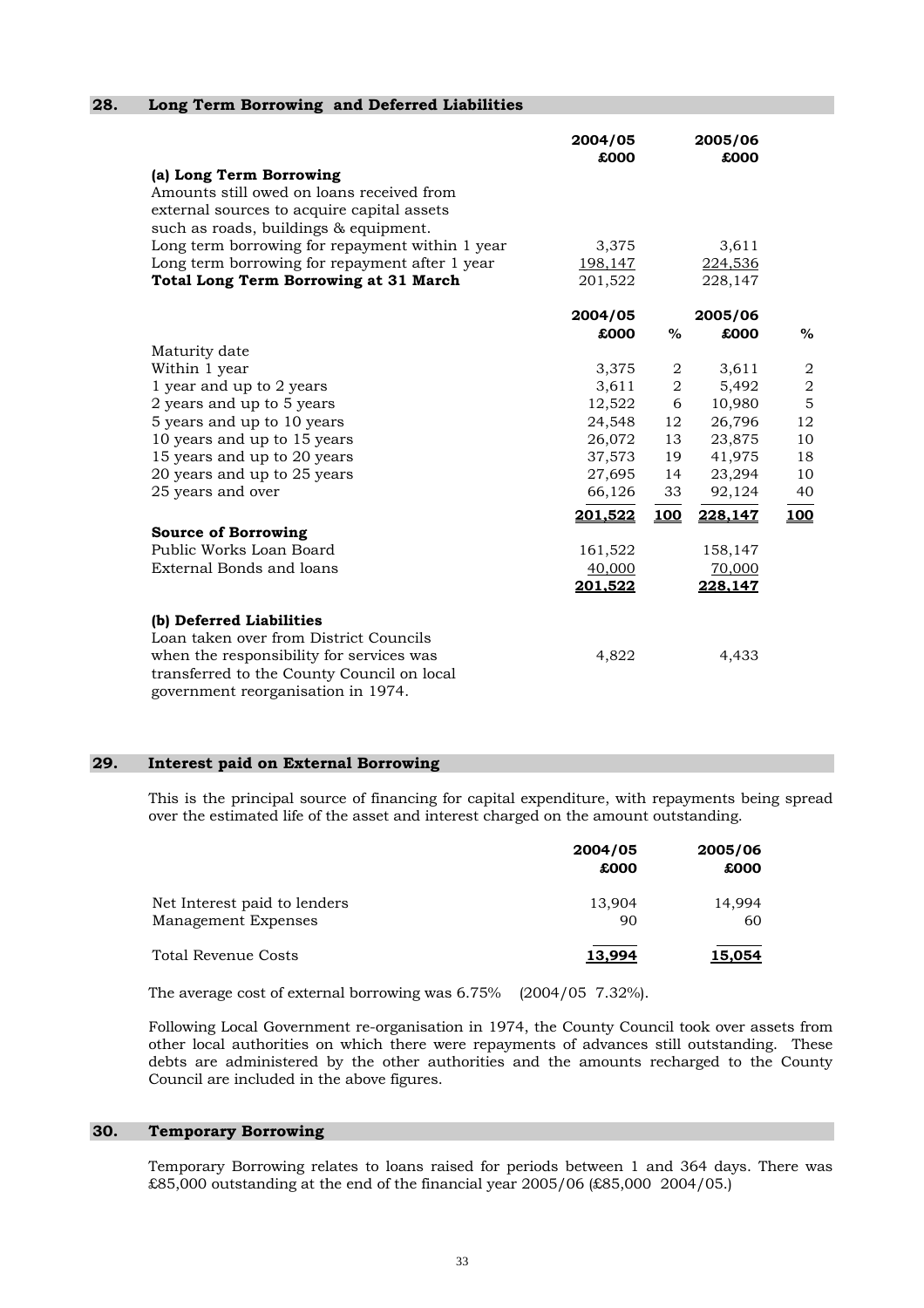#### **31. Leasing of Vehicles, Plant and Equipment**

 At 31 March 2006 the County Council had annual commitments under non-cancellable operating leases as set out below. There were no finance leases.

|            | £000 |
|------------|------|
| 2006/2007  | 861  |
| 2007/2008  | 400  |
| 2008/2009  | 191  |
| 2009/2010  | 54   |
| 20010/2011 | 33   |

 All operating lease costs are charged to the revenue account; for 2005/06 this amounted to  $£1.5$  million  $E1.7$  million  $2004/05$ ).

#### **32. Private Finance Initiative (PFI)**

 FRS5 requires accounting recognition of reversionary interests, which are assets transferred to the operator for use in the scheme, and residual interests, which are assets provided by the operator as part of the contract; both of which return to the Authority at the end of the contract. Where FRS5 requires amortisation or accumulation, these calculations will be spread over the period of the contract. Any resulting charges to the Consolidated Revenue Account are adjusted by entries to the Capital Financing Account so that accounting entries relating to PFI reversionary and residual interests do not impact upon the Council Tax funding requirements.

#### **Greater Nottingham Light Rapid Transport (Tram)**

 The County and City Councils are 20% and 80% partners in the contract for the provision of a tram service by the Arrow Consortium. The service became operational in 2004. A PFI credit of £174.2 million has been approved and the revenue costs are expected to be funded in the early years by the additional Government Grant received. Any surplus in the early years will be transferred to reserves to meet any excess costs in later years. The residual interests of the County Council are estimated to be £5.6 million which will be accumulated in equal instalments of £0.21 million over the financial years 2004/05 to 2030/31.

#### **East Leake Schools**

 The Council has a contract with East Leake Schools Limited for the provision of a new secondary and primary school and community leisure facilities in East Leake. £17.2 million of PFI credits have been approved. Service commenced during 2003/04. The charge to the County Council for  $2005/06$  was £2.5 million (2004/05 £2.3 million). The revenue contributions from Rushcliffe Borough Council for the community leisure facilities amounted to £0.27 million (2004/05 £0.26 million).

 The Authority has transferred land to the provider to be used within the scheme. This is a reversionary interest which was valued during 2003/04 at £15.0 million. It is estimated that this has reduced the annual unitary charge by  $\pounds1.5$  million. The Authority will not be required to make any payment over and above any unitary charge due at 31 July 2027 for the land and buildings to be transferred back to the Council at that date. The value of this reduction is recognised in the balance sheet as a deferred asset which was valued at £22.75 million as at 31 March 2006 (£23.71 million as at 31 March 2005). The deferred asset is being amortised to the Education Service Revenue Account in instalments using a Net Present Value basis. In 2005/06 the amortisation amounted to £0.96 million in 2005/06 (£0.38 million 2004/05) and will rise to £1.4 million in 2027/28.

#### **Lighting and Boilers**

 The authority has also signed a £3.3 million Private Finance Initiative (PFI) contract for the supply of lighting and boilers. The value of individual items is included in the revaluation of buildings. £2.1 million was financed through 5 and 10 year leases ending in March 2005 and March 2010 respectively, with annual rentals of £0.4 million in 2005/06 (£0.4 million 2004/05).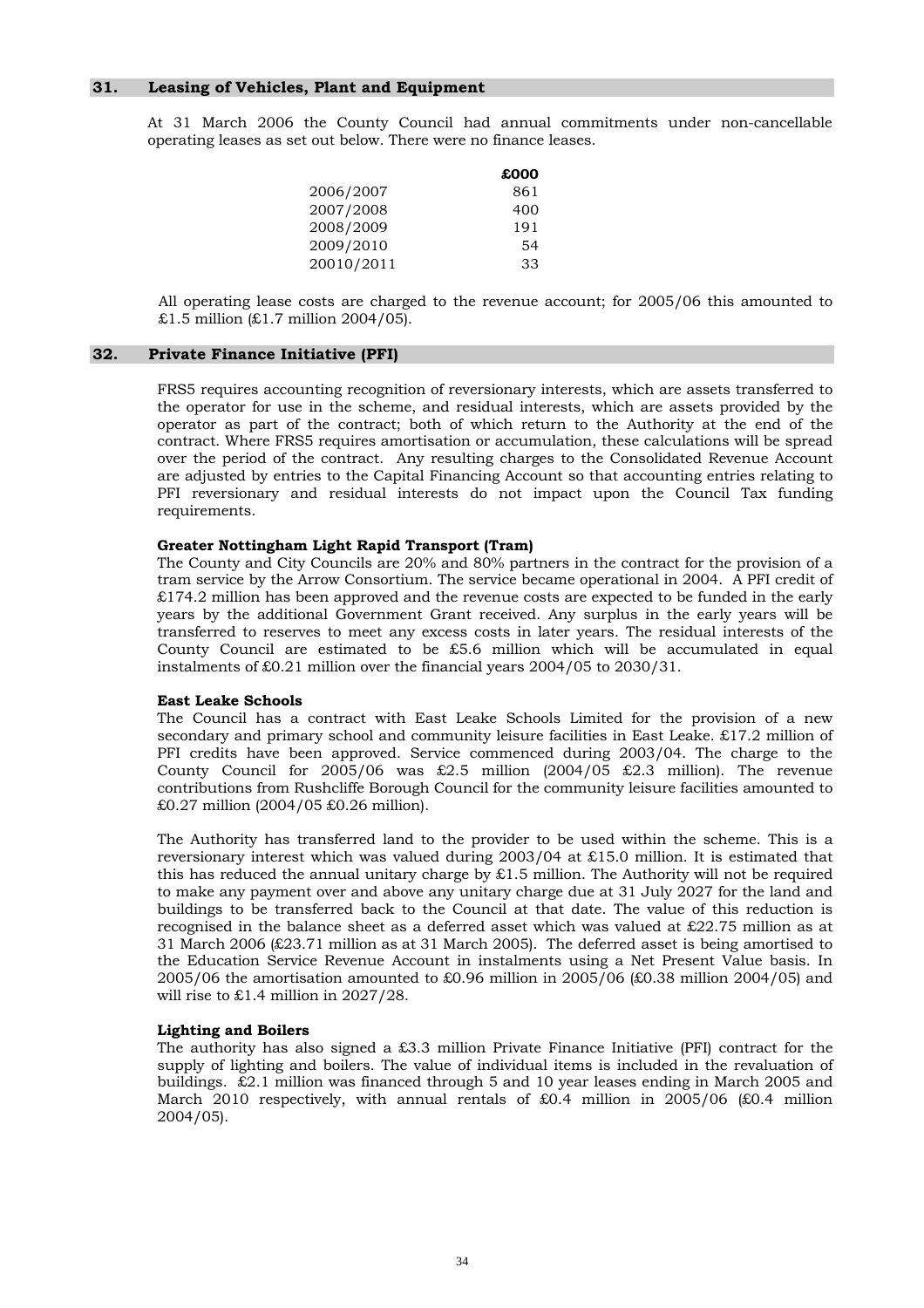#### **Bassetlaw Schools**

 The Council has a contract with Transform Schools (Bassetlaw) Ltd for the provision of 5 secondary schools, 2 post-16 centres, 1 special school and 2 Community Leisure centres. PFI credits of £131.6 million have been allocated by government for the scheme in Bassetlaw that started interim operations during 2005/06. This included caretaking of existing schools and the commencement of construction on the new schools. The Council will not be required to make any payment over and above any unitary charge due at  $31<sup>st</sup>$  July 2032 for the land and buildings to be transferred back to the Council at that date.

#### **Waste Recycling**

 The Authority has recently received government support for a Nottinghamshire Waste PFI scheme which involves the commissioning of Materials Recycling Facilities and an Energy Recovery Facility. A PFI credit of £38.3 million has been allocated. The contract was signed on 26 June 2006 and the main facilities are expected to become operational over the next five years.

#### **33. Government Grants Deferred**

 Only grants relating to depreciable assets are recorded here. Grants recorded here are used in the capital financing process and amortised to the appropriation account over the life of the asset via the Asset Management Revenue Account (AMRA) in order to offset the depreciation charges. Where assets are not depreciated the amounts are recorded in the Capital Financing Account (CFA).

|                                 | 2004/05<br>£000 | 2005/06<br>£000 |
|---------------------------------|-----------------|-----------------|
| <b>Balance at 1 April</b>       | 121,523         | 161,139         |
| Grants and contributions due on |                 |                 |
| Depreciable assets              | 44.497          | 35,354          |
| Magistrates Courts transfer     |                 | (1,583)         |
| Amortised during the year       | (4,881)         | (6,598)         |
| <b>Balance at 31 March</b>      |                 | 188.312         |

#### **34. Insurance Provision and Reserve**

 The Authority operates a self-insurance scheme and covers each kind of risk up to set limits which are reviewed annually. External insurers cover risks in excess of the internally insured amounts. The major areas where significant risks are covered externally are Fire, Liability and Motor. The insurance provision covers known liabilities. Amounts are also set aside in the insurance reserve to cover possible insurance claims losses that are not yet known about.

 The total of the insurance provision and reserve as at 31 March 1998 has been ring-fenced for liabilities arising up to that date. The balance and the liabilities are being shared by the County and City Councils in the proportion of 23.55 % City and 76.45% County.

 The amount set aside in the insurance provision is detailed in Note 35. The insurance reserve is shown below:

| <b>Insurance Reserve</b>     | 2004/05<br>£000 | 2005/06<br>£000 |
|------------------------------|-----------------|-----------------|
| Ring-fenced at 31 March 1998 | 1,229           | 1,269           |
| Since 1 April 1998           | 3,357           | 5,871           |
|                              | 4,586           | <u>7,140</u>    |

#### **35. General Provisions**

Where events have happened which are likely to result in costs to the Authority, an estimate of the likely impact is made and a provision is set aside. The provisions made are set out in the table below.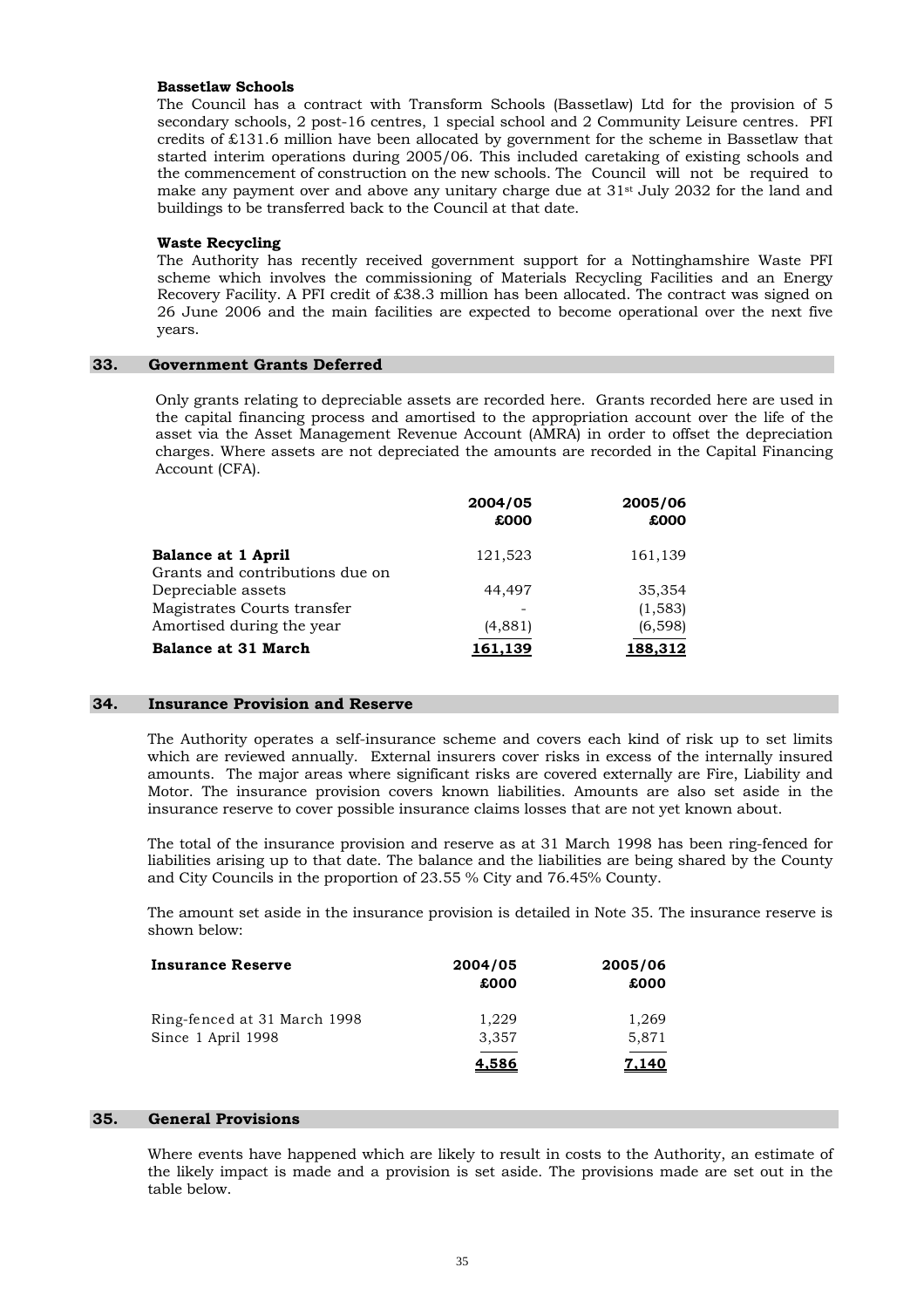| Description                                | £000  | 31/3/05 Movement 31/3/06<br>£000 | £000  |
|--------------------------------------------|-------|----------------------------------|-------|
| General Insurance Claims prior to $1/4/98$ | 768   | (150)                            | 618   |
| General Insurance Claims from 1/4/98       | 5,919 | 240                              | 6,159 |
| Landfill Trading Allowances                |       | 3,183                            | 3,183 |
| S117 Mental Health Act                     | 212   | (176)                            | 36    |
| Provisions below £200,000                  | 344   | 151                              | 495   |
| Total                                      | 7.243 | 3,248                            | 0.491 |

#### **36. Capital Expenditure Reserve**

 This reserve is used to meet capital expenditure. The balance brought forward from 2004/05 was £1.6 million. During the financial year, the balance on the reserve was reviewed and increased by £0.3 million. £0.1 million was used to finance capital expenditure leaving a reserve of £1.8 million.

#### **37. Capital Receipts and Grants Unapplied**

These comprise capital grants from the Government and the usable part of the capital receipts from the sale of assets. The County Council has approved the use of Capital receipts for the financing of capital expenditure.

|                          | Capital<br>Receipts | Grants and<br>Contribut-<br>ions | Total     |  |
|--------------------------|---------------------|----------------------------------|-----------|--|
|                          | £000                | £000                             | £000      |  |
| Balance at 1 April 2005  | $\blacksquare$      |                                  |           |  |
| Receivable               | 10,697              | 35,354                           | 46,051    |  |
| Applied                  | (10, 697)           | (35, 354)                        | (46, 051) |  |
| Balance at 31 March 2006 |                     |                                  |           |  |

#### **38. Revenue Reserves**

|                               | 2004/05<br>£000 | Movement<br>£000 | 2005/06<br>£000 |
|-------------------------------|-----------------|------------------|-----------------|
| <b>Contracting Services</b>   | 957             | (694)            | 263             |
| <b>Other Trading Services</b> | 688             | 257              | 945             |
| Earmarked for Services        | 4,299           | 5,926            | 10,225          |
| Earmarked Reserves            | 5,475           | 1,727            | 7,202           |
| Leasing Alternatives Reserve  | 86              | 272              | 358             |
| LATS Reserve                  |                 | 1,310            | 1,310           |
| Bassetlaw PFI Reserve         |                 | 5,929            | 5,929           |
| East Leake PFI Reserve        | 1,603           | 243              | 1,846           |
| Tram PFI Reserve              | 1,732           | 604              | 2,336           |
| Charging Policy Reserve       | 1,000           | (1,000)          |                 |
| Pay Review Reserve            | 13,518          | 4,555            | 18,073          |
|                               | 29,358          | 19.129           | 48,487          |

**Contracting Services** and **Other Trading Services** reserves comprise accumulated revenue surpluses plus or minus any transfer between those reserves and the County Fund

**Earmarked Reserves** carry forward unspent budget earmarked for use in the following financial year. The balance brought forward from 2004/05 was £4.3 million which was used in 2005/06. Another reserve of £10.2 million has been created in 2005/06 to cover unspent budget that has been approved for use in 2006/07.

**Earmarked for Services** are amounts set aside to cover expected events where the accounting criteria for the creation of provisions are not met.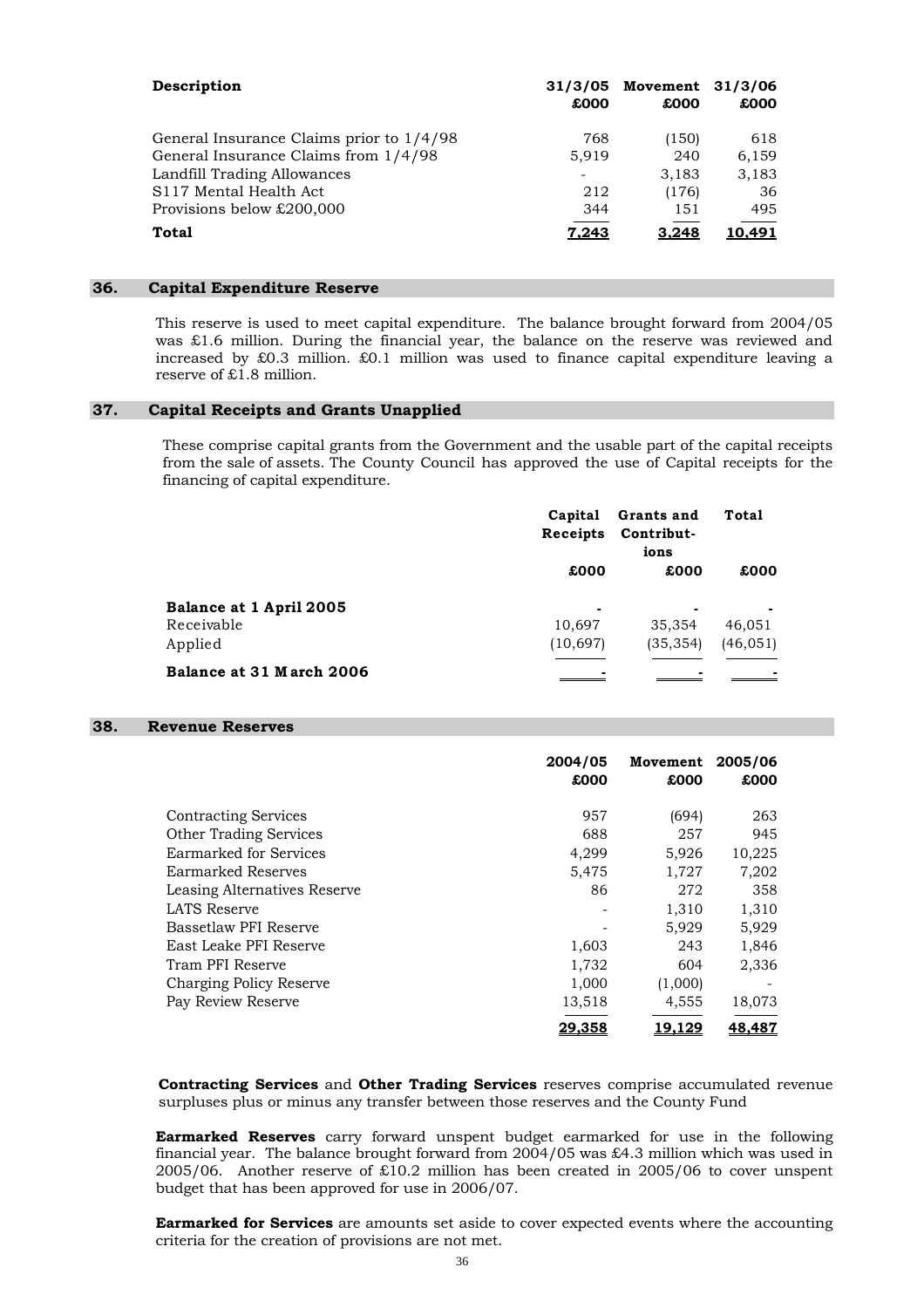**Leasing Alternatives Reserve** was to allow for equipment to be financed by outright purchase rather than lease arrangements.

**Landfill Allowance Trading Scheme (LATS) Reserve** is the value of allowances which have not been utilised or sold by the Authority. Each year the Government sets the number of tonnes of landfill which the Authority should not exceed. This target reduces each year. From 2010 any landfill in excess of the cumulative targets will require the Authority to pay a penalty to the Government of  $£150$  per tonne. Where the Authority uses less landfill than the target, the excess allowances are held in a reserve at market value, which was £20.20 per tonne as at 31st March 2006.

**Tram, East Leake and Bassetlaw PFI Reserves** are surplus funding amounts set aside during the early years of the PFI contracts. These contributions from central government and the County Council will be required in later years to finance the unitary charge.

**Charging Policy Reserve**. This reserve was set up to cover an anticipated delay in implementing revised charging arrangements for the Home Care service, pending a public consultation process that has been initiated.

Pay Review Reserve has been set aside for the implementation of the County Council's review of pay structures. Pay increases arising from the review will be backdated.

#### **39. Schools Statutory Reserve**

 Surplus and deficit balances relating to schools must be carried forward from one financial year to the next in accordance with the requirements of Section 48 of the School Standards and Framework Act 1998. The Schools Statutory Reserve is committed to be spent on the Education Service and is not available to the Authority for general use.

 During 2005/06 the overall reserve has increased by £0.9 million to £23.8 million. Within the total reserve is £0.3m worth of additional school budget balances which it has been agreed to be carried forward. These balances relate to issues such as pupil retention grant and special education needs (SEN), pupil retention units and the staff absence scheme.

 In 2004/05, funding from the reserve was utilised to further support improvements in SEN on a temporary basis. The reserve has now been rebuilt from extra resources that were made available as part of the County Council's medium term financial strategy.

 Part of the reserve is used to finance a school loan scheme, whereby schools are advanced funding for major capital items and then repay this over a three year period.

|                                                                                    |                              | 31/03/05 Movement 31/03/06<br>in year |                              |
|------------------------------------------------------------------------------------|------------------------------|---------------------------------------|------------------------------|
| School Balances                                                                    | £000                         | £000                                  | £000                         |
| Standards Fund balances held by schools<br>Other balances held by schools          | 5,266<br>20,000              | 1,259<br>(1,720)                      | 6,525<br>18,280              |
| <b>Total School Balances</b><br>Additional school budget balances to carry forward | 25,266<br>$\Omega$<br>25,266 | (461)<br>299<br>(162)                 | 24,805<br>299<br>25,104      |
| Borrowing Against the Reserve                                                      |                              |                                       |                              |
| School Loan Scheme<br>To support additional SEN expenditure                        | (1,709)<br>(727)             | 367<br>727                            | (1, 342)<br>$\left( \right)$ |
| <b>Total Borrowing Against Reserve</b>                                             | (2, 436)                     | 1,094                                 | (1, 342)                     |
| <b>School Statutory Reserve Total</b>                                              | 22,830                       | 932                                   | 23,762                       |

#### **40. Capital Financing Account**

This account contains a number of capital accounting entries: a) the amount of capital expenditure financed from revenue and capital receipts; b) the difference between the amount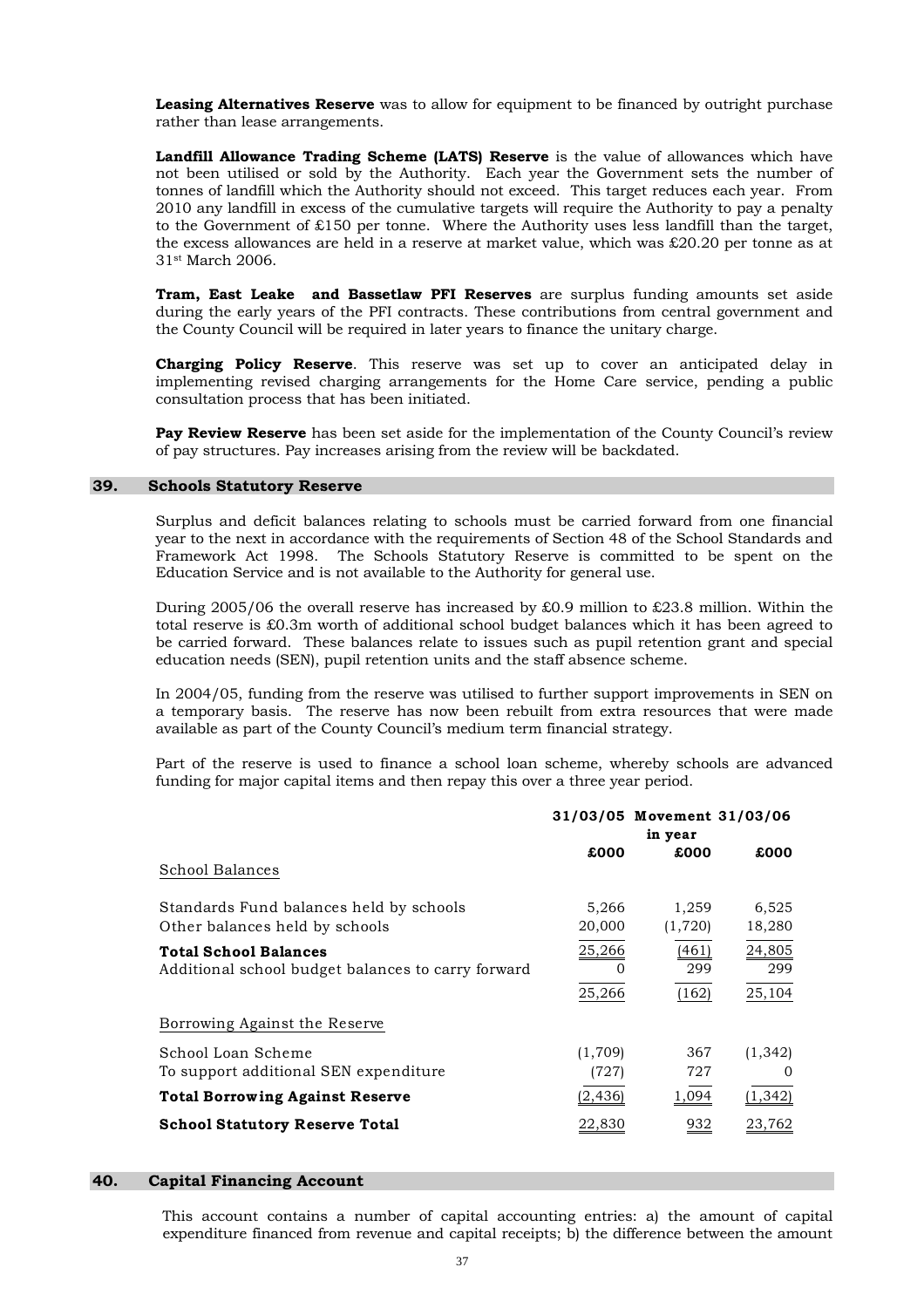of depreciation charged in the year and the amount required to be charged to revenue to repay the principal element of external loans (The Minimum Revenue Provision); c) the adjustments to the Consolidated Revenue Account for residual and reversionary PFI assets; and d) the value of Government Grants amortised in the financial year.

|                                             | 2004/05   | 2005/06  |
|---------------------------------------------|-----------|----------|
|                                             | £000      | £000     |
| <b>Balance at 1 April</b>                   | 270,058   | 273,173  |
| MRP less depreciation and City contribution | (25, 849) | (15,040) |
| Capital Grants to other bodies              | (1, 547)  | (1, 456) |
| PFI East Leake - Reversionary Interest      | (375)     | (962)    |
| PFI East Leake - Residual Interest          | 548       | 548      |
| PFI Tram - Residual Interests               | 207       | 207      |
| Reinstatement of Impaired Assets            |           | 2,205    |
| Magistrates Courts Transfer                 |           | 1,583    |
| <b>Capital Financing:</b>                   |           |          |
| Revenue Contributions                       | 14,225    | 8,447    |
| Capital Receipts Applied                    | 11,206    | 10,697   |
| <b>Amortisation of Government Grants:</b>   |           |          |
| Assets not depreciated                      | 111       |          |
| Assets depreciated                          | 4,881     | 6,598    |
| Prior year adjustment                       | (292)     |          |
| Balance at 31 March                         | 273,173   | 286,000  |

#### **41. Fixed Asset Restatement Account**

 This account contains the increase in valuation of assets resulting from the introduction of the current system of capital accounting. It is adjusted for the effect of the revaluation of fixed assets. It is reduced by the value of capital expenditure not increasing the asset valuation and by the net book value of disposed assets.

|                                    | 2004/05        | 2005/06   |  |
|------------------------------------|----------------|-----------|--|
|                                    | £000           | £000      |  |
| <b>Balance at 1 April</b>          | 557,688        | 596,318   |  |
| Revaluations/Capital Expenditure   | 60,308         | (49, 649) |  |
| Disposal of fixed assets           | (21, 678)      | (4,005)   |  |
| Fixed Asset Impairment             |                | (2,205)   |  |
| Magistrates Courts assets transfer |                | (33, 757) |  |
| <b>Balance at 31 March</b>         | <u>596.318</u> | 506.702   |  |

#### **42. Balances**

|                       | 31/03/05 | 31/03/06 |
|-----------------------|----------|----------|
|                       | £000     | £000     |
| County Fund           | 7.295    | 12,462   |
| Housing Act Advances* | (1)      | (2)      |
|                       | 7,294    | 12,460   |

**\*** See note 22 on Long Term Advances

#### **43. Members' Allowances**

 The authority makes payment to councillors for work undertaken in the course of their duties. The cost during the financial year was  $\text{\pounds}1,200,203$  ( $\text{\pounds}1,145,683$  2004/05). In addition to this members were reimbursed a total of £150,500 (£148,438 2004/05) for expenses incurred on council business.

#### **44. Related Party Transactions**

The council is required to disclose material transactions with related parties – bodies or individuals that have the potential to control or influence the council or to be controlled or influenced by the council. Disclosure of these transactions allows readers to assess the extent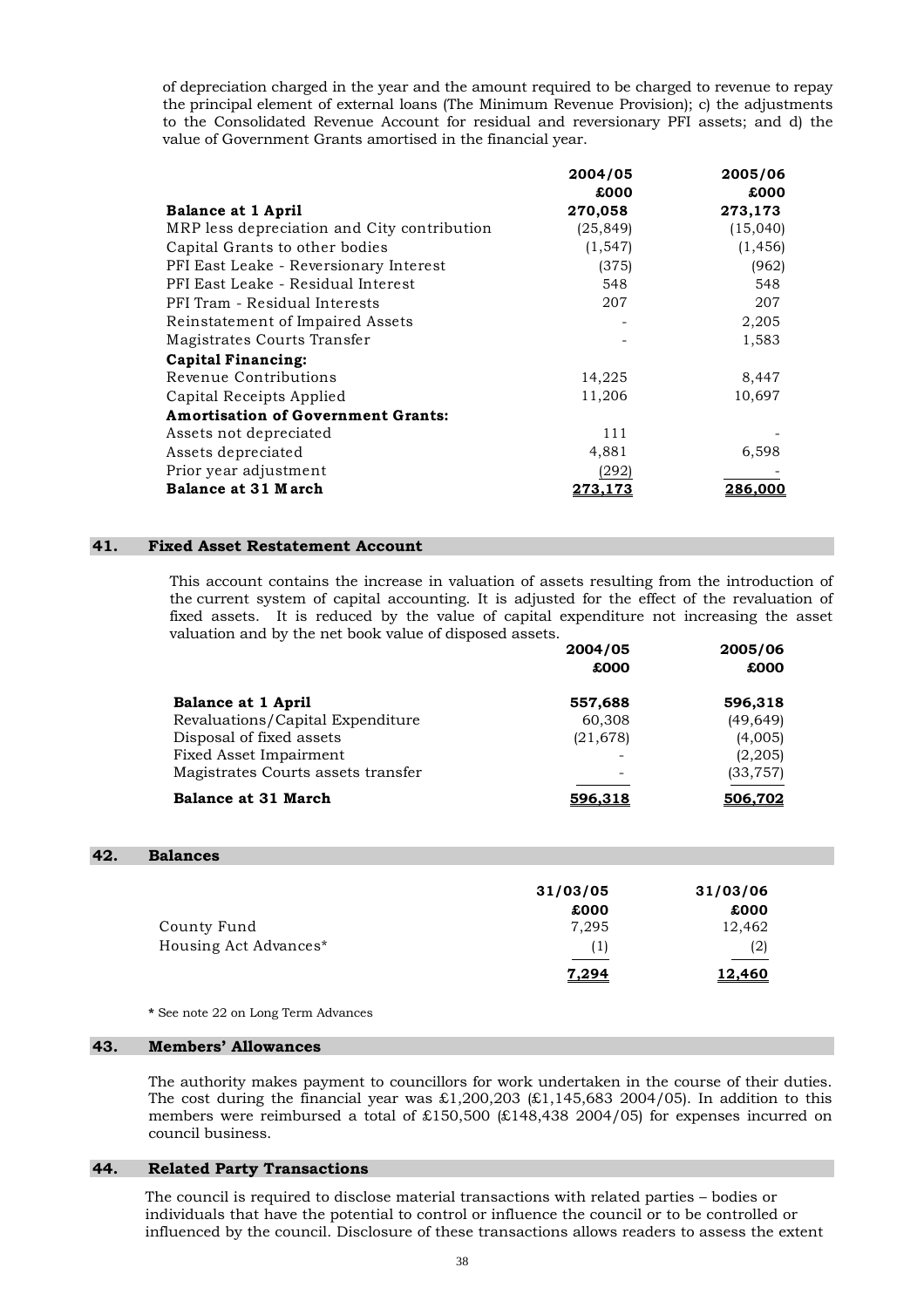to which the council might have been constrained in its ability to operate independently or might have secured the ability to limit another party's ability to bargain freely with the council.

Central government exercises control over the general operations of the council – it is responsible for providing the statutory framework within which the council operates, provides the majority of its funding in the form of grants and prescribes the terms of many of the transactions that the council has with other parties. Details of specific revenue grants are set out in note 3.

 Councillors have direct control over the council's financial and operating policies. Grants totalling £1,661,818 were made to twenty six organisations in which nineteen members had an interest  $(2004/05 \t{t}1,755,379)$  to twenty-nine organisations and twenty-three members). The grants were made with proper consideration of declarations of interest.

 The Register of Members' Interests is open to public inspection and is also available via the Council's website at http://www.nottinghamshire.gov.uk/registerofmembersinterests.doc.

#### **45. Trust Funds**

The Council acts as trustee for a number of separate trust funds, most of which are relatively small amounts. For example, many of the Education Trust Funds relate to legacies left by individuals for the benefit of specified schools. The balances have been restated to show the cash balances held by the Authority which are summarised below:

|                            | Original<br>31/03/05<br>£000 | <b>Restated</b><br>Balance at Balance at<br>31/03/05<br>£000 | Income<br>£000 | Expend-<br>iture<br>£000 | <b>Balance at</b><br>31/03/06<br>£000 |
|----------------------------|------------------------------|--------------------------------------------------------------|----------------|--------------------------|---------------------------------------|
| Education                  | 39                           | 31                                                           | 3              | 2                        | 32                                    |
| Social Services            | 75                           | 75                                                           | 92             | 50                       | 117                                   |
| <b>Community Services</b>  | 78                           | 18                                                           | 3              | $\overline{\phantom{a}}$ | 21                                    |
| Nottinghamshire Charitable |                              |                                                              |                |                          |                                       |
| Grants Fund                | 92                           | 80                                                           | $\overline{a}$ | 7                        | 77                                    |
|                            | 284                          | <u> 204</u>                                                  | <u> 102</u>    | <u>59</u>                | <u> 247</u>                           |

In addition to cash balances held, the Authority has invested surplus funds, principally in giltedged securities, and the values are set out below:

|                                  | Value of Investments |          |  |
|----------------------------------|----------------------|----------|--|
|                                  | £000                 | £000     |  |
|                                  | 31/03/05             | 31/03/06 |  |
| Education                        | 15                   | 23       |  |
| Social Services                  | 202                  | 234      |  |
| <b>Community Services</b>        | 60                   | 60       |  |
| Nottinghamshire Charitable Funds | 12                   | 12       |  |
|                                  | 289                  | 329      |  |

#### **46. European Monetary Union**

 It is unclear at present if and when the United Kingdom will change its currency to the Euro. If it does, the Authority will incur substantial additional costs related to changing systems and equipment and additional staffing and training costs. The extent and timing of these costs cannot be estimated at present.

#### **47. Pooled Budgets**

 Under Section 31 of the Health Act 1999, Nottinghamshire County Council has entered into the following Pooled Budget Arrangements with the partners set out below. The County Council is the Host Authority for one of the pooled budgets and has responsibility for it's financial management. The details are set out below: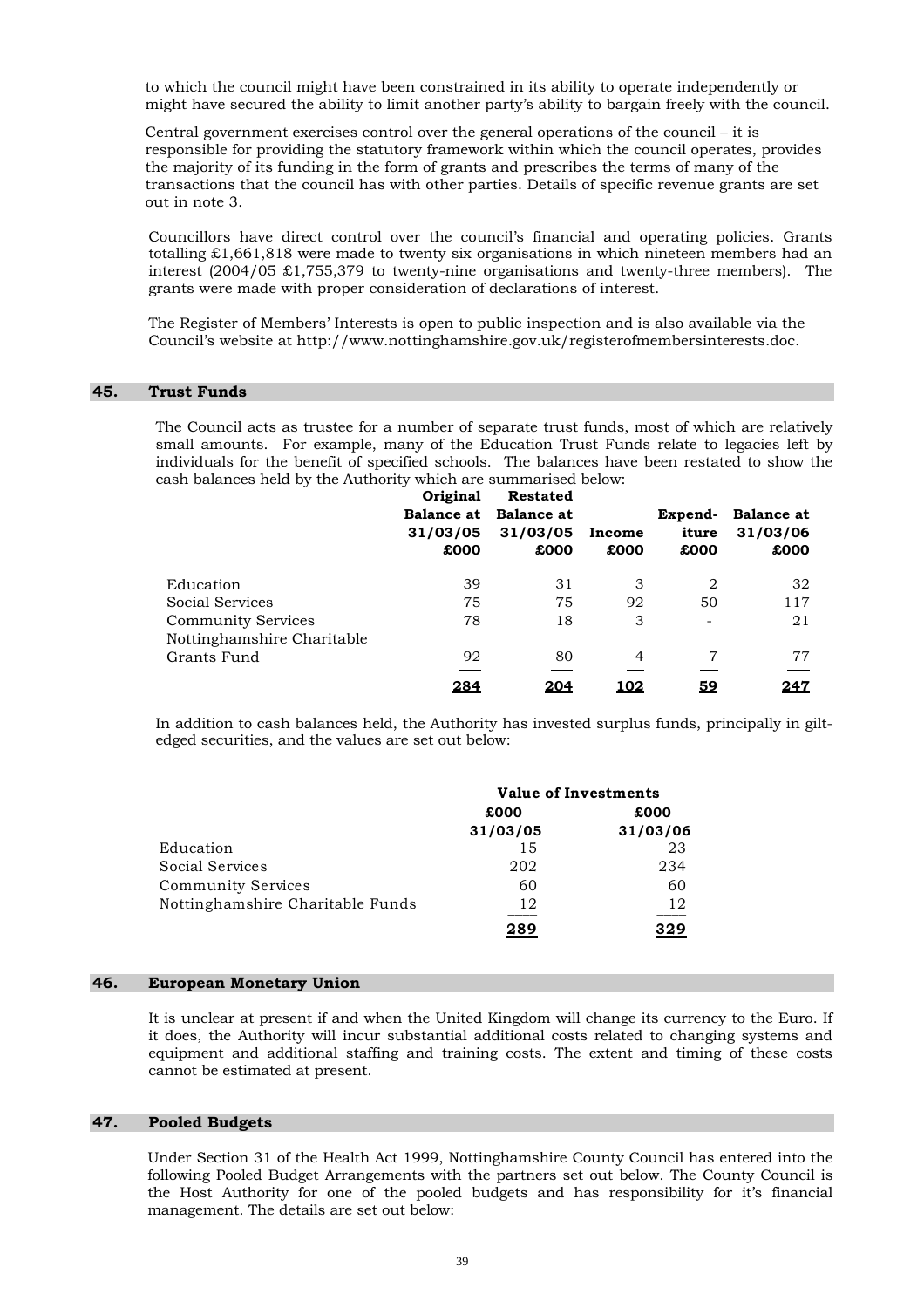| <b>Integrated Community Equipment Service</b><br>(ICES) – North County | <b>Integrated Community Equipment Service</b><br>(ICES) – South County |  |
|------------------------------------------------------------------------|------------------------------------------------------------------------|--|
| Nottinghamshire County Council (Host)                                  | Nottinghamshire County Council                                         |  |
| Ashfield Primary Care (NHS) Trust                                      | Nottingham City Council (Host)                                         |  |
| Bassetlaw Primary Care (NHS) Trust                                     | Nottingham City Primary Care (NHS) Trust                               |  |
| Mansfield Primary Care (NHS) Trust                                     | Broxtowe & Hucknall Primary Care (NHS) Trust                           |  |
| Newark Primary Care (NHS) Trust                                        | Gedling Primary Care (NHS) Trust                                       |  |
|                                                                        | Rushcliffe Primary Care (NHS) Trust                                    |  |

#### **Integrated Community Equipment Service (ICES) – North County**

 The partnership is established to provide an integrated service providing equipment and minor adaptations for home nursing and daily living needs in line with Department of Health Guidance. The funding of the partnership, which commenced in February 2006, is set out in the statement below.

| Pooled Budgets Memo Account                   | 2005/06      |
|-----------------------------------------------|--------------|
| <b>North County</b>                           | £000         |
|                                               |              |
| Funding                                       |              |
| Nottinghamshire County Council                | 123          |
| Bassetlaw PCT                                 | 30           |
| Newark PCT                                    | 32           |
| Mansfield PCT                                 | 28           |
| Ashfield PCT                                  | 24           |
| <b>Total Funding</b>                          | <u> 237 </u> |
|                                               |              |
| Expenditure                                   |              |
| Partnership Management & Administration costs | 17           |
| Project set up costs                          | 19           |
| Specialist Equipmrnt                          | 9            |
| Equipment                                     | 171          |
| Minor Adaptations                             | 21           |
| <b>Total Expenditure</b>                      | <u> 237</u>  |

#### **Integrated Community Equipment Service (ICES) – South County**

The partnership is established to provide health and social care equipment for children and adults who require assistance to perform essential activities in their daily living. The County Council contributed £718k in 2005/06 (£585k in 2004/05) to the partnership.

#### **48. Contingent Liabilities**

- The Authority is aware of substantial claims from contractors on both the Tram and East Leake Schools PFI schemes. These claims are being vigorously contested. Following an independent hearing on the Tram claim, an adjudicator, appointed under the terms of the concession agreement, found in favour of the Councils. However, the concessionaire has not accepted this ruling and continues to pursue a financial claim.
- There is a potential liability from part-time staff exercising their back-dated rights to join the Pension Fund and requiring the employer to make contributions. The amount will depend on how many staff decide to take up this option.
- The Authority has contingent liabilities relating to insurance see note 34.
- The Authority has made provision for all known claims made under S117 of the Mental Health Act (see note 35) but there is a possibility of further claims being made, the extent of which are unknown at this point in time.
- The Authority is discussing with the Coal Authority an agreement with its predecessor to use land at Rufford Colliery as a waste disposal site. Subsequent environmental laws prevent such usage and there is a potential moderate liability.
- A potential dispute over rights of way/highway issues. The County Council continues to seek a resolution by dialogue rather than litigation.

#### **49. Post Balance Sheet Events**

There are no material events to report since the accounts were prepared which are not reflected in the accounts.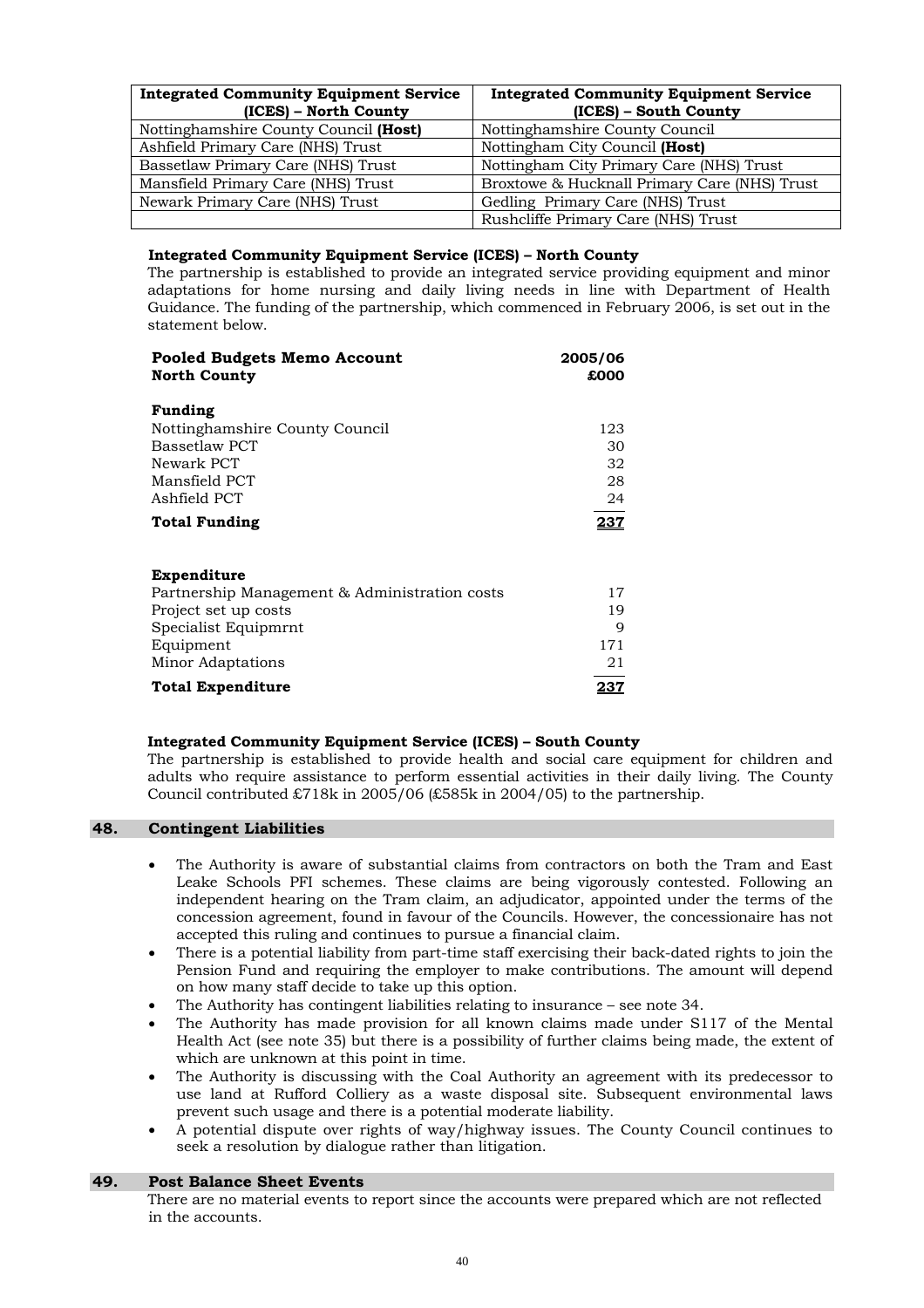## **NOTTINGHAMSHIRE COUNTY COUNCIL PENSION FUND**

### **FUND ACCOUNT FOR YEAR ENDED 31 March 2006**

|                                                   | <b>Notes</b> | 2004/05<br>£000 | 2005/06<br>£000 |
|---------------------------------------------------|--------------|-----------------|-----------------|
| Contributions                                     |              |                 |                 |
| Receivable from:                                  |              |                 |                 |
| Employees - normal                                |              | 32,304          | 33,893          |
| - additional voluntary                            |              | 353             | 472             |
| Employers - normal                                |              | 81,904          | 85,521          |
| - special                                         |              |                 |                 |
| - additional                                      |              | 1,582           | 3,470           |
| Transfers In - individuals                        |              | 22,861          | 18,505          |
| Transfers In - groups<br>Other income             |              |                 |                 |
|                                                   |              |                 |                 |
|                                                   |              | 139,004         | 141,861         |
| <b>Benefits payable</b>                           |              |                 |                 |
| Pensions                                          |              | 64,957          | 69,628          |
| Lump Sums Payable:                                |              |                 |                 |
| Retiring Allowances                               |              | 11,188          | 12,834          |
| Ill-health Retirement Grants                      |              | 70              | 111             |
| Death Gratuities                                  |              | 1,814           | 1,340           |
| Compensation                                      |              | 140             | 109             |
|                                                   |              | 78,169          | 84,022          |
| Payments to and on account of Leavers             |              |                 |                 |
| Transfers Out - individuals                       |              | 13,560          | 19,831          |
| Transfers Out - groups                            |              |                 |                 |
| Refunds                                           |              | 438             | 234             |
| <b>State Scheme</b>                               |              | 203             | 168             |
|                                                   |              | 14,201          | 20,233          |
| <b>Administration Expenses</b>                    |              | 1,389           | 1,384           |
| Net additions from dealings with members          |              | <u>45,245</u>   | <u>36,222</u>   |
| Returns on Investments                            |              |                 |                 |
| Investment Income                                 | 5            | 58,728          | 68,095          |
| Change in market value of investments             |              | 126,345         | 348,722         |
| Taxation                                          | 1            |                 |                 |
| Investment management expenses                    |              | (3,236)         | (3,997)         |
| <b>Net Returns on Investments</b>                 |              | 181,837         | <u>412,820</u>  |
| Net increase/decrease in the Fund during the year |              | 227,082         | 449,042         |
| Opening net assets of the scheme*                 |              | 1,508,730       | 1,735,812       |
| Closing net assets of the scheme                  |              | 1,735,812       | 2,184,854       |

\* Dividends have been included on an accruals basis from this financial year and the 2004/05 opening assets have been increased by £5.895 million as a result.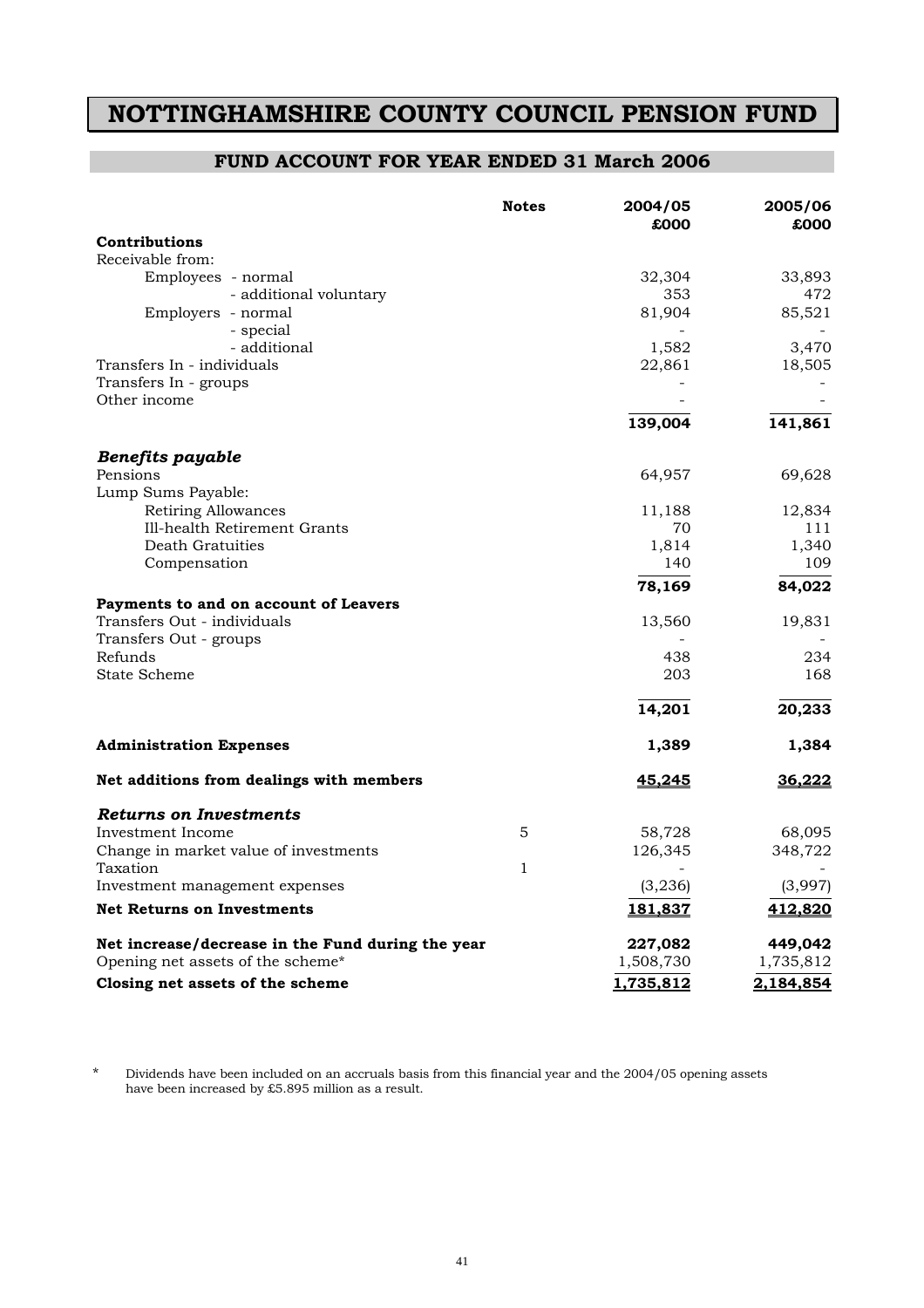### **NOTTINGHAMSHIRE COUNTY COUNCIL PENSION FUND**

## **NET ASSETS STATEMENT**

|                                  | <b>Notes</b> | 31 March 2005<br>£000 | 31 March 2006<br>£000 |
|----------------------------------|--------------|-----------------------|-----------------------|
| Investments                      | 5            |                       |                       |
| Fixed Interest Securities:       |              |                       |                       |
| UK Public Sector                 |              | 147,486               | 141,073               |
| UK Other                         |              | 85,670                | 99,580                |
| Overseas Public Sector           |              | 72,447                | 43,970                |
| Overseas Other                   |              |                       | 18,304                |
| Index Linked Securities          |              | 20,295                | 16,515                |
| Equities - listed                |              |                       |                       |
| UK                               |              | 643,537               | 810,546               |
| Overseas                         |              | 206,538               | 313,804               |
| Pooled Investment Vehicles       |              |                       |                       |
| Unit Trusts                      |              | 125,115               | 193,249               |
| Unitised Insurance Policies      |              | 58,719                | 79,045                |
| Other Managed Funds              |              | 42,534                | 78,426                |
| Property Unit Trusts             |              | 29,462                | 62,824                |
| Unlisted Investments             |              | 520                   | 588                   |
| Property                         |              | 225,645               | 260,530               |
| Hedging                          |              | (110)                 |                       |
| Cash and Currency                |              | 75,979                | 56,766                |
| Total Investments                |              | 1,733,837             | 2,175,220             |
| Net Current Assets/(Liabilities) | 6            | 1,975                 | 9,634                 |
|                                  |              | 1,735,812             | 2,184,854             |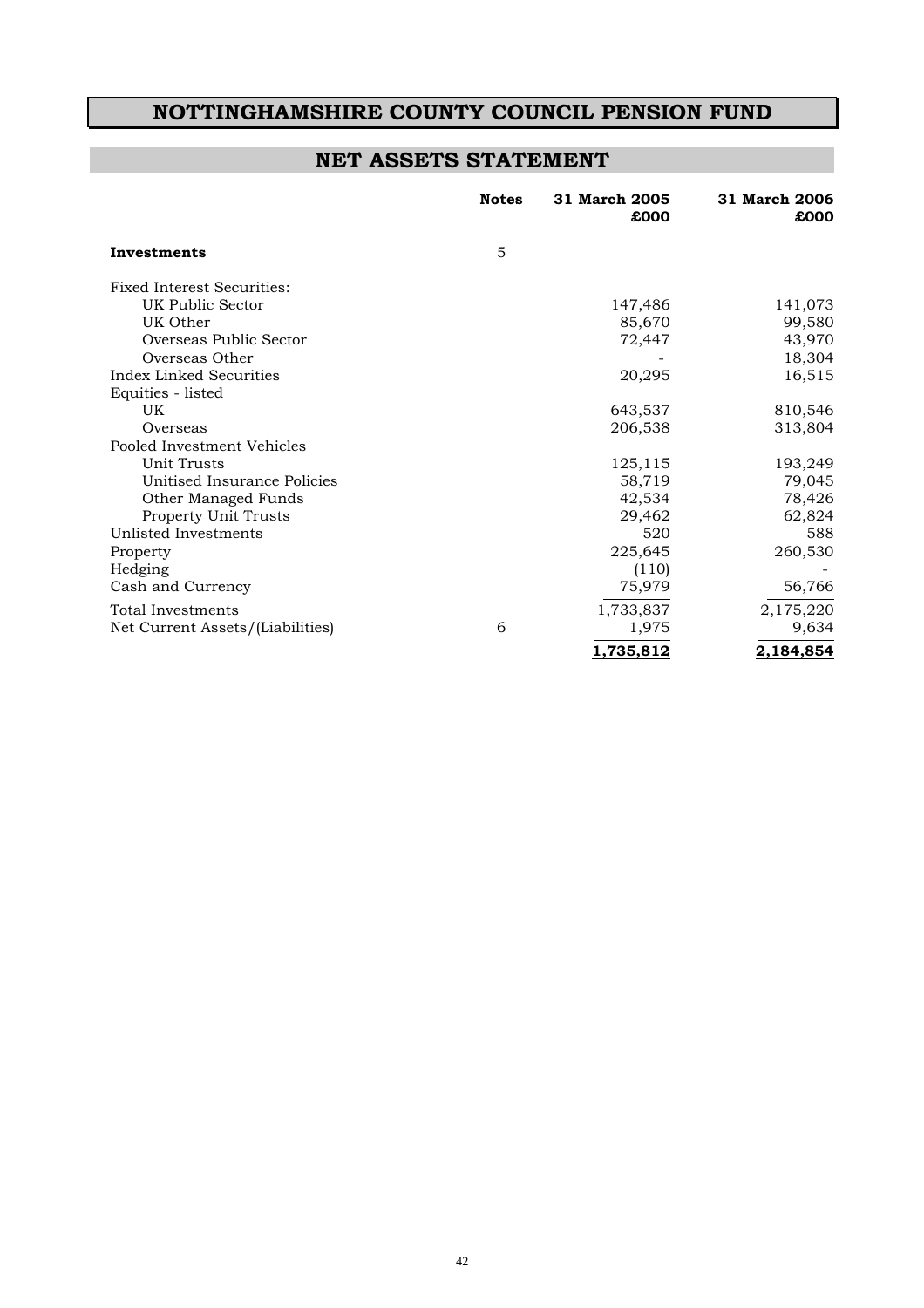### **NOTTINGHAMSHIRE COUNTY COUNCIL PENSION FUND**

### **NOTES TO THE ACCOUNTS**

#### **1. ACCOUNTING POLICIES**

#### **BASIS OF PREPARATION**

 The Pension Fund accounts have been prepared in accordance with the accounting recommendations of the Financial Reports of Pension Schemes - a Statement of Recommended Practice, except for income from property, which is accounted on a cash received basis, and the treatment of irrecoverable withholding tax on dividends, which are not recorded in the Accounts. Disclosures in the Pension Fund accounts have been limited to those required by the Code of Practice on Local Authority Accounting in the United Kingdom: a Statement of Recommended Practice. The Fund's financial statements do not take account of liabilities to pay pensions and other benefits after the period end.

#### **DEBTORS AND CREDITORS**

 The accruals concept for debtors and creditors is applied to these accounts in compliance with Financial Reporting Standard 18 except for income from securities which is brought into the accounts on the due date of payment.

#### **INVESTMENTS**

*Equities* traded through the Stock Exchange Electronic Trading Service SETS, are valued on the basis of the latest mid market price. *Other quoted investments* are valued on the basis of the mid-market value quoted on the relevant stock market.

*Unit Trusts and managed funds* are valued at the average of the bid and offer prices provided by the relevant fund managers, which reflect the market value of the underlying investments.

*Unquoted securities* are valued by the fund managers at the year end in accordance with generally accepted guidelines.

The market value of *fixed interest investments* includes income accrued at 31 March but not yet due for payment.

*Property investments* are stated at open market value based on an annual independent valuation at 31 December 2005, with subsequent purchases included at cost.

*Acquisition costs* are included in the purchase cost of investments.

*Overseas investment* values are translated at the closing exchange rate ruling at the balance sheet date.

The *change in market value* of investments during the year comprises all increases and decreases in the market value of investments held at any time during the year, including profits and losses realised on sales of investments and unrealised changes in market value.

#### **INVESTMENT INCOME**

Income is accounted for on an accruals basis, apart from *Income from property* which is accounted for on a cash received basis as it is collected and paid over by the Fund's property manager, Arlington Property Investors.

#### **TAXATION**

UK equity dividends are quoted and accounted for at the net rate. The tax credit, which the Fund is unable to recover, is not accounted for. Overseas equity dividends are also accounted for net of withholding tax, where this is deducted at source. Partial reclaims of withholding tax, where allowed, are accounted for when received and adjusted at the year end by outstanding claims.

#### **FOREIGN CURRENCIES**

Where forward exchange contracts are in place in respect of assets and liabilities in foreign currencies, the contract rate is used. Other assets and liabilities in foreign currencies are expressed in sterling at the rates of exchange ruling at the year-end. Income from overseas investments is translated into sterling at the rate ruling on the date of the transaction.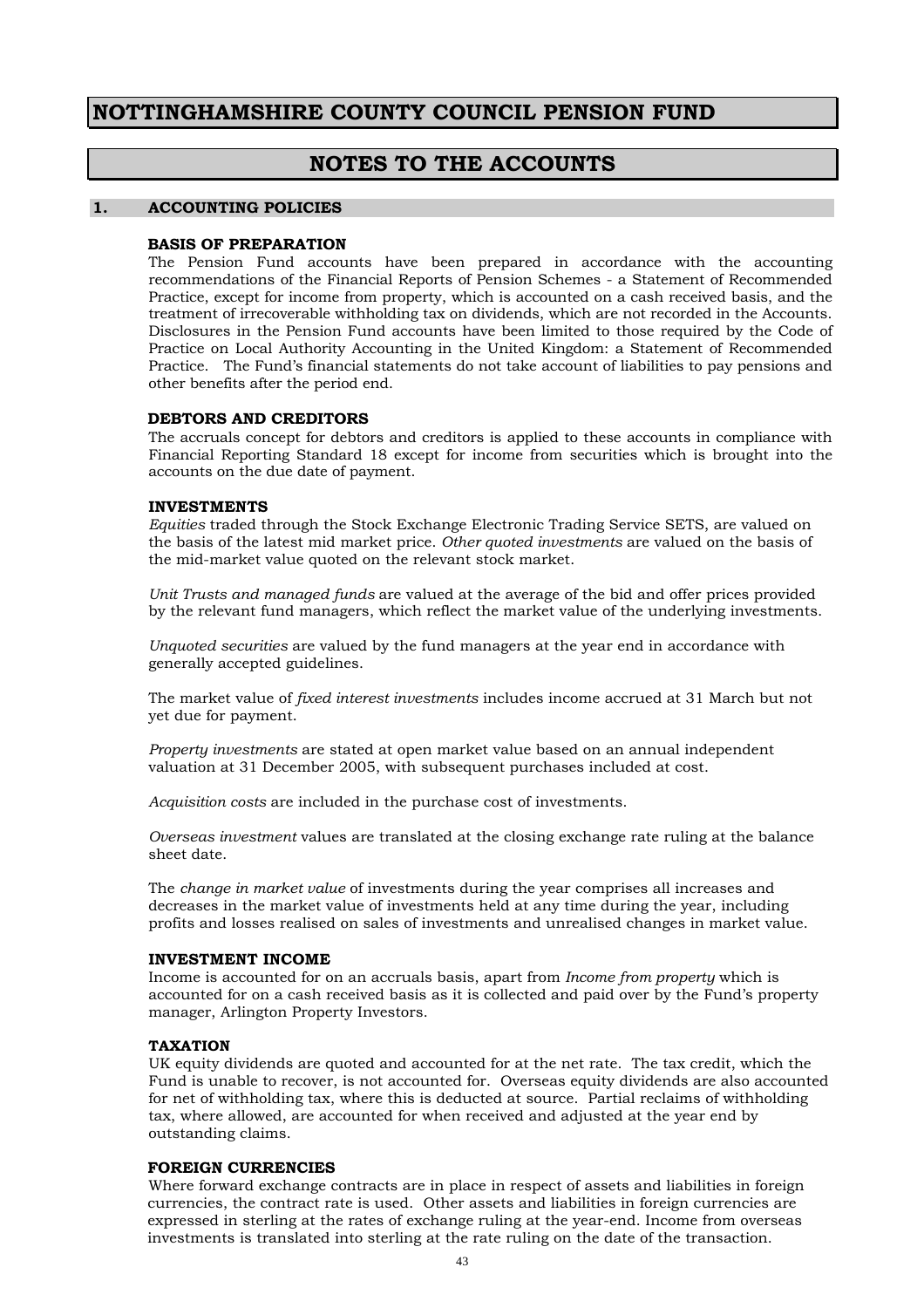Surpluses and deficits arising on conversion or translation are dealt with as part of the change in market value of investments

#### **CONTRIBUTIONS**

Normal contributions, both from the members and from employers, are accounted for in the payroll month to which they relate at rates as specified in the rates and adjustments certificate. Additional contributions from the employer are accounted for in accordance with the agreement under which they are paid, or in the absence of such an agreement, when received.

#### **BENEFITS PAYABLE**

Under the rules of the Scheme, members receive a lump sum retirement grant in addition to their annual pension. Lump sum retirement grants are accounted for from the date of retirement. Where a member can choose whether to take a greater retirement grant in return for a reduced pension these lump sums are accounted for on an accruals basis from the date the option is exercised.

Other benefits are accounted for on the date the member leaves the Plan or on Death.

#### **TRANSFERS TO AND FROM OTHER SCHEMES**

Transfer values represent the capital sums either receivable in respect of members from other pension schemes of previous employers or payable to the pension schemes of new employers for members who have left the Plan. They take account of transfers where the trustees of the receiving scheme have agreed to accept the liabilities in respect of the transferring members before the year end, and where the amount of the transfer can be determined with reasonable certainty.

There were no scheme mergers or group transfers, in or out, in either 2004/5 or 2005/6.

#### **OTHER EXPENSES**

Administration and investment management expenses are accounted for on an accruals basis. Expenses are recognised net of any recoverable VAT.

 Nottinghamshire County Council charges the Fund with the costs it incurs in administering the scheme and investing the Fund.

#### **2. CONSTITUTION OF THE FUND**

 The Nottinghamshire County Council Pension Fund is governed in accordance with the Local Government Pension Scheme Regulations 1997 (as amended). The Fund covers both County, City and District Council employees within Nottinghamshire, except Teachers and Lecturers for whom separate pension arrangements apply, together with other bodies who are specifically authorised by the Regulations.

 Local Act powers were obtained in June 1985 by the Nottinghamshire County Council (Superannuation) Act 1985 to enable the Pension Fund to be split into two parts - one for local government employees and the other for employees of admitted bodies. This was done with effect from 1 April 1986 when the assets and the accrued pension fund liabilities for employees of all the admitted bodies were transferred into the new fund, called the Admission Agreement etc. Pension Fund. Both Funds are operated on a similar basis.

#### **3. CONTRIBUTORS AND PENSIONERS**

|                        | 31/3/05 |                   | <b>Numbers at 31/3/06</b> |                             |       |        |
|------------------------|---------|-------------------|---------------------------|-----------------------------|-------|--------|
|                        | Total   | County<br>Council | City<br>Council           | <b>District</b><br>Councils | Other | Total  |
| Contributors           | 39.786  | 17.756            | 9.884                     | 4.369                       | 7.646 | 39.655 |
| Deferred Beneficiaries | 15,033  | 7.911             | 4.318                     | 2.261                       | 3.274 | 17.764 |
| Pensioners             | 19,335  | 9.863             | 3.896                     | 3.715                       | 2.430 | 19.904 |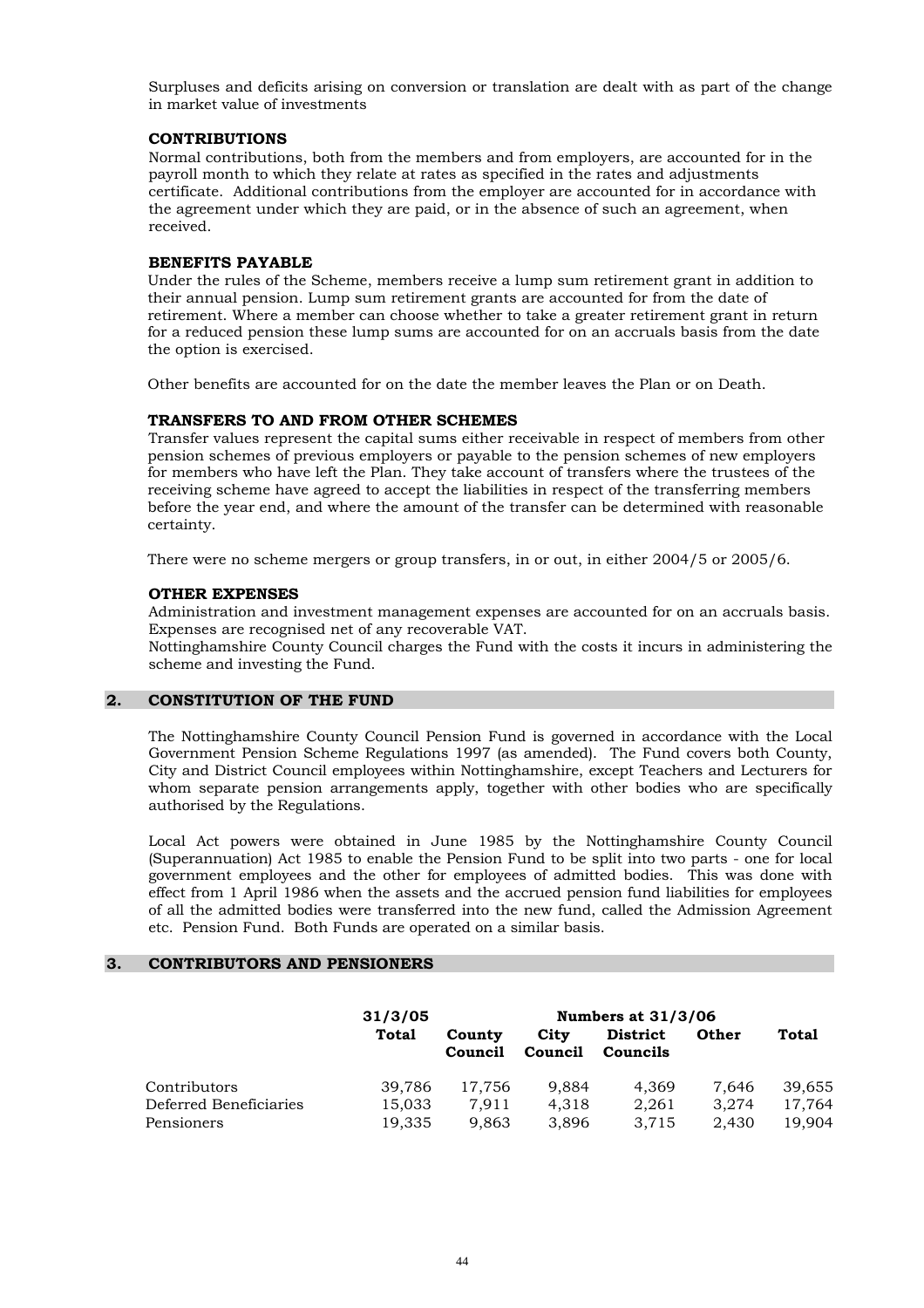#### **4. OPERATION OF THE FUND**

#### (a) **Contributions and Solvency**

 Employees are required by the Regulations to make percentage contributions by deduction from earnings at the rate of 6% for officers and either 5% or 6% for manual workers. Employers are required to make such balancing contributions, determined by the Fund's actuary, as will maintain the Fund in a state of solvency, having regard to existing and prospective liabilities. In 2004/05 11 authorities made additional contributions totalling £1.58 million above their normal employer's contributions (2003/04 : 11 Authorities : £3.09 million).

#### (b) **Actuarial Valuations**

 As required by the Regulations an Actuarial valuation of the Fund was carried out as at 31 March 2004. The market value of the Fund's assets at the valuation date of 31 March 2004 was £1,502.8 million. The actuary has estimated that the value of the Fund was sufficient to meet 73% of its expected future liabilities in respect of service completed to 31 March 2004. The new contribution rates were expected to improve this to 100% within a period of 20 years.

 The actuarial valuation was carried out using the projected unit method and the contribution rates were calculated following the completion of the actuarial valuation. The assumptions used within the valuation were as follows:

|                           | <b>Past Service</b> | <b>Future Service</b> |
|---------------------------|---------------------|-----------------------|
| Investment return:        |                     |                       |
| - pre retirement          | $7.35\%$ pa         | 6.50% pa              |
| - post retirement         | $5.60\%$ pa         | $6.50\%$ pa           |
| Pensionable pay increases | $4.25%$ pa          | $4.25%$ pa            |
| Pension increases         | $2.50\%$ pa         | $2.50\%$ pa           |

Valuation of assets is based upon market values.

 The employers' contribution rates paid in 2004/05 were set by the 31 March 2001 valuation, whilst those to be paid from 2005/06 to 2007/08 were set by the 31 March 2004 valuation. The following list shows the rates payable by the main employers:

|                                      | <b>Percentages of Pensionable Pay</b> |          |          |        |  |
|--------------------------------------|---------------------------------------|----------|----------|--------|--|
|                                      | 2004/5                                | 2005/6   | 2006/7   | 2007/8 |  |
|                                      | $\%$                                  | $\%$     | %        | $\%$   |  |
| Nottinghamshire County Council       | 13.7                                  | 14.3     | 14.9     | 15.5   |  |
| Bassetlaw District Council           | 17.1                                  | 21.9     | 21.9     | 21.9   |  |
| Plus                                 | £151,000                              | £302,000 | £453,000 |        |  |
| Mansfield District Council           | 17.0                                  | 17.7     | 18.4     | 19.1   |  |
| Newark and Sherwood District Council | 16.2                                  | 17.5     | 18.8     | 20.1   |  |
| Ashfield Distric Council             | 15.4                                  | 17.0     | 18.6     | 20.2   |  |
| Broxtowe Borough Council             | 14.9                                  | 15.5     | 16.1     | 16.7   |  |
| Gedling Borough Council              | 13.6                                  | 14.5     | 15.4     | 16.2   |  |
| Rushcliffe Borough Council           | 14.2                                  | 16.0     | 17.8     | 19.7   |  |
| Nottingham City Council              | 14.2                                  | 14.7     | 15.2     | 15.8   |  |

#### (c) **Investment Policy**

 The investment policy of the fund is designed to maximise growth to help meet the future liabilities. The powers of investment are governed by the Local Government Pension Scheme (Management and Investment of Funds) Regulations 1998 (as amended). Strategic decisions on investment policy are made by the Pensions Committee, advised by a Pensions Investment Sub-Committee, but the day to day investments are managed by organisations specialising in the management of pension fund assets. The Sub-Committee meets on a quarterly basis to review the investments of the Fund. Its membership consists of elected County Councillors, 3 representatives of Nottingham City Council, 2 representatives of the District Councils, 2 representatives of the trade unions, and a representative elected by the other scheduled bodies. It is also attended by an independent adviser and the Director of Resources.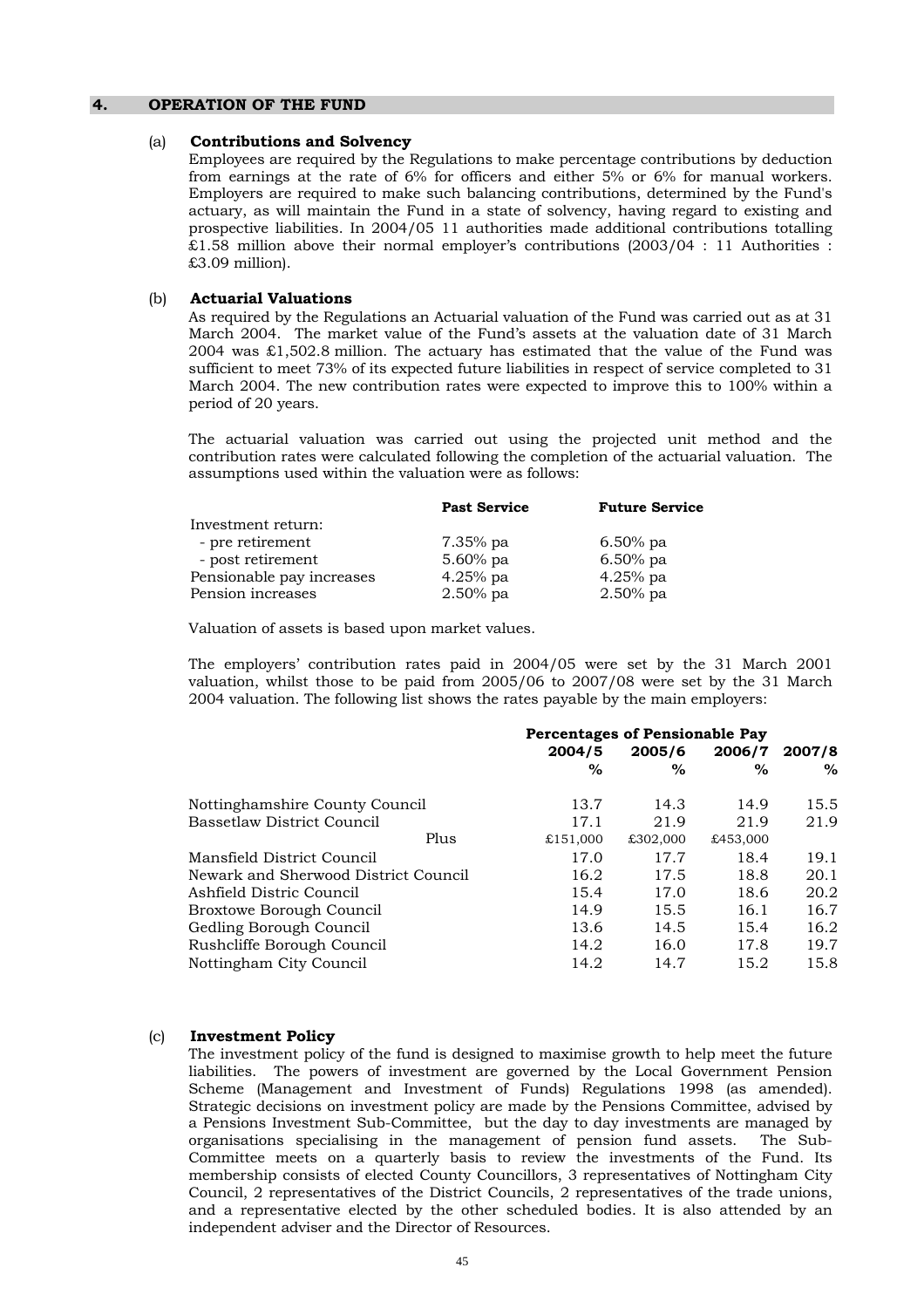#### **5. INVESTMENTS**

 The original values of investments are based on market values at 1 April 1974 for investments held at that date and at cost plus expenses for subsequent purchases. At 31 March 2006 an analysis of the management arrangements was as follows:

|                                            | 31/3/05<br>£000 | $\%$                     | 31/3/06<br>£000 | $\%$           |
|--------------------------------------------|-----------------|--------------------------|-----------------|----------------|
| In-house                                   | 690,545         | 40                       | 861,790         | 39             |
| Hendersons Investors                       | 387,590         | 22                       |                 |                |
| Aegon                                      |                 |                          | 319,442         | 15             |
| Schroder Investment Management             | 348,624         | 20                       | 452,089         | 21             |
| Martin Currie                              | -               | $\overline{\phantom{a}}$ | 126,104         | 6              |
| Arlington Property Investors UK Ltd        | 243,303         | 14                       | 288,333         | 13             |
| Hermes Lens Asset Management               | 51,970          | 3                        | 92,440          | $\overline{4}$ |
| Standard Life                              | 11,805          | 1                        | 14,274          | 1              |
| Noble Group                                |                 |                          | 20,748          | $\mathbf{1}$   |
| <b>Total Market Value</b>                  | 1,733,837       | 100                      | 2,175,220       | 100            |
| Original Value                             | 1,447,543       |                          | 1,597,226       |                |
| Excess of Market Value over Original Value | 286,294         |                          | 577.994         |                |

The analysis of investment income by type of investment shows:

|                                                     | 2004/05<br>£000 | 2005/06<br>£000 |
|-----------------------------------------------------|-----------------|-----------------|
| Fixed Interest                                      | 11,759          | 13,263          |
| Equities                                            | 30,567          | 36,214          |
| Index-linked                                        | 456             | 243             |
| Pooled Vehicles                                     | 770             | 846             |
| <b>Property Unit Trusts</b>                         | 578             | 516             |
| Property                                            | 11,384          | 13,724          |
| Cash                                                | 3,211           | 3,289           |
| Joint Ventures                                      |                 |                 |
| Other                                               | 3               |                 |
|                                                     | 58,728          | 68.095          |
| Purchases and Sales of investments were as follows: |                 |                 |
|                                                     | 2004/05<br>£000 | 2005/06<br>£000 |

|                                            | むししし      | むししし           |
|--------------------------------------------|-----------|----------------|
| Purchases at cost                          | 1.120.041 | 1,017,635      |
| Sales at market value net of cost of sales | 1.004.465 | 905.760        |
| Net Purchases/(Sales)                      | 115.576   | <u>111.875</u> |

#### **Individual Investments over 5% of the Fund**

 At 31 March 2006 the fund held no investment representing over 5% of the fund (2004/05 also nil).

#### **Property**

 Property is shown at open market value (as defined by the International Valuation Standards Committee) as determined by Messrs Nelson Bakewell, Property Consultants, as at 31 December 2005 with subsequent additions to 31 March 2006 at cost. The analysis of property is: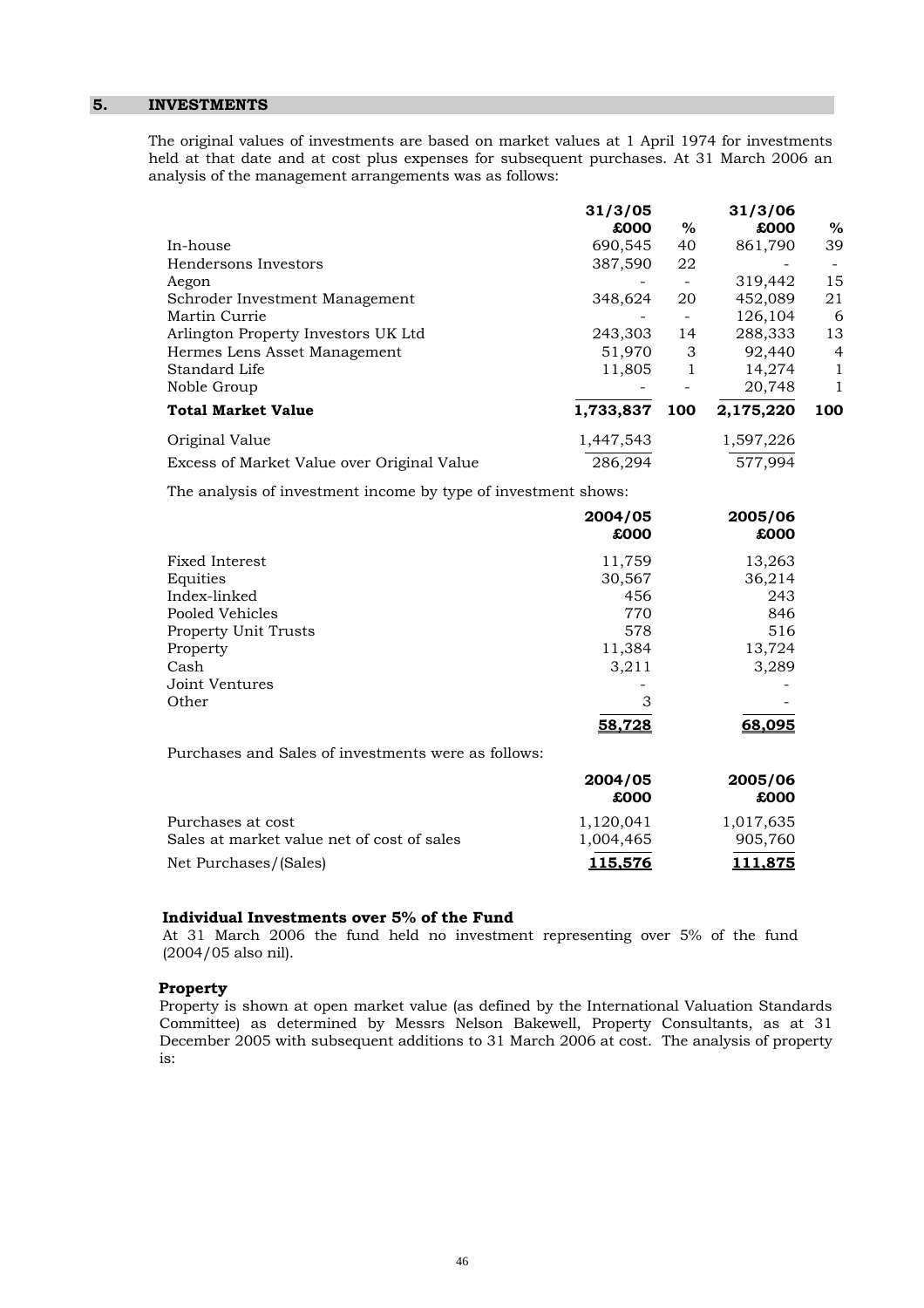|                                          | 31 March 2005<br>£000 | 31 March 2006<br>£000 |
|------------------------------------------|-----------------------|-----------------------|
| Freehold<br>Leasehold nore than 50 years | 203,855<br>21,790     | 245,955<br>14,575     |
|                                          | 225,645               | 260,530               |
| Original Value                           | 191,880               | 200,227               |

#### **6. NET CURRENT ASSETS - DEBTORS AND CREDITORS**

|                                     | 31 March 2005<br>£000 | 31 March 2006<br>£000 |
|-------------------------------------|-----------------------|-----------------------|
| Debtors - sale of investments       | -                     | 1,425                 |
| - other                             | 9,914                 | 13,381                |
| Creditors - purchase of investments | (7, 115)              | (4, 112)              |
| - other                             | (824)                 | (1,060)               |
|                                     | 1.975                 | 9.634                 |

#### **7. MEMBERS ADDITIONAL VOLUNTARY CONTRIBUTIONS**

 During the period the County Council received additional voluntary contributions (avc) from members amounting to £973,038 (2004/05 £1,044,699). These were separately invested with Prudential Assurance and Scottish Widows, and are not disclosed within the assets or liabilities of either the main or the admitted bodies funds. From January 2001 new avc schemes were invested with Scottish Widows, although members may choose to continue existing schemes with Prudential Assurance. From 2005 members may invest with either Prudential Assurance or Scottish Widows.

#### **8. RELATED PARTY TRANSACTIONS**

The net assets statement includes cash of £57 million  $(2004/05 \text{ £76}$  million) which is held by Nottinghamshire County Council and earns interest at the 7-day local government rate. The cash is the property of the Pension Fund and is not used for the purposes of the County Council. The maximum amount held with the County Council during 2005/06 was £93 million (2004/05 £98 million).

 County Councillors Mr J Carter and Mr D Taylor are members of Nottinghamshire County Council Pensions Committee and are in receipt of pensions from this fund. There are no other related party transactions between members and officers of the Council and the Fund.

#### **9. MEMBERS' REPORT**

A summarised version of these accounts is circulated to all members of the fund.

#### **10. ANALYSIS OF CONTRIBUTIONS AND BENEFITS**

|                              | <b>County Councils</b> |        | <b>Scheduled Bodies</b> |        |
|------------------------------|------------------------|--------|-------------------------|--------|
|                              | 2004/5                 | 2005/6 | 2004/5                  | 2005/6 |
|                              | £000                   | £000   | £000                    | £000   |
| Contributions from employers | 30,408                 | 32,144 | 53.079                  | 56,847 |
| Contributions from employees | 12,469                 | 13,414 | 20,188                  | 20,951 |
| Benefits payable             | 32,938                 | 34,432 | 45,231                  | 49,590 |

#### **11. STATEMENT OF INVESTMENT PRINCIPLES**

 The Pensions Committee has determined a Statement of Investment Principles for the Fund. A copy may be obtained by writing to the Director of Resources, County Hall, West Bridgford, Nottingham, NG2 7QP.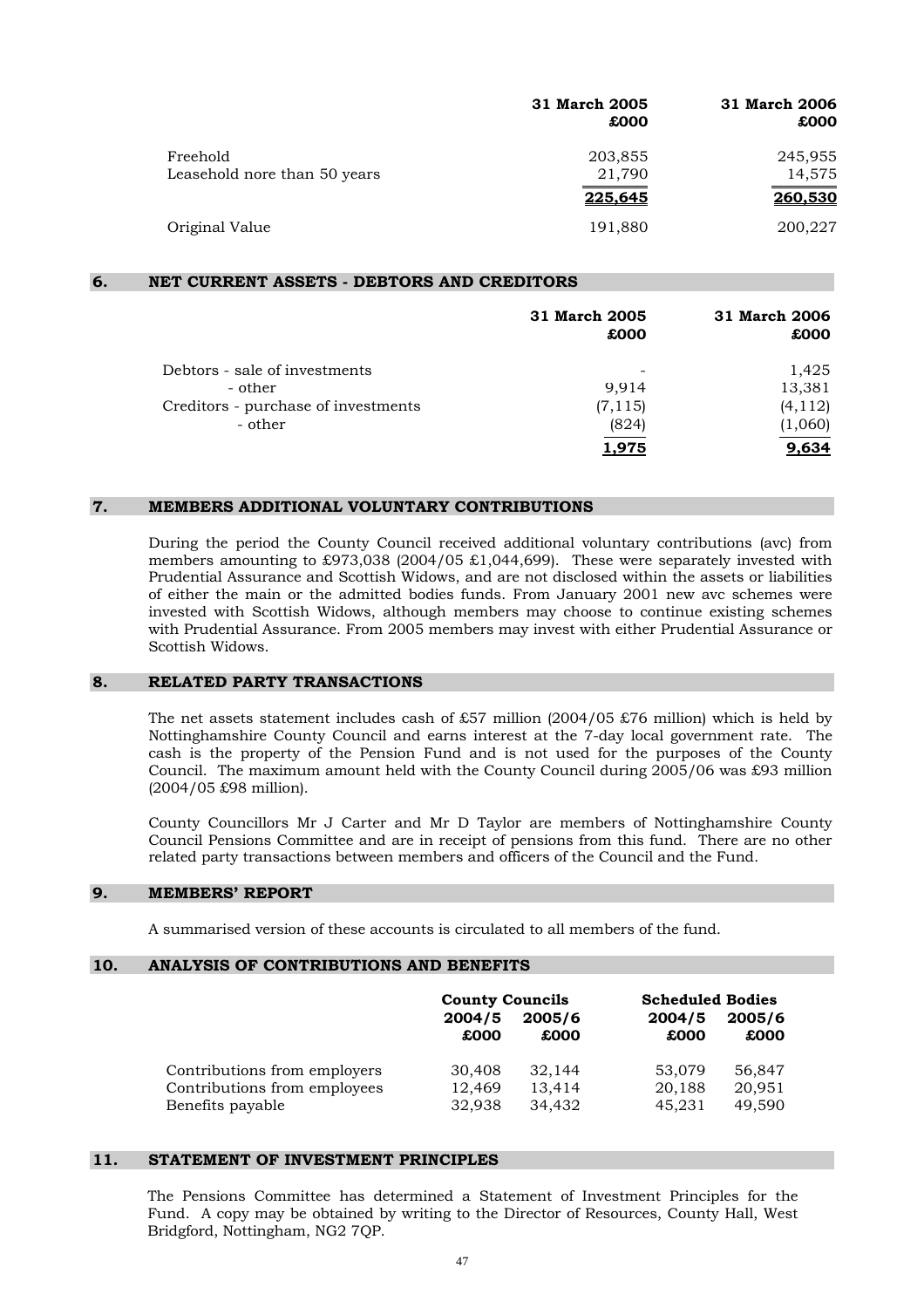## **ADMISSION AGREEMENT ETC. PENSION FUND**

### **FUND ACCOUNT FOR YEAR ENDED 31 March 2006**

|                                                     | <b>Notes</b> | 2004/05<br>£000 | 2005/06<br>£000 |
|-----------------------------------------------------|--------------|-----------------|-----------------|
| Contributions                                       |              |                 |                 |
| Receivable from:                                    |              |                 |                 |
| Employees - normal                                  |              | 1,200           | 1,232           |
| - additional voluntary                              |              | 22              | 22              |
| Employers - normal                                  |              | 2,120           | 2,428           |
| - special                                           |              |                 |                 |
| - additional                                        |              |                 |                 |
| Transfers In - individuals                          |              | 1,544           | 1,149           |
| Transfers In - groups                               |              |                 |                 |
| Other income                                        |              |                 |                 |
|                                                     |              | 4,886           | 4,831           |
| <b>Benefits</b>                                     |              |                 |                 |
| Pensions                                            |              | 1,275           | 1,324           |
| Lump Sums:                                          |              |                 |                 |
| Retiring Allowances                                 |              | 215             | 314             |
| Ill Health                                          |              |                 |                 |
| Death Gratuities                                    |              | 106             | 36              |
| Compensation                                        |              |                 |                 |
|                                                     |              | 1,596           | 1,674           |
| Payments to and on account of Leavers               |              |                 |                 |
| Transfers Out - individuals                         |              | 885             | 740             |
| Transfers Out - groups                              |              | $\sim$          |                 |
| Refunds                                             |              | 15              | 23              |
| State Scheme                                        |              |                 |                 |
|                                                     |              | 900             | 763             |
| <b>Administration expenses</b>                      |              | 52              | 53              |
| Net additions from dealings with members            |              | 2,338           | 2,341           |
| Returns on investments                              |              |                 |                 |
| Investment Income                                   | 5            | 1,257           | 1,617           |
| Change in market value of investments               |              | 4,003           | 10,927          |
| Taxation                                            | 1            |                 |                 |
| Investment management expenses                      |              | (67)            | (92)            |
| Net returns on investments                          |              | 5,193           | 12,452          |
| Net increase/(decrease) in the Fund during the year |              | 7,531           | 14,793          |
| Opening net assets of the scheme*                   |              | 43,659          | 51,190          |
| Closing net assets of the scheme                    |              | 51,190          | 65,983          |

\* Dividends have been included on an accruals basis from this financial year and the 2004/05 opening assets have been increased by £0.197 million as a result.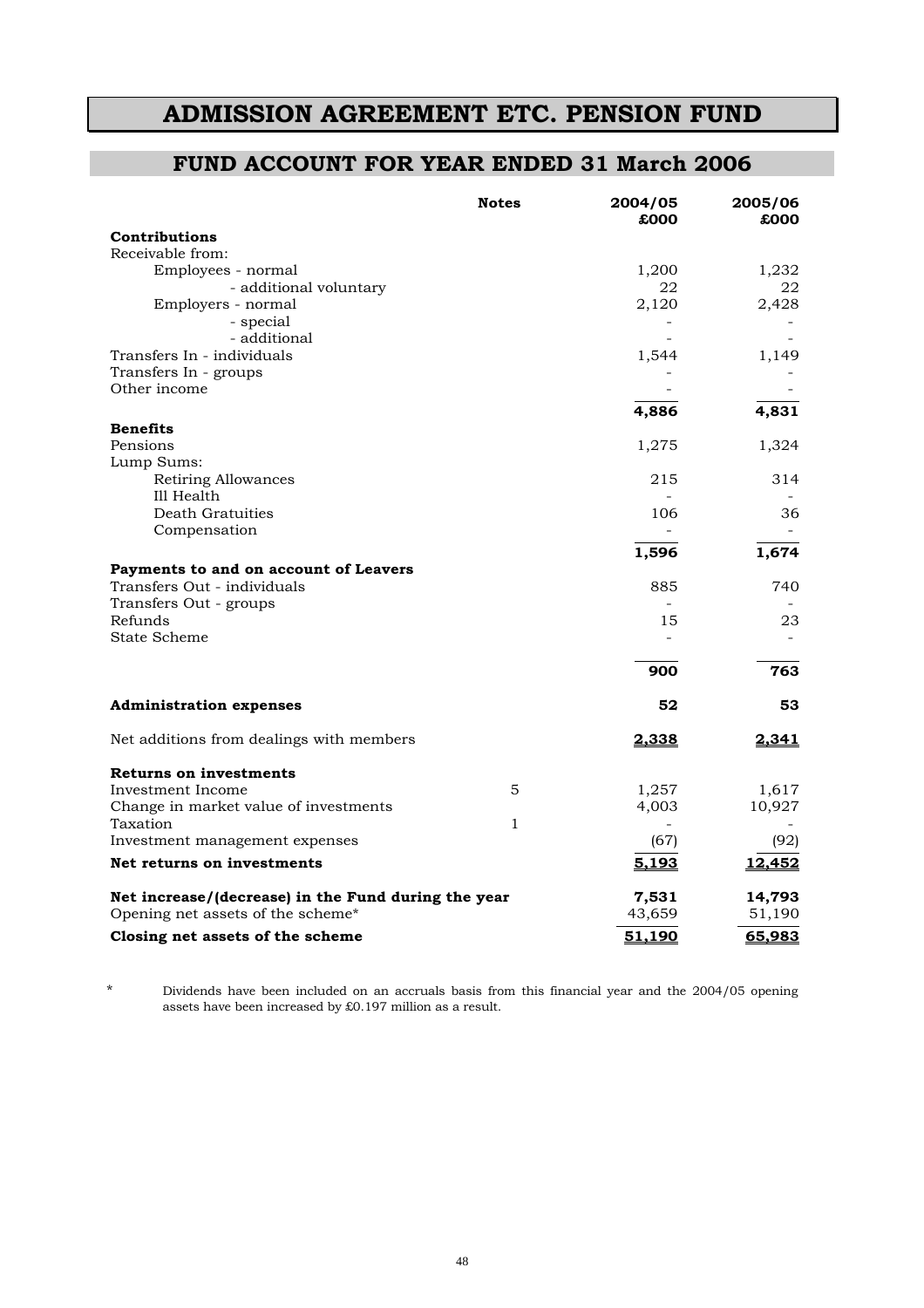## **ADMISSION AGREEMENT ETC. PENSION FUND**

### **NET ASSETS STATEMENT**

|                                   | <b>Notes</b> | 31 March 2005<br>£000 | 31 March 2006<br>£000 |
|-----------------------------------|--------------|-----------------------|-----------------------|
| Investments                       | 5            |                       |                       |
| <b>Fixed Interest Securities:</b> |              |                       |                       |
| <b>Public Sector</b>              |              |                       |                       |
| Other                             |              |                       |                       |
| Equities - listed                 |              |                       |                       |
| UK                                |              | 19,148                | 23,421                |
| Overseas                          |              | 4,231                 | 6,401                 |
| <b>Index Linked Securities</b>    |              |                       |                       |
| Pooled investment vehicles:       |              |                       |                       |
| Fixed Interest OEICs              |              | 7,833                 | 8,021                 |
| Index Linked OEICs                |              | 521                   | 904                   |
| <b>Unit Trusts</b>                |              | 5,415                 | 9,674                 |
| Unitised Insurance Policies       |              | 3,366                 | 4,806                 |
| Property                          |              | 8,013                 | 9,389                 |
| Property                          |              |                       |                       |
| Cash                              |              | 2,199                 | 2,986                 |
| Total Investments                 |              | 50,726                | 65,602                |
| Net Current Assets/(Liabilities)  | 6            | 464                   | 381                   |
|                                   |              | 51,190                | 65,983                |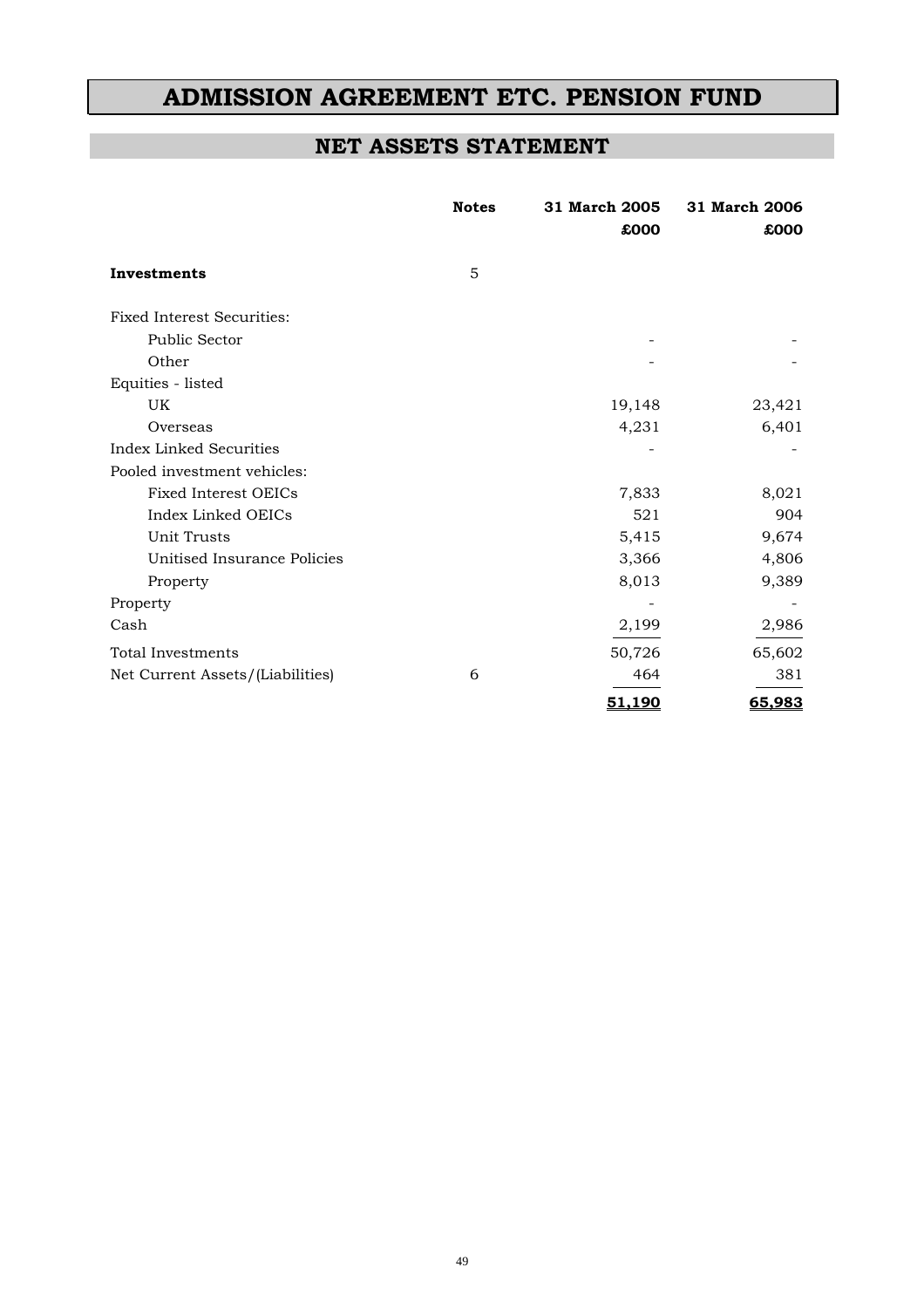## **ADMISSION AGREEMENT ETC. PENSION FUND**

### **NOTES TO THE ACCOUNTS**

#### **1. ACCOUNTING POLICIES**

#### **BASIS OF PREPARATION**

 The Admission Agreement etc Pension Fund accounts have been prepared in accordance with the accounting recommendations of the Financial Reports of Pension Schemes - a Statement of Recommended Practice, except for the treatment of irrecoverable withholding tax on dividends, which are not recorded in the Accounts. Disclosures in the Admission Agreement etc Pension Fund accounts have been limited to those required by the Code of Practice on Local Authority Accounting in the United Kingdom: a Statement of Recommended Practice. The Fund's financial statements do not take account of liabilities to pay pensions and other benefits after the period end.

#### **DEBTORS AND CREDITORS**

 The accruals concept for debtors and creditors is applied to these accounts in compliance with Financial Reporting Standard 18 except for income from securities which is brought into the accounts on the due date of payment.

#### **INVESTMENTS**

*Equities* traded through the Stock Exchange Electronic Trading Service SETS, are valued on the basis of the latest mid market price. *Other quoted investments* are valued on the basis of the mid-market value quoted on the relevant stock market.

*Unit Trusts and managed funds* are valued at the average of the bid and offer prices provided by the relevant fund managers, which reflect the market value of the underlying investments.

The market value of *fixed interest investments* includes income accrued at 31 March but not yet due for payment.

*Acquisition costs* are included in the purchase cost of investments.

*Overseas investment* values are translated at the closing exchange rate ruling at the balance sheet date.

The *change in market value* of investments during the year comprises all increases and decreases in the market value of investments held at any time during the year, including profits and losses realised on sales of investments and unrealised changes in market value.

#### **INVESTMENT INCOME**

Income is accounted for on an accruals basis

#### **TAXATION**

UK equity dividends are quoted and accounted for at the net rate. The tax credit, which the Fund is unable to recover, is not accounted for. Overseas equity dividends are also accounted for net of withholding tax, where this is deducted at source. Partial reclaims of withholding tax, where allowed, are accounted for when received and adjusted at the year end by outstanding claims.

#### **FOREIGN CURRENCIES**

Where forward exchange contracts are in place in respect of assets and liabilities in foreign currencies, the contract rate is used. Other assets and liabilities in foreign currencies are expressed in sterling at the rates of exchange ruling at the year-end. Income from overseas investments is translated into sterling at the rate ruling on the date of the transaction. Surpluses and deficits arising on conversion or translation are dealt with as part of the change in market value of investments.

#### **CONTRIBUTIONS**

Normal contributions, both from the members and from employers, are accounted for in the payroll month to which they relate at rates as specified in the rates and adjustments certificate. Additional contributions from the employer are accounted for in accordance with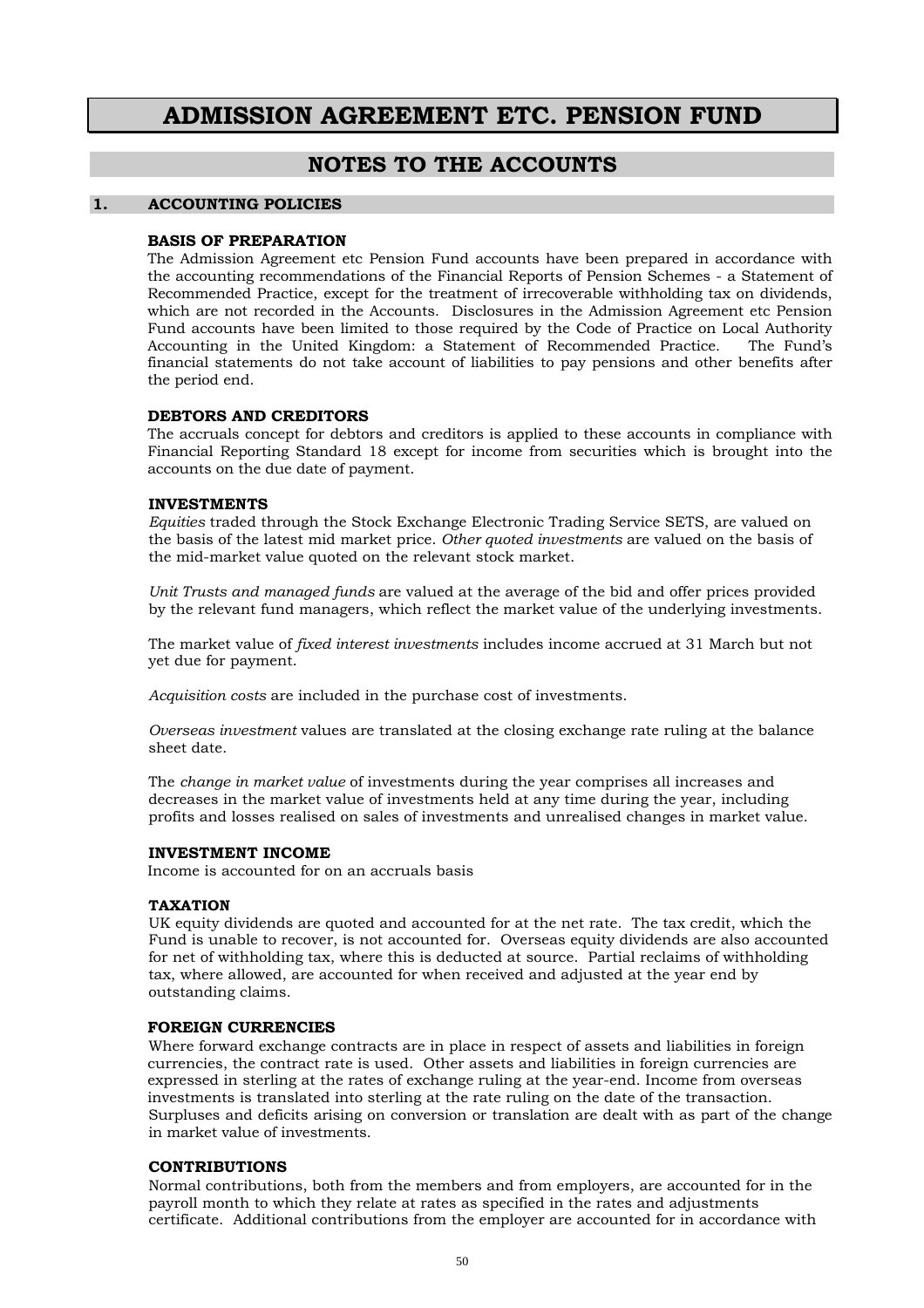the agreement under which they are paid, or in the absence of such an agreement, when received.

#### **BENEFITS PAYABLE**

Under the rules of the Scheme, members receive a lump sum retirement grant in addition to their annual pension. Lump sum retirement grants are accounted for from the date of retirement. Where a member can choose whether to take a greater retirement grant in return for a reduced pension these lump sums are accounted for on an accruals basis from the date the option is exercised.

Other benefits are accounted for on the date the member leaves the Plan or on Death.

#### **TRANSFERS TO AND FROM OTHER SCHEMES**

Transfer values represent the capital sums either receivable in respect of members from other pension schemes of previous employers or payable to the pension schemes of new employers for members who have left the Plan. They take account of transfers where the trustees of the receiving scheme have agreed to accept the liabilities in respect of the transferring members before the year end, and where the amount of the transfer can be determined with reasonable certainty.

#### **OTHER EXPENSES**

Administration and investment management expenses are accounted for on an accruals basis. Expenses are recognised net of any recoverable VAT.

 Nottinghamshire County Council charges the Fund with the costs it incurs in administering the scheme and investing the Fund.

#### **2. CONSTITUTION OF THE FUND**

 Local Act powers were obtained in 1985 to the establishment of this fund and it is governed in accordance with the Local Government Pension Scheme Regulations 1997 (as amended).

#### **3. CONTRIBUTORS AND PENSIONERS**

|                        | Number at<br>31/3/05 | Number at<br>31/3/06 |
|------------------------|----------------------|----------------------|
| Contributors           | 1,071                | 1,074                |
| Deferred beneficiaries | 603                  | 663                  |
| Pensioners             | 300                  | 329                  |

#### **4. OPERATION OF THE FUND**

#### (a) **Contributions and Solvency**

Employees are required by the Regulations to make percentage contributions by deduction from earnings at the rate of 6% for officers and either 5% or 6% for manual workers. Employers are required to make such balancing contributions, determined by the Actuary, as will maintain the fund in a state of solvency, having regard to existing and prospective liabilities.

#### (b) **Actuarial Valuations**

 As required by the Regulations an Actuarial valuation of the Fund was carried out as at 31 March 2004.

 The market value of the Fund's assets at the valuation date of 31 March 2004 was £43.50 million. The actuary has estimated that the value of the Fund was sufficient to meet 80% of its expected future liabilities in respect of service completed to 31 March 2004.

 The actuarial valuation was carried out using the projected unit method and the contribution rates were calculated following the completion of the actuarial valuation. The assumptions used within the valuation were as follows: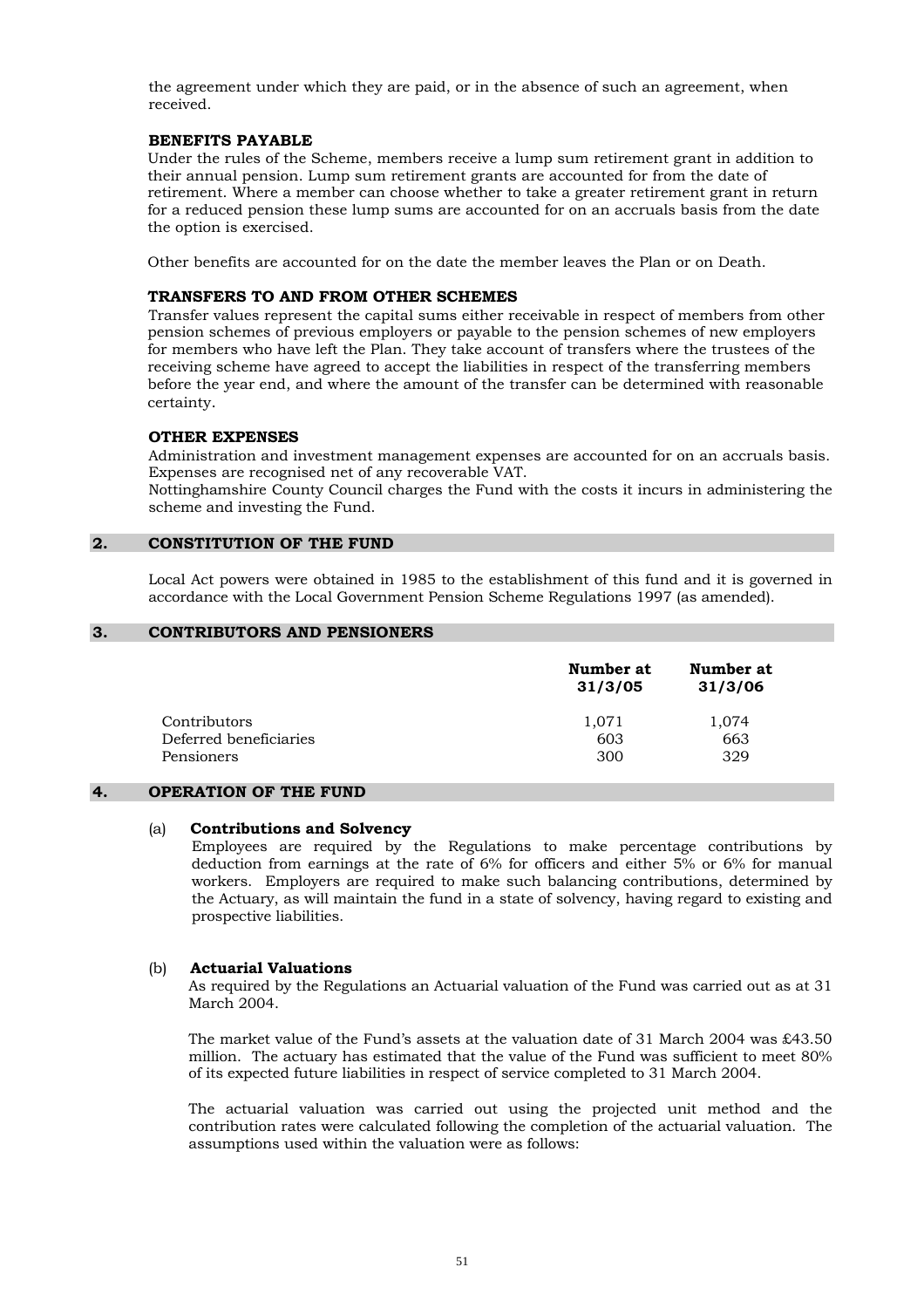|                           | <b>Past Service</b> | <b>Future Service</b> |
|---------------------------|---------------------|-----------------------|
| Investment return:        |                     |                       |
| - pre retirement          | $7.35\%$ pa         | $6.5\%$ pa            |
| - post retirement         | $5.6\%$ pa          | $6.5\%$ pa            |
| Pensionable pay increases | $4.25%$ pa          | $4.25%$ pa            |
| Pension increases         | $2.5%$ pa           | $2.5%$ pa             |

 Valuation of assets is based upon market values. The employers' contribution rates payable are set out in note 9.

#### (c) **Investment Policy**

 The investment policy of the fund is designed to maximise growth to help meet the future liabilities. The powers of investment are governed by the Local Government Pension Scheme (Management and Investment of Funds) Regulations 1998 (as amended). Strategic decisions on investment policy are made by a Pensions Committee, advised by a Pensions Investment Sub-Committee. This meets on a quarterly basis to review the investments of the Fund. Its membership consists of elected County Councillors, 3 representatives of Nottingham City Council, 2 representatives of the District Councils, 2 representatives of the trade unions, and a representative elected by the other scheduled bodies. It is also attended by an independent adviser and the Director of Resources.

#### **5. INVESTMENTS**

 A comparison with original values of investments is given in the table below. The original values of investments are based on market values at 1 April 1974 for investments held at that date and at cost plus expenses for subsequent purchases. At 31 March 2006 an analysis of the management arrangements was as follows:

|                                                   | 31/3/05<br>£000  | $\%$ | 31/3/06<br>£000  | $\%$ |
|---------------------------------------------------|------------------|------|------------------|------|
| In-house                                          | 20,921           | 42   | 27,874           | 42   |
| Arlington Property Investors                      | 3,000            | 6    | 3,551            | 5    |
| Hendersons Investors                              | 8,354            | 16   |                  |      |
| Aegon                                             |                  |      | 8.925            | 14   |
| Schroder Investment Management                    | 18,451           | 36   | 25,252           | 39   |
| Total Market Value<br>Original Value              | 50,726<br>45,755 | 100  | 65,602<br>51,828 | 100  |
| <b>Excess of Market Value over Original Value</b> | <u>4.97.</u>     |      | 13.774           |      |

The analysis of investment income by type of investment shows:

|                      | 2004/05<br>£000 | 2005/06<br>£000 |
|----------------------|-----------------|-----------------|
| Fixed Interest       | 22              | 4               |
| Equities             | 858             | 1,115           |
| Index-linked         | 2               |                 |
| Pooled vehicles      | 13              | 17              |
| Property Unit Trusts | 172             | 342             |
| Property rents       |                 |                 |
| Cash interest        | 190             | 138             |
| Joint ventures       |                 |                 |
| Other                |                 |                 |
|                      | <u>.25</u>      | l.617           |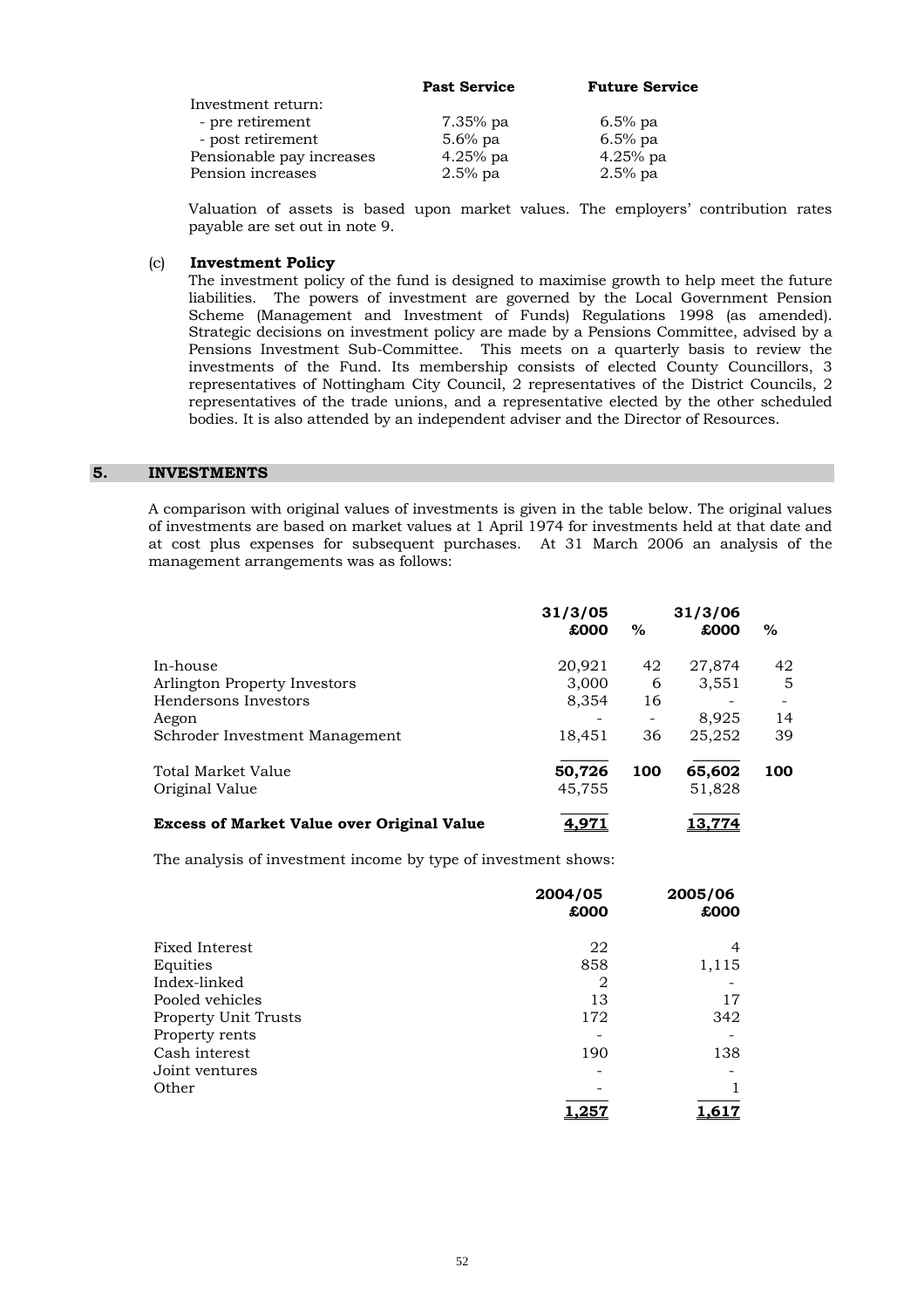Purchases and Sales of Investments were as follows:

|                              | 2004/05<br>£000 | 2005/06<br>£000 |
|------------------------------|-----------------|-----------------|
| Purchases at cost            | 7.342           | 15.924          |
| Sales at market value        | 2,736           | 12,762          |
| <b>Net Purchases/(Sales)</b> | <u>4.606</u>    | <u>3.162</u>    |

#### **Individual Investments over 5% of the Fund**

 At 31 March 2006 the fund held £6.30 million of Aegon Long Balanced Fund, £5.84 million of Schroders' Property Unit Trust, £3.55 million of Arlington UK Balanced Property Fund and £3.43 million of Schroder Institutional European Fund representing 9.5%, 8.9%, 5.4% and 5.2% of the fund respectively. (2004/05 the fund held £5.01 million of Schroders' Property Unit Trust and £3.61 million of Henderson UK Gilt Fund representing 9.8% and 7.1% respectively.)

#### **6. NET CURRENT ASSETS - DEBTORS AND CREDITORS**

|                |                                      | 31 March 2005<br>£000 | 31 March 2006<br>£000 |
|----------------|--------------------------------------|-----------------------|-----------------------|
| <b>Debtors</b> | - sale of investments<br>- other     | 529                   | 441                   |
| Creditors      | - purchase of investments<br>- other | (32)<br>(33)          | (15)<br>(45)          |
|                | Net Current Assets/(Liabilities)     | 464                   | 381                   |

#### **7. RELATED PARTY TRANSACTIONS**

The net assets statement includes cash of £3.0 million  $(2004/05 \tImes 2.2 \tImillion)$  which is held by Nottinghamshire County Council and earns interest at the 7-day local government rate. The cash is the property of the Pension Fund and is not used for the purposes of the County Council. The maximum amount held with the County Council during  $2004/05$  was £4.0 million (2004/05 £5.2 million) There are no other related party transactions between members and officers of the Council and the Fund.

#### **8. MEMBERS' REPORT**

A summarised version of these accounts is circulated to all members of the fund.

#### **9. ADMITTED BODIES**

 The employers' contribution rates paid in 2004/05 were set by the 31 March 2001 valuation, and those to be paid in the years 2005/6 to 2007/8 were set by the 31 March 2004 valuation. The rates are shown as a percentage of pensionable pay.

| 2004/05 | 2005/06 to<br>2007/08 |
|---------|-----------------------|
| $\%$    | $\%$                  |
| 9.5     | 11.6                  |
| 10.0    | 11.6                  |
| 10.3    | 11.6                  |
| 9.5     | 11.6                  |
| 10.0    | 11.6                  |
| 10.3    | 11.6                  |
|         |                       |
|         |                       |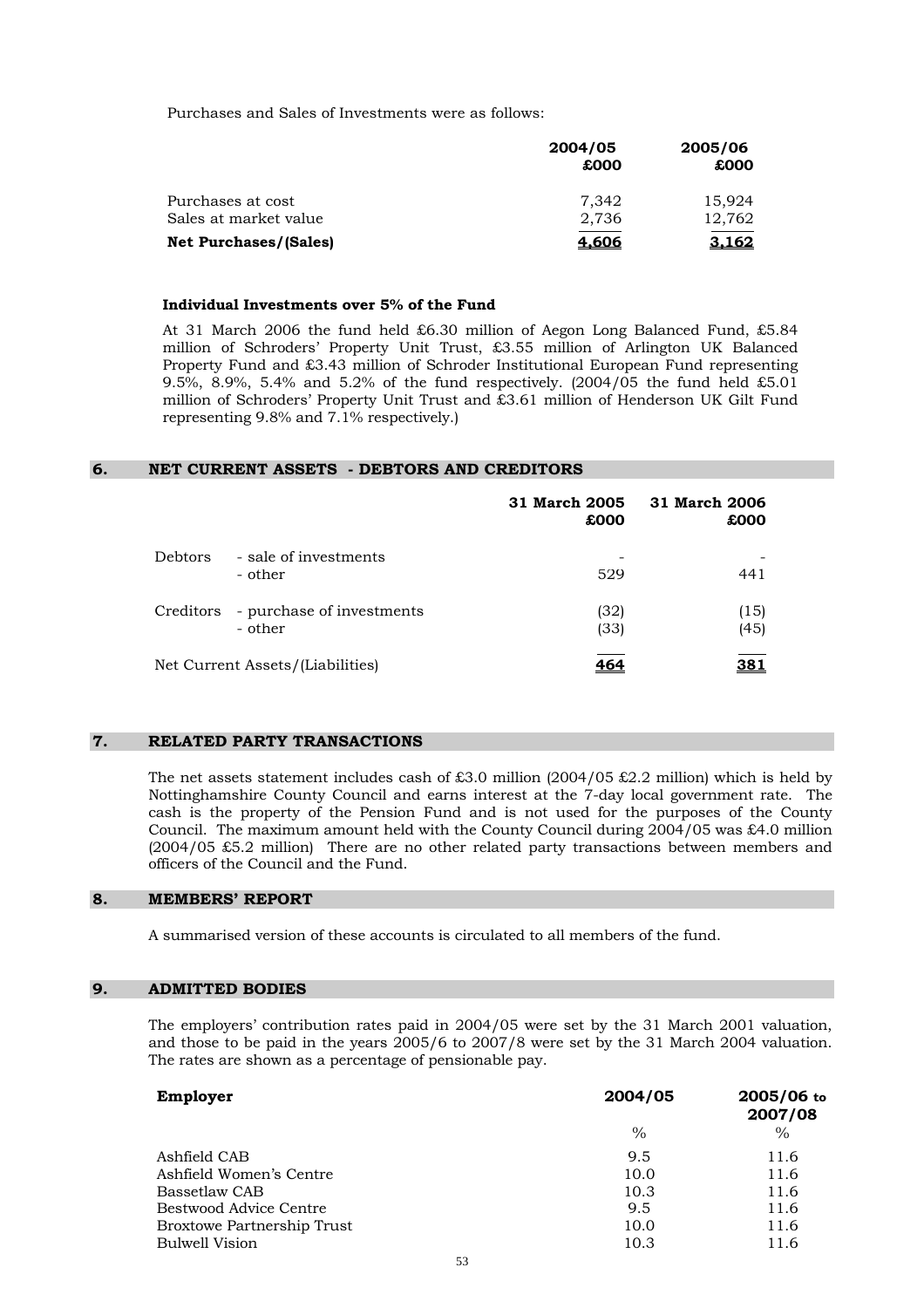| Catholic Children's Society                         | 9.5  | 11.6 |
|-----------------------------------------------------|------|------|
| Child Migrants Trust                                | 10.3 | 11.6 |
| City Arts                                           | 10.3 | 11.6 |
| City of Nottingham Scout District                   | 10.0 | 11.6 |
| Clifton Advice Centre                               | 9.5  | 11.6 |
| Connexions Nottinghamshire (incl Guideline Careers) | 12.1 | 12.8 |
| Disabilities Living Centre                          | 10.0 | 11.6 |
| Eastwood & District CAB                             | 10.3 | 11.6 |
| Eastwood Volunteer Bureau                           | 10.0 | 11.6 |
| <b>EMFEC</b>                                        | 9.5  | 11.6 |
| EM Media                                            | 10.3 | 11.6 |
| <b>EMMLAC</b>                                       | 10.3 | 11.6 |
| Enviroenergy Ltd                                    | 10.3 | 11.6 |
| Experience Nottingham Ltd                           | 10.3 | 11.6 |
| First Data (Training) Ltd                           | 10.0 | 11.6 |
| Greater Nottingham Partnership                      | 10.3 | 11.6 |
| Greenfields Centre Ltd                              | 9.5  | 11.6 |
| Groundwork Ashfield and Mansfield                   | 9.5  | 11.6 |
| Groundwork Greater Nottingham                       | 9.5  | 11.6 |
| Hyson Green Boys Club                               | 10.3 | 11.6 |
| Institute of Burial Cremation Admin                 | 10.3 | 11.6 |
| Jesse Boot Community Basketball & Sports            | 10.3 | 11.6 |
| Kirkby Youth Housing Trust                          | 10.0 | 11.6 |
| Mansfield CAB                                       | 9.5  | 11.6 |
| Mansfield Rd Baptist Housing                        | 10.0 | 11.6 |
| Meadows Advice Group                                | 9.5  | 11.6 |
| Meadows Partnership Trust                           | 10.3 | 11.6 |
| Meden Valley Making Places Ltd                      | 10.3 | 11.6 |
| <b>NECTA</b>                                        | 10.0 | 11.6 |
| Newark Emmaus Trust                                 | 10.0 | 11.6 |
| New Deal for Radford & Hyson Green                  | 10.3 | 11.6 |
| <b>NORSACA</b>                                      | 9.5  | 11.6 |
| Nottingham Association of Local Councils            | 10.3 | 11.6 |
| Nottingham & District Racial Equality Council       | 9.5  | 11.6 |
| Nottingham CAB                                      | 9.5  | 11.6 |
| Nottingham Deaf Society                             | 9.5  | 11.6 |
| Nottingham Development Enterprise                   | 9.5  | 11.6 |
| Nottingham Independent Venture                      | 10.0 | 11.6 |
| Nottingham Ice Centre                               | 10.0 | 11.6 |
| Nottingham Regeneration                             | 10.3 | 11.6 |
| Nottinghamshire County Scout Association            | 9.5  | 11.6 |
| Nottinghamshire Rural Community Council             | 9.5  | 11.6 |
| Ollerton and District CAB                           | 9.5  | 11.6 |
| Profile Nottingham                                  | 10.0 | 11.6 |
| Pro-Vision Catering                                 | 10.5 | 14.0 |
| Regeneration East Midlands                          | 10.3 | 11.6 |
| Rushcliffe Homes                                    | 12.4 | 10.4 |
| SLM Ltd                                             | 12.6 | 12.4 |
| Southwell Council for Family Care                   | 9.5  | 11.6 |
| Southwell Leisure Centre                            | 9.5  | 11.6 |
| Technical Aid for Nottingham Communities            | 9.5  | 11.6 |
| The Carers' Federation                              | 10.3 | 11.6 |
| The Partnership Council                             | 10.0 | 11.6 |
| The Pearson Centre for Young People                 | 10.0 | 11.6 |
| The Renewal Trust                                   | 10.0 | 11.6 |
| Trent University Students' Union                    | 9.5  | 11.6 |
| UPP (Nottm)                                         | 12.6 | 13.2 |
| <b>VOSE</b>                                         | 10.0 | 11.6 |
|                                                     |      |      |

### **10. STATEMENT OF INVESTMENT PRINCIPLES**

 The Pensions Committee has determined a Statement of Investment Principles for the Fund. A copy may be obtained by writing to the Director of Resources, County Hall, West Bridgford, Nottingham, NG2 7QP.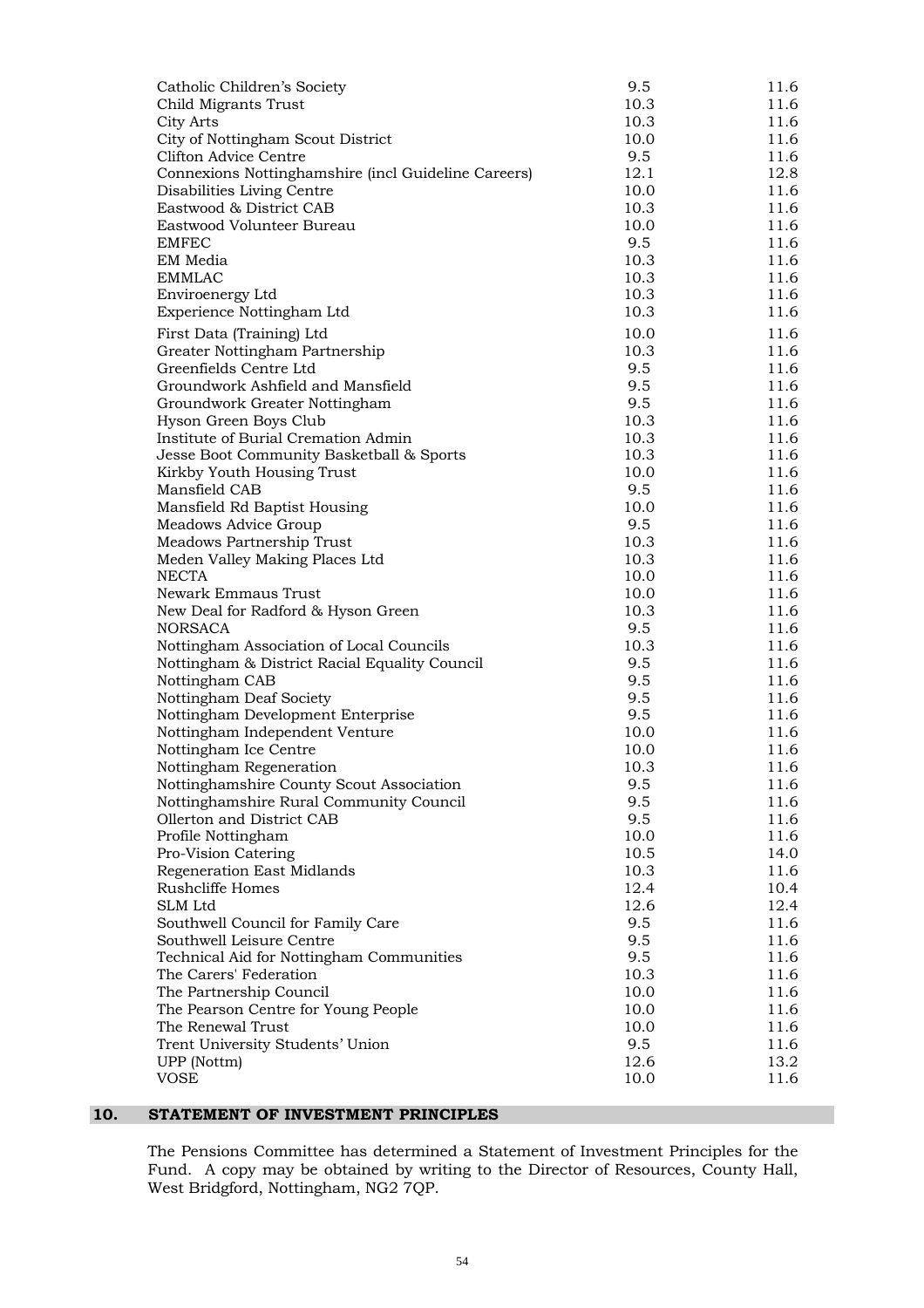## **Glossary of Terms**

| Accruals                                      | The concept that income and expenditure are<br>recognised as they are earned or incurred, not as<br>money happens to be received or paid.                                                                                                                                                                                                                            |
|-----------------------------------------------|----------------------------------------------------------------------------------------------------------------------------------------------------------------------------------------------------------------------------------------------------------------------------------------------------------------------------------------------------------------------|
| <b>Added Years</b>                            | Additional years of service awarded to increase<br>benefits of employees taking early retirement.                                                                                                                                                                                                                                                                    |
| Asset Management Revenue Account (AMRA)       | The revenue account which contains the credit for<br>capital charges and government grants deferred<br>contributions, offset by charges for depreciation and<br>external interest payments.                                                                                                                                                                          |
| <b>Budget</b>                                 | The Council's statement of spending plans and<br>policies for a financial year, expressed in financial<br>terms.                                                                                                                                                                                                                                                     |
| <b>Capital Charge</b>                         | A charge to the service revenue accounts for the use of<br>fixed assets used in provision of services.                                                                                                                                                                                                                                                               |
| <b>Capital Financing Account (CFA)</b>        | Contains the elements previously recorded in the<br>Provision for Credit Liabilities, together with amounts<br>to be set aside to repay debt and the amount of capital<br>expenditure financed by capital receipts and revenue.<br>It also contains the difference between the amounts<br>provided for depreciation and the amount for<br>Minimum Revenue Provision. |
| <b>Capital Receipts</b>                       | Income received from the sale of capital assets and<br>available, subject to rules laid down by Government,<br>to finance new capital expenditure or to repay debt.                                                                                                                                                                                                  |
| <b>Cash Flow Statement</b>                    | Summarises the inflows and outflows of cash arising<br>from transactions with third parties for capital and<br>revenue purposes.                                                                                                                                                                                                                                     |
| <b>Consolidated Balance Sheet</b>             | The accounting statement which sets out the<br>Council's total net assets and how they were financed.                                                                                                                                                                                                                                                                |
| <b>County Fund</b>                            | This balance is a general revenue reserve, part of this<br>fund is earmarked to provide a number of Reserves.                                                                                                                                                                                                                                                        |
| Creditors                                     | Persons or bodies owed monies by the Authority that<br>have not been paid by the end of the financial year.                                                                                                                                                                                                                                                          |
| Debtors                                       | Persons or bodies owing sums to the Authority that<br>have not been paid by the end of the financial year.                                                                                                                                                                                                                                                           |
| <b>Direct Labour/Service Organisations</b>    | Workforces employed directly by local authorities to<br>carry out works of repair, maintenance, construction<br>etc. of buildings, grounds and roads and to provide<br>catering and cleaning services and repairs and<br>maintenance of vehicles.                                                                                                                    |
| <b>Earmarked Reserves</b>                     | Reserves set aside for a specific purpose.                                                                                                                                                                                                                                                                                                                           |
| <b>Fixed Asset Restatement Account (FARA)</b> | Represents the difference between the revalued<br>amount of fixed assets as shown in the accounts and<br>actual costs.                                                                                                                                                                                                                                               |
| <b>Fixed Assets</b>                           | Tangible assets that yield benefits to the Authority<br>and the services it provides for a period of more than<br>one year.                                                                                                                                                                                                                                          |